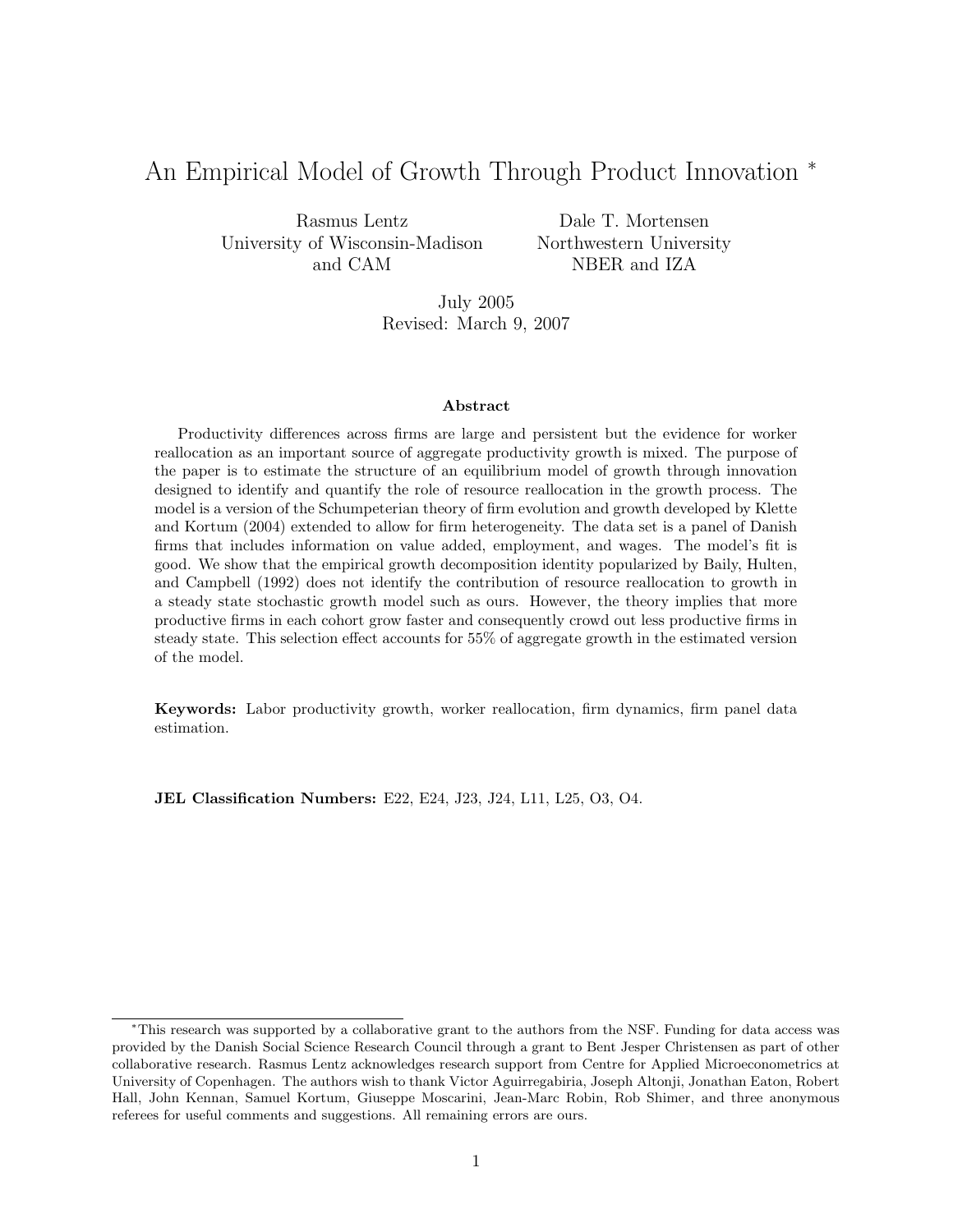## 1 Introduction

In their review article of empirical productivity studies based on longitudinal plant and firm data, Bartelsman and Doms (2000) conclude that the extent of dispersion in productivity across production units, firms or establishments, is large. Furthermore, the productivity rank of any unit in the distribution is highly persistent. Although the explanations for firm heterogeneity in productivity are not fully understood, economic principles dictate that its presence will induce the reallocation of resources from less to more profitable firms.

To quantify the effect of worker reallocation on growth, decompositions of productivity growth into terms associated with productivity growth within firms and between firms have been proposed and implemented.<sup>1</sup> Studies based on these decomposition identities provide mixed evidence of the importance of reallocation as a source of aggregate productivity growth. Based on data on U.S. manufacturing firms, Bartelsman and Doms (2000) find that roughly one quarter of growth can be attributed to gross reallocation, another quarter to net entry, and roughly half of all growth to be a result of within firm growth. However, based on the same data Foster, Haltiwanger, and Krizan (2001) find that "...much of the increase in labor productivity would have occurred even if labor share had been held constant at their initial levels."<sup>2</sup> In a study of a number of different OECD countries, Scarpetta, Hemmings, Tressel, and Woo (2002) also find that the majority of growth can be attributed to within firm growth. In this paper we argue that the between firm component does not capture the role of reallocation in the growth process. Indeed, in a broad class of models including that studied in this paper, the term is zero in the absence of transitory shocks and measurement error.

Our model is an extension on that proposed by Klette and Kortum (2004), which itself builds on the endogenous growth model of Grossman and Helpman (1991). It is designed to capture the implications for growth through reallocation induced by the creative destruction process. In the model, final consumption output is produced by a competitive sector using a continuum of

<sup>&</sup>lt;sup>1</sup>The literature on the connection between aggregate and micro productivity growth include: Foster, Haltiwanger, and Krizan (2001), Baily, Hulten, and Campbell (1992), Baily, Bartelsman, and Haltiwanger (1996), Bartelsman and Dhrymes (1994), Griliches and Regev (1995), and Olley and Pakes (1996),Tybout (1996), Aw, Chen, and Roberts (1997), and Liu and Tybout (1996).

<sup>&</sup>lt;sup>2</sup>The discrepancy can be traced to variation in the particular choices of productivity and weighting measures.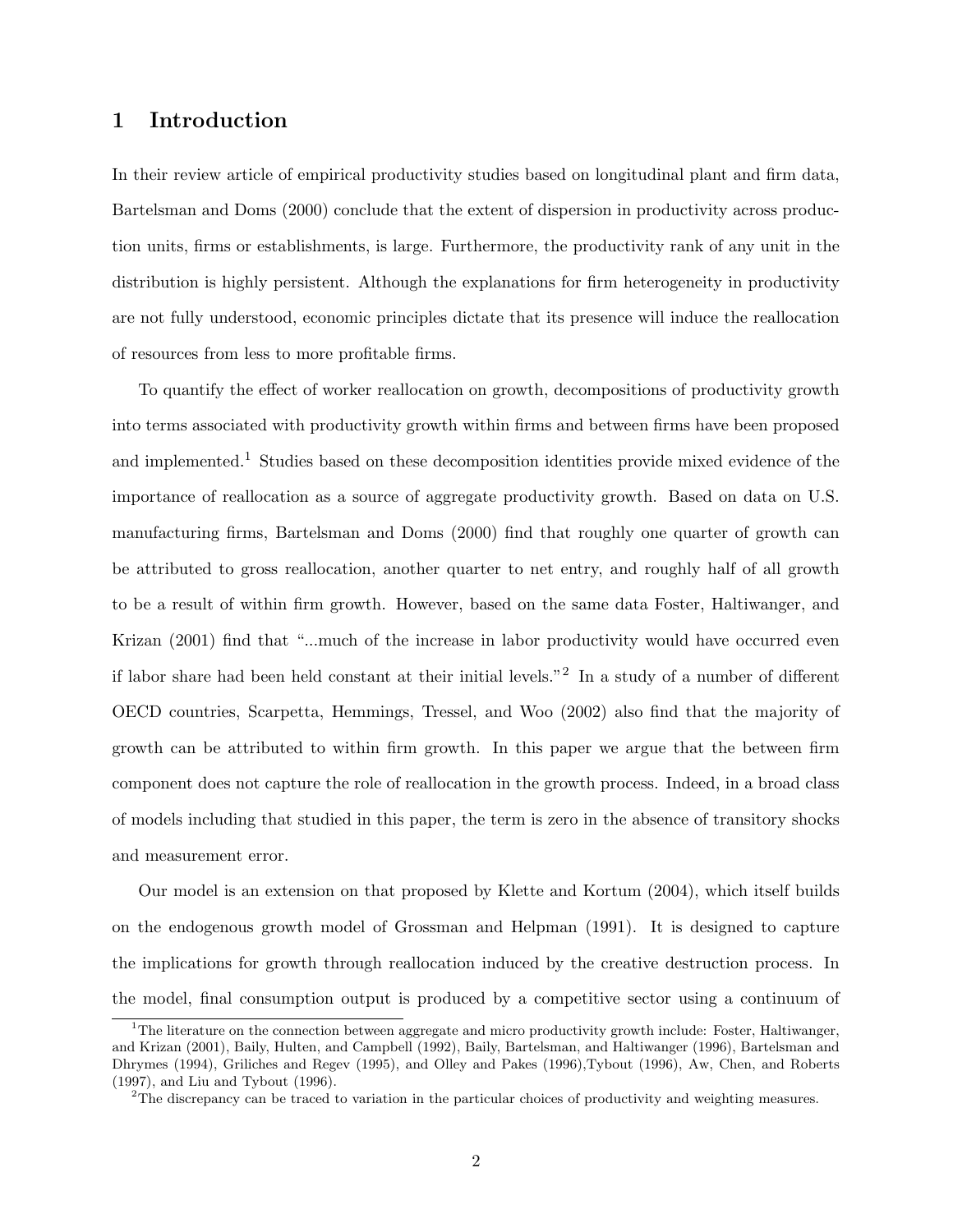differentiated intermediate products as inputs. More productive or higher quality versions of each intermediate product type are introduced from time to time as the outcome of R&D investment by both existing firms and new entrants. The supplier of the current version has monopoly power based on frontier knowledge and uses it to set price above the marginal cost of production. As new products and services displace old, the process of creative destruction induces the need to reallocate workers across activities. In the version of the model estimated here, firms differ with respect to the expected productivity of the intermediate goods and services that they create. The model has two principal empirical implications. First, a firm that is of a more innovative type in the sense that the quality improvement embodied in its products is higher, can charge a higher price, is more profitable, and as a consequence invests more in innovation and grows relatively faster after entry. Second, the expected firm growth conditional on firm type is independent of size.

In an earlier paper, Lentz and Mortensen (2005), we establish the existence of a general equilibrium solution to a simplified version of the model applied in this paper. In this paper, we use the equilibrium relationships and information on value added, employment, and wage payments drawn from a Danish panel of firms over the period 1992-1997 to estimate the model's parameters by the method of indirect inference. Providing a good fit to data, the model is estimated on a number of cross section and dynamic moments including size, productivity, and firm growth distribution moments. The model is also estimated to fit the growth decomposition pioneered by Foster, Haltiwanger, and Krizan (2001) found in our data.

In spite of the fact that that all growth arises because resources are reallocated from less to more rapidly growing firms in the model, the term typically interpreted as the contribution of gross reallocation is close to zero in our data. We show that this result is to be expected in a stochastic equilibrium model such as ours. Although in the model more profitable firms in each cohort grow faster on average as a consequence of more frequent innovation, the aggregate share of products supplied and inputs required by each firm type are constant in the model's ergodic steady state by definition. As a consequence, the "between" and "cross" terms in the Foster, Haltiwanger, and Krizan (2001) decomposition should be zero in the absence of measurement error and transitory shocks.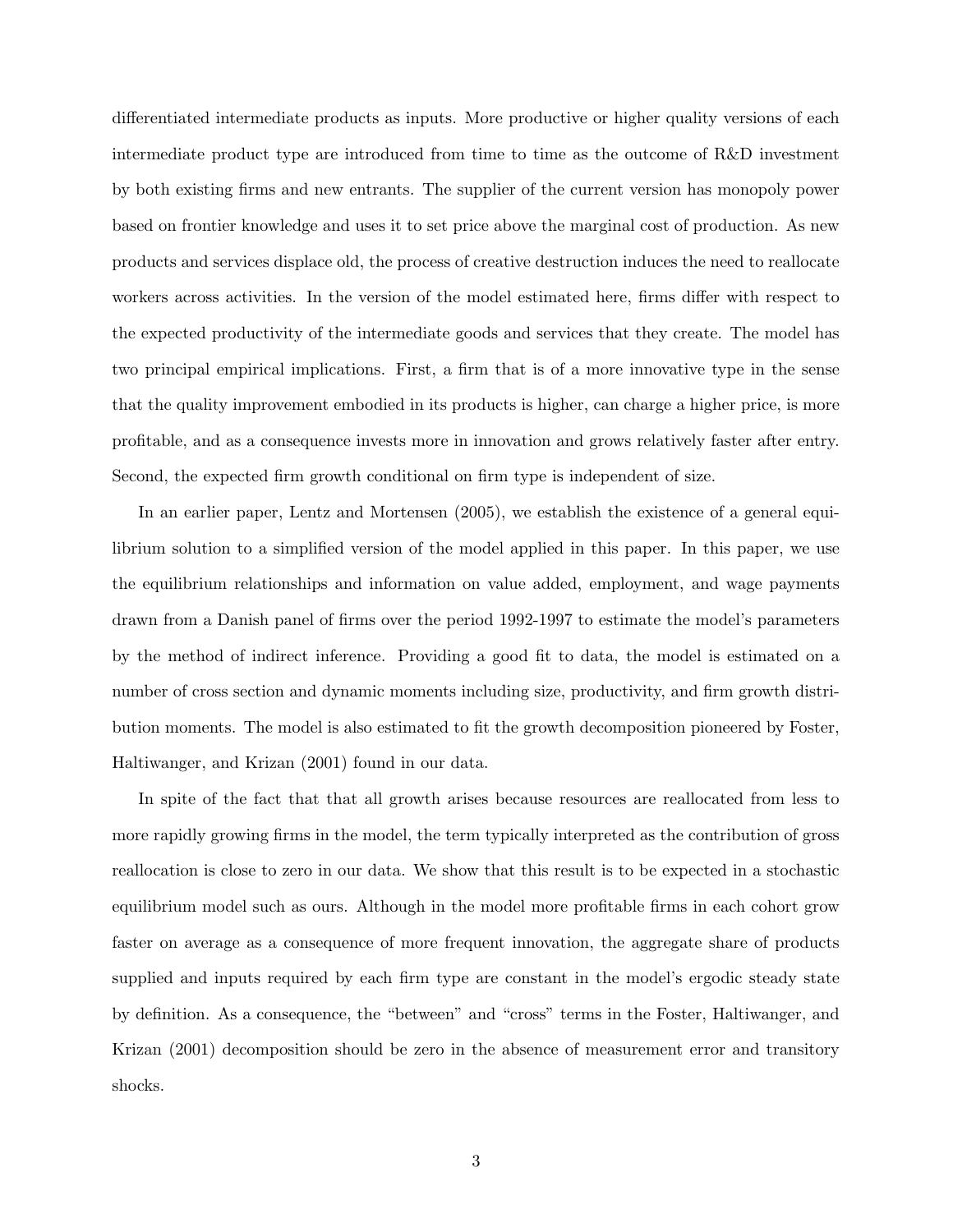In our model, the aggregate growth rate in final good consumption is equal to the sum of the expected percentage increase in the productivity of the intermediate inputs weighted by their contributions to final consumption output. This term can be decomposed by type of firm into the net contribution of entrants and incumbents. As in the empirical decomposition literature, the net contribution of entry is the average increase in productivity of the entrants relative to those that exit the market within each period. The second term, that associated with continuing firms, can be decomposed into two parts designed to reveal the consequences of the selection process associated with differences in firm growth and survival rates. The first is the contribution of incumbents if the share of value added supplied by each firm type were to remain equal to that at entry and the second is the contribution of the difference between the steady state share and the share at entry. Because a more productive firm type grows faster, its share in steady state exceeds that at entry which implies that selection contributes positively to growth. Indeed, our estimated model implies that net entry accounts for 20% of the aggregate growth rate while 55% can be attributed to the selection effect.

# 2 Danish Firm Data

Danish firm data provide information on productivity dispersion and the relationships among productivity, employment, and sales. The available data set is an annual panel of privately owned firms for the years 1992-1997 drawn from the Danish Business Statistics Register. The sample of approximately 4,900 firms is restricted to those with 20 or more employees. The sample does not include entrants.<sup>3</sup> The variables observed in each year include value added  $(Y)$ , the total wage bill  $(W)$ , and full-time equivalent employment  $(N)$ . In this paper we use these relationships to motivate the theoretical model studied. Both  $Y$  and  $W$  are measured in Danish Kroner (DKK) while  $N$  is a body count.

Non-parametric estimates of the distributions of two alternative empirical measures of a firm's labor productivity are illustrated in Figure 1. The first empirical measure of firm productivity is value added per worker  $(Y/N)$  while the second is valued added per unit of quality adjusted

<sup>3</sup>The full panel of roughly 6,700 firms contains some entry, but due to the sampling procedure, the entrant population suffers from significant selection bias. Rather than attempt to correct for the bias, we have chosen not to rely on the entrant population for identification of the model.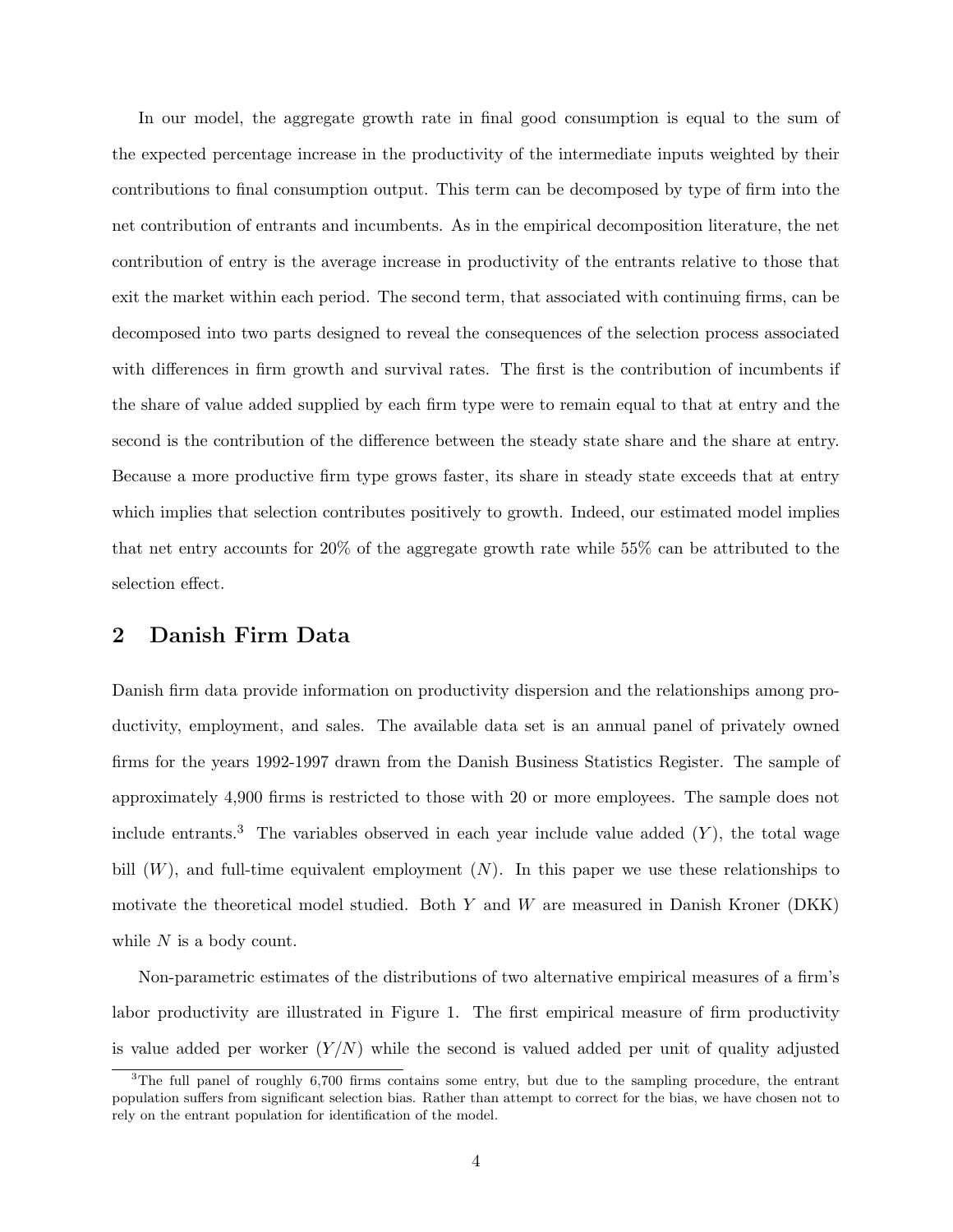

Figure 1: Observed firm productivity distribution, 1992

Note: Value added  $(Y)$  measured in 1 million DKK. N is the raw labor force size measure. N<sup>\*</sup> is the quality adjusted labor force size.

employment  $(Y/N^*)$ . Standard labor productivity misrepresents cross firm productivity differences to the extent that labor quality differs across firms. However, if more productive workers are compensated with higher pay, as would be true in a competitive labor market, one can use a wage weighted index of employment to correct for this source of cross firm differences in productive efficiency. Formally, the constructed quality adjusted employment of firm j is defined as  $N_j^* = W_j/w$ where

$$
w = \frac{\sum_{j} W_{j}}{\sum_{j} N_{j}} \tag{1}
$$

is the average wage paid per worker in the market.<sup>4</sup> Although correcting for wage differences across firms in this manner does reduce the spread and skew of the implied productivity distribution somewhat, both distributions have high variance and skew and are essentially the same general shape.

Both distributions are consistent with those found in other data sets. For example, productivity distributions are significantly dispersed and skewed to the right. In the case of the adjusted measure

<sup>&</sup>lt;sup>4</sup>In the case, where a firm is observed over several periods, the implicit identification of the firm's labor force quality is taken as an average over the time dimension to address issues of measurement error. The alternative approach of identifying a quality measure for each year has no significant impact on the moments of the data set.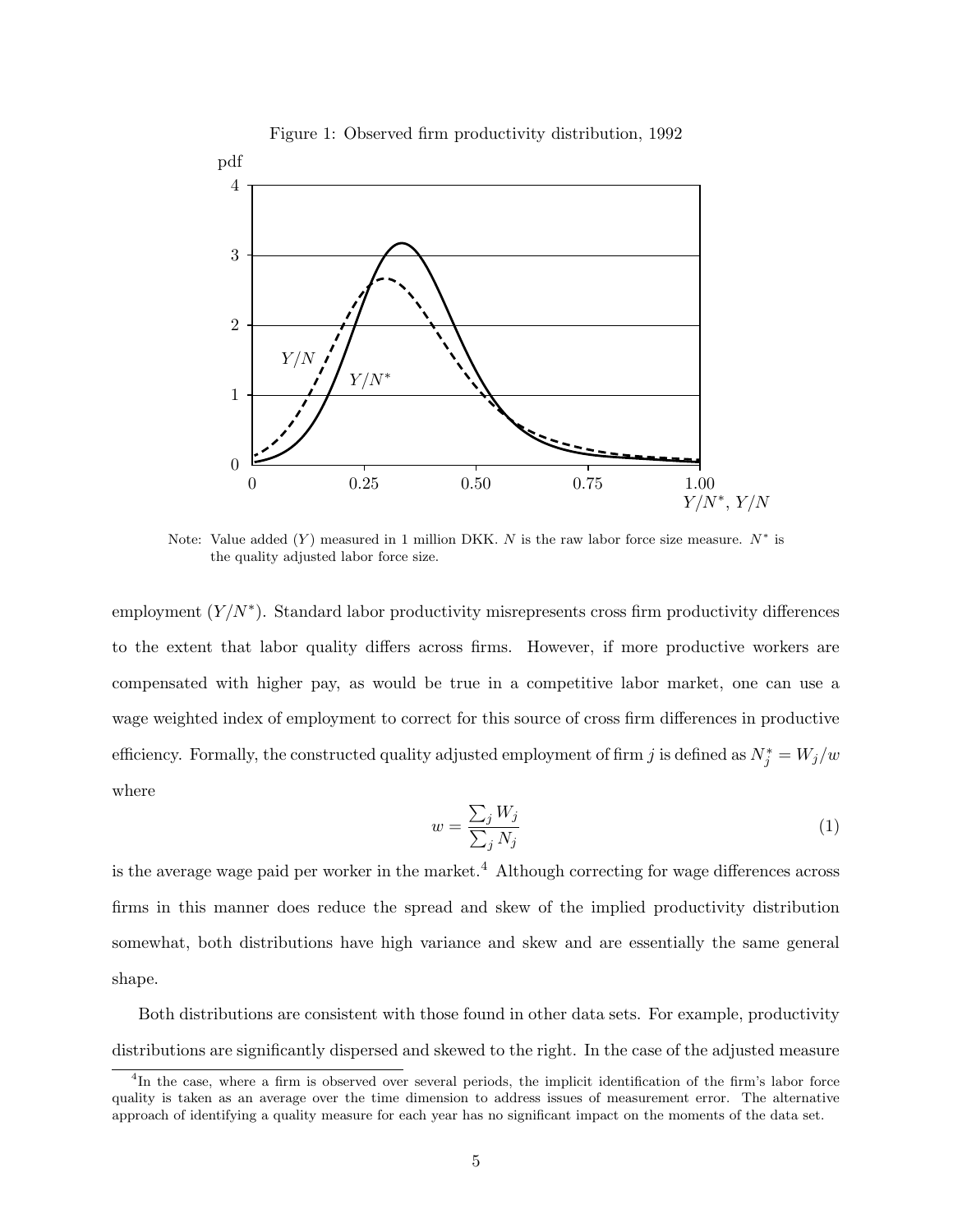|         |           | Employment $(N)$ Adjusted Employment $(N^*)$ Value Added $(Y)$ |        |
|---------|-----------|----------------------------------------------------------------|--------|
| Y/N     | 0.0017    | 0.0911                                                         | 0.3138 |
| $Y/N^*$ | $-0.0095$ | $-0.0176$                                                      | 0.1981 |

Table 1: Productivity – Size Correlations

of productivity, the  $5^{\text{th}}$  percentile is roughly half the mode while the  $95^{\text{th}}$  percentile is approximately twice as large are the mode. The range between the two represents a four fold difference in value added per worker across firms. These facts are similar to those reported by Bartelsman and Doms (2000) for the U.S.

There are many potential explanations for cross firm productivity differentials. A comparison of the two distributions represented in Figure 1 suggests that differences in the quality of labor inputs does not seem to be the essential one. The process of technology diffusion is a well documented. Total factor productivity differences across firms can be expected as a consequence of slow diffusion of new techniques. If technical improvements are either factor neutral or capital augmenting, then one would expect that more productive firms would acquire more labor and capital. The implied consequence would seem to be a positive relationship between labor force size and labor productivity. Interestingly, there is no correlation between the two in Danish data.

The correlations between the two measures of labor productivity with the two employment measures and sales as reflected in value added are reported in Table 1. As documented in the table, the correlation between labor force size and productivity using either the raw employment measure or the adjusted one is zero. However, note the strong positive associate between value added and both measures of labor productivity.

The theory developed in this paper is in part motivated by these observations. Specifically, it is a theory that postulates labor saving technical progress of a specific form. Hence, the apparent fact that more productive firms produce more with roughly the same labor input per unit of value added is consistent with the model.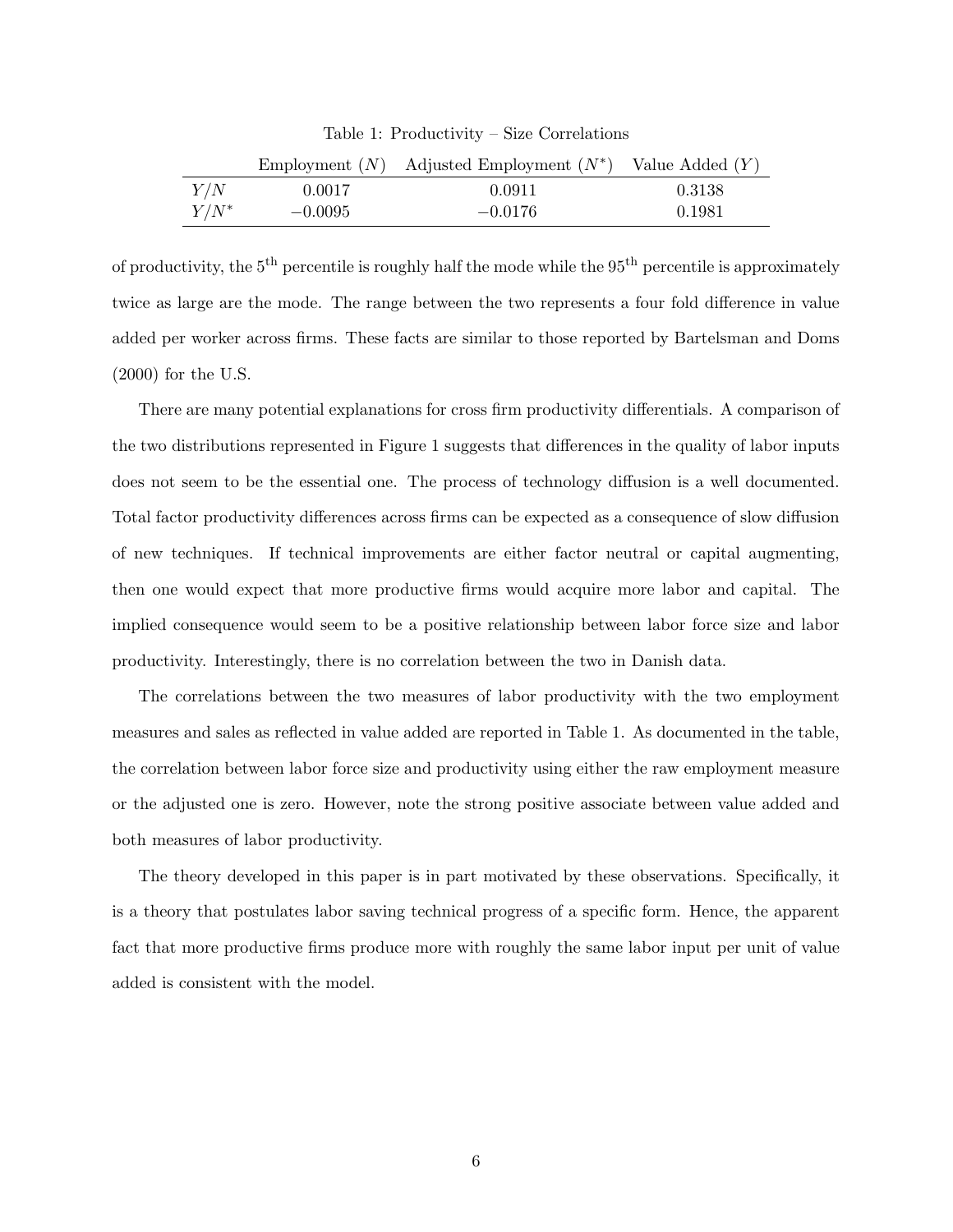# 3 An Equilibrium Model of Creative Destruction

As is well known, firms come is an amazing range of shapes and sizes. This fact cannot be ignored in any analysis of the relationship between firm size and productivity. Furthermore, an adequate theory must account for entry, exit and firm evolution in order to explain the size distributions observed. Klette and Kortum (2004) construct a stochastic model of firm product innovation and growth that is consistent with stylized facts regarding the firm size evolution and distribution. The model also has the property that technical progress is labor saving. For these reasons, we pursue their approach in this paper.

Although Klette and Kortum (2004) allow for productive heterogeneity, firm productivity and growth are unrelated because costs and benefits of growth are both proportional to firm productivity in their model. Allowing for a positive relationship between firm growth and productivity is necessary for consistency with the relationships found in the Danish firm data studied in this paper.

#### 3.1 Preferences and Technology

The model is set in continuous time. Intertemporal utility of the representative household at time t is given by

$$
U_t = \int_t^{\infty} \ln C_s e^{-r(s-t)} ds
$$
 (2)

where  $\ln C_t$  denotes the instantaneous utility of the single consumption good at date t and r represents the pure rate of time discount. Each household is free to borrow or lend at interest rate  $r_t$ . Nominal household expenditure at date t is  $E_t = P_t C_t$ . Optimal consumption expenditure must solve the differential equation  $E/E = r_t - r$ . Following Grossman and Helpman (1991), we choose the numeraire so that  $E_t = z$  for all t without loss of generality, which implies  $r_t = r$  for all t. Note that this choice of the numeraire also implies that the price of the consumption good,  $P_t$ , falls over time at a rate equal to the rate of growth in consumption.

The consumption good is supplied by many competitive providers and the aggregate quantity produced is determined by the quantity and productivity of the economy's intermediate inputs. Specifically, there is a measure 1 continuum of different inputs and consumption is determined by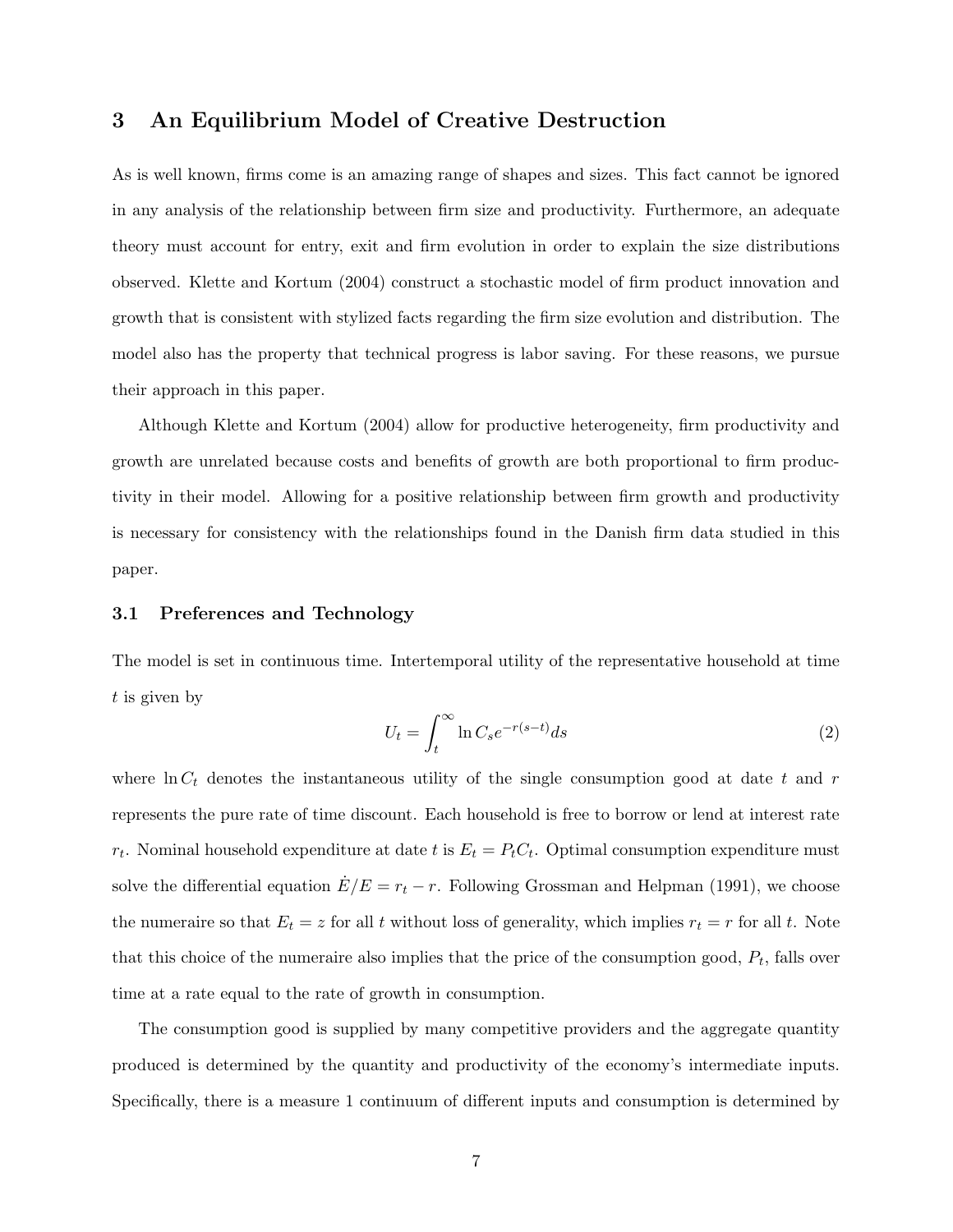the CES production function

$$
C_t = \left[ \int_{j=0}^1 Z(j) \left( A_t(j) x_t(j) \right)^{\frac{\sigma}{\sigma-1}} dy \right]^{\frac{\sigma-1}{\sigma}}, \ \sigma \ge 0 \tag{3}
$$

where  $x_t(j)$  is the quantity of input j at time t and  $A_t(j)$  is the productivity of input j at time t.  $Z(j)$  reflects that expenditure shares vary across the intermediary inputs. The level of productivity of each input is determined by the number of technical improvements made in the past. Specifically,

$$
A_t(j) = \prod_{i=1}^{J_t(j)} q_i(j),
$$
\n(4)

where  $J_t(j)$  is the number of innovations made in input j up to date t and  $q_i(j) > 1$  denotes the quantitative improvement (step size) in the input's productivity attributable to the  $i<sup>th</sup>$  innovation in product j. Denote by  $q(j)$  the latest quality improvement of good j. Innovations arrive at rate  $\delta$  which is endogenous but the same for all intermediate products under the assumption that innovation is equally likely across the set of intermediate goods.

If the latest innovation in good j happened at time t, the profit maximizing demand for intermediate good j at time  $t + a$  can be expressed as,

$$
x_{t+a}(j) = \frac{z_{t+a}(j)}{p_{t+a}(j)},
$$
\n(5)

where

$$
z_{t+a}(j) = z_t(j)e^{g(1-\sigma)a}, \text{ and } z_t(j) = zZ_t(j)^{\sigma} \left(\frac{P_t(j)}{P_t}\right)^{1-\sigma}.
$$
 (6)

 $P_t(j) = p_t(j)/A_t(j)$  is the per quality unit price of good j, and the price of the final consumption good is given by,

$$
P_t = \left(\int_{j=0}^1 P_t(j)^{1-\sigma} Z(j)^{\sigma} dj\right)^{\frac{1}{1-\sigma}}.
$$

In between quality improvement events, the demand for good  $j$  is time dependent because its quality remains fixed while the quality of the other intermediate goods is on average growing at rate g. For a given price, if the intermediate goods are gross substitutes ( $\sigma > 1$ ), consumers will decrease demand for good  $j$  as the quality of the alternatives is increasing. If goods are gross compliments the demand will increase over time. Only in the unit elastic case is demand stationary.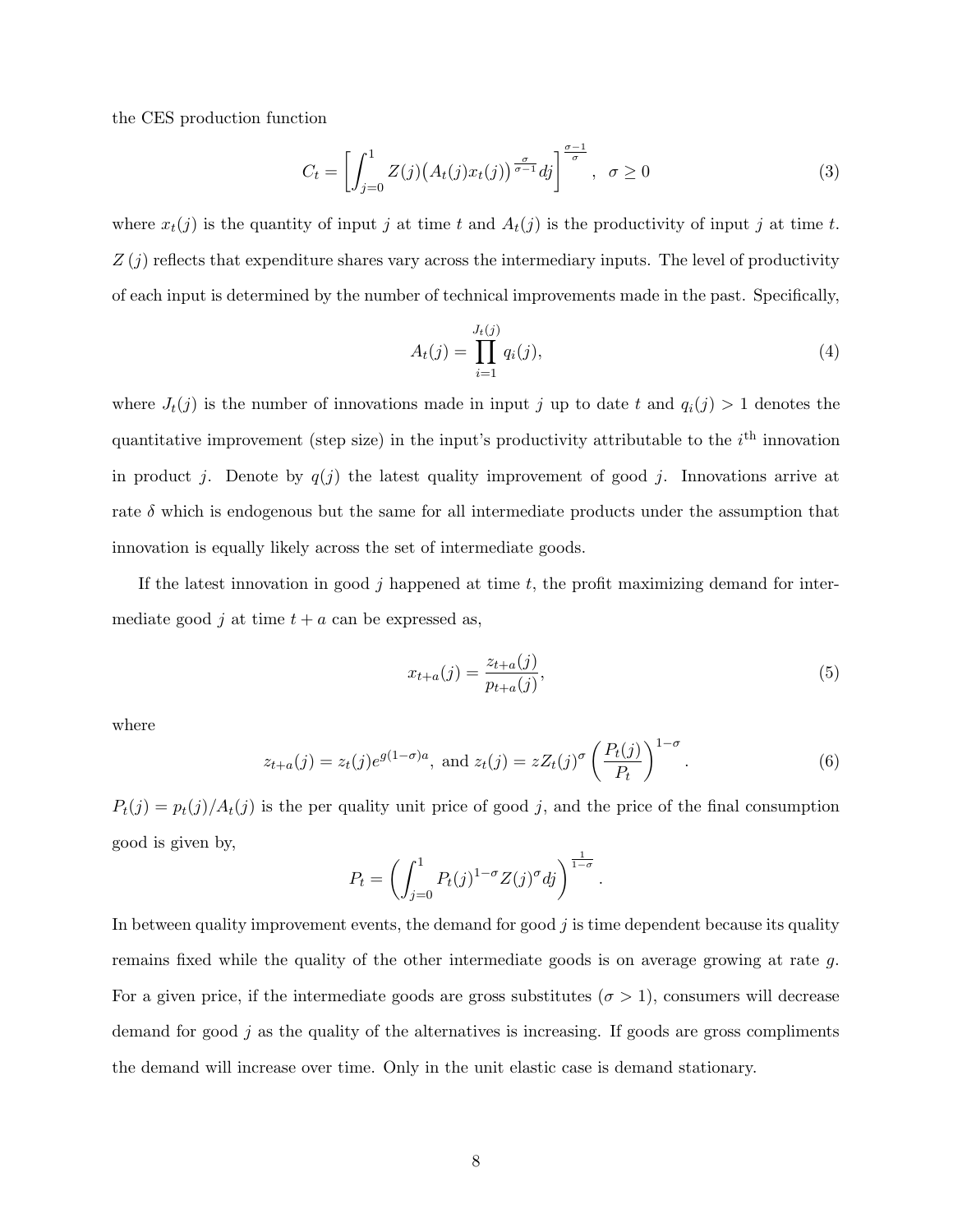## 3.2 The Value of a Firm

Each individual firm is the monopoly supplier of the products it has created in the past that have survived to the present. The price charged for each is the minimum of the monopoly price and the limit price resulting from competition with suppliers of previous versions of the good. In Nash-Bertrand equilibrium, the limit price exactly prices out all suppliers of previous version of the good. Consumers are exactly indifferent between the higher quality intermediate good supplied by the quality leader at the limit price and the highest quality alternative priced at marginal cost. The limit price is the product of the magnitude of the latest quality improvement and the marginal cost of production. If the monopoly price is below the limit price, the firm will simply charge the monopoly price which also prices out the previous suppliers.

The output of any intermediate good requires labor and capital input in fixed proportions. Total factor productivity is the same across all goods and is set equal to unity without loss of generality. Denote by w the wage of a unit of labor, and by  $\kappa$  the cost of capital. The price charged for good  $j$  can be expressed as,

$$
p(j) = m(q(j), \sigma)(w + \kappa), \text{ where } m(q, \sigma) = \begin{cases} \frac{\sigma}{\sigma - 1} & \text{if } q > \frac{\sigma}{\sigma - 1} \text{ and } \sigma > 1\\ q & \text{otherwise.} \end{cases}
$$
 (7)

The gross profits associated with supplying good j at time  $t + a$  is,

$$
\Pi_{t+a}(j) = (p(j) - w - \kappa) \frac{z_{t+a}(j)}{p(j)} \n= \pi(q(j), \sigma) z_{t+a}(j),
$$
\n(8)

where  $\pi(q, \sigma) = 1 - m(q, \sigma)^{-1}$ .

Following Klette and Kortum (2004), the discrete number of products supplied by a firm, denoted as  $k$ , is defined on the integers. Its value evolves over time as a birth-death process reflecting product creation and destruction. A firm enters with one product and a firm exit when it no longer has leading edge products. In Klette and Kortum's interpretation, k reflects the firm's past successes in the product innovation process as well as current firm size. New products are generated by R&D investment. The firm's R&D investment flow generates new product arrivals at frequency  $\gamma k$ . The total R&D investment cost is  $wc(\gamma)k$  where  $c(\gamma)k$  represents the labor input required in the research and development process. The function  $c(\gamma)$  is assumed to be strictly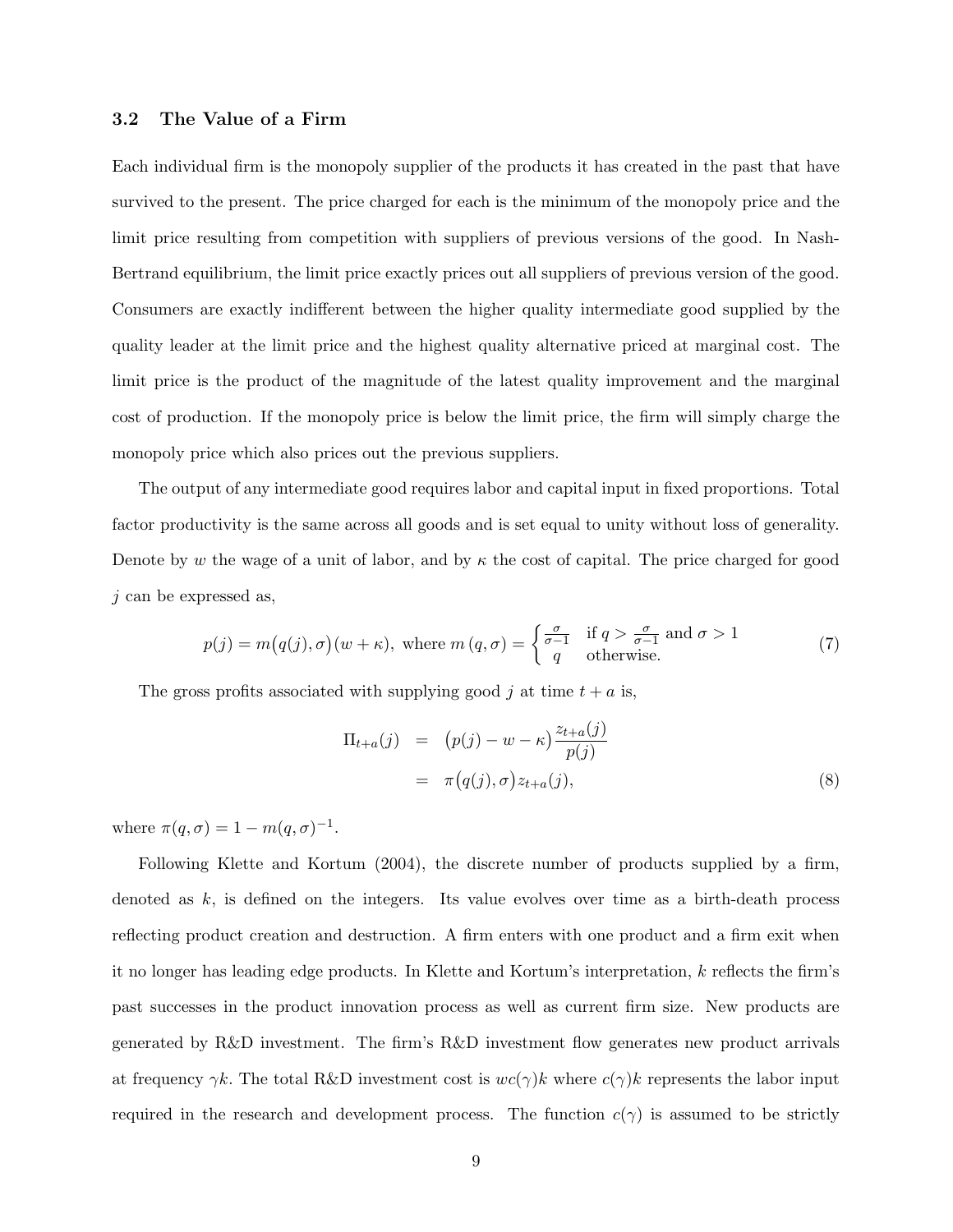increasing and convex. According to the authors, the implied assumption that the total cost of R&D investment is linearly homogenous in the new product arrival rate and the number of existing product, "... captures the idea that a firm's knowledge capital facilitates innovation." In any case, the cost structure implies that Gibrat's law holds in the sense that innovation rates are size independent contingent on type.

The market for any current product supplied by a firm is destroyed by the creation of a new version by some other firm, which occurs at the rate  $\delta$ . Below we refer to  $\gamma$  as the firm's creation rate and to  $\delta$  as the common destruction rate faced by all firms. The firm chooses the creation rate  $\gamma$  to maximize the expected present value of its future net profit flow.

At entry the firm instantly learns its type,  $\tau$ , which is a realization of the random variable,  $\tilde{\tau} \sim \phi(\cdot)$ . When an innovation occurs, the productivity improvement realization is drawn from a type conditional distribution. Specifically, a  $\tau$ -type's improvement realizations are represented by the random variable,  $\tilde{q}_{\tau}$ , that is distributed according to the cumulative distribution function,  $F_{\tau}(\cdot)$ . It is assumed that a higher firm type draws realizations from a distribution that stochastically dominates that of lower firm types, that is if  $\tau' > \tau$  then  $F_{\tau'}(\tilde{q}) \leq F_{\tau}(\tilde{q})$  for all  $\tilde{q} \geq 1.5$  Assume that the lower bound of the support of  $\tilde{q}_{\tau}$  is 1 for all  $\tau$ .

By assumption firms cannot direct their innovation activity toward a particular market. Furthermore, their ability to create new products is not specific to any one or subset of product types.<sup>6</sup> Since product demand  $Z(j)$  and quality levels vary across products, firms face demand uncertainty for a new innovation resolved only when the product type of an innovation is realized. By equation (6) the initial product line demand realization  $z_t(j) = z Z_t(j)^\sigma \left( \frac{P_t(j)}{P_t} \right)$  $\left(\frac{P_t(j)}{P_t}\right)^{1-\sigma}$  is a result of a random draw over the product space  $j \in [0,1]$ . Denote by  $G(\cdot)$  the steady state cumulative distribution function of  $z_t(j)$  across products. The initial demand for an innovation is then determined as a realization of the random variable  $\tilde{z} \sim G(\cdot)$ . By definition of  $z_t(j)$  it follows that  $z = E[\tilde{z}]$ .  $\tilde{z}$  and

<sup>&</sup>lt;sup>5</sup>The "noise" in the realization of quality step size suggests the need for a new entrant to learn about its type in response to the actual realizations of q. We abstract from this form of learning. Simulation experiments using the parameter estimates obtained under this assumption suggest that learning ones type is not an important feature of the model's equilibrium solution.

<sup>6</sup>On its face, this feature of the model is not realistic in the sense that most firms innovate in a limited number of industries. However, if there are a large number of product variants supplied by each industry, then it is less objectionable. In the appendix we show that similar results are obtained when estimating the model within broadly defined industries.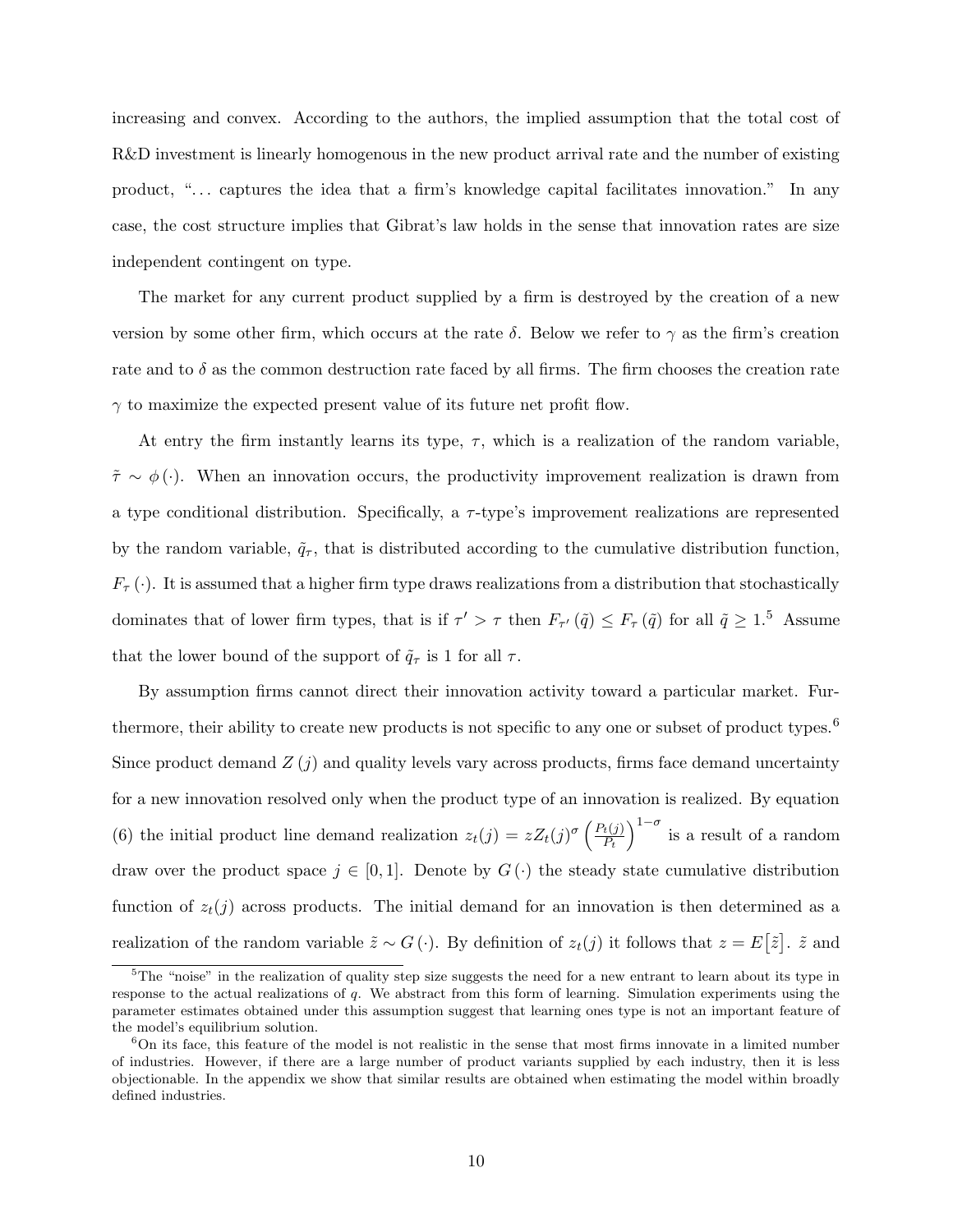$\tilde{q}_{\tau}$  are independent.

A firm's state is characterized by the number of products it currently markets, k, and the particular productivity improvement and demand realization for each products as represented by the vectors,  $\tilde{q}^k = \{\tilde{q}_1, \ldots, \tilde{q}_k\}$  and  $\tilde{z}^k = \{\tilde{z}_1, \ldots, \tilde{z}_k\}$ . Because the demand for any surviving product changes deterministically, the current demand level is a sufficient statistic. Given such a state, the value of a type  $\tau$  firm is accordingly given by,

$$
rV_{\tau}(\tilde{q}^{k}, \tilde{z}^{k}, k) = \max_{\gamma \geq 0} \left\{ \sum_{i=1}^{k} \tilde{z}_{i} \pi(\tilde{q}_{i}) - kwc(\gamma) + k\gamma \left[ E_{\tau} \left[ V_{\tau}(\tilde{q}^{k+1}, \tilde{z}^{k+1}, k+1) \right] - V_{\tau}(\tilde{q}^{k}, \tilde{z}^{k}, k) \right] \right. \\ \left. + k\delta \left[ \frac{1}{k} \sum_{i=1}^{k} V_{\tau}(\tilde{q}_{\langle i \rangle}^{k-1}, \tilde{z}_{\langle i \rangle}^{k-1}, k-1) - V_{\tau}(\tilde{q}^{k}, \tilde{z}^{k}, k) \right] + \dot{V}_{\tau}(\tilde{q}^{k}, \tilde{z}^{k}, k) \right\}, \tag{9}
$$

where  $(\tilde{q}_{ij}^{k-1})$  $\begin{array}{c} \langle k{-}1\ \langle i\rangle \end{array} , \tilde{z}_{\langle i\rangle}^{k{-}1}$  $\binom{k-1}{\langle i \rangle}$  refers to  $(\tilde{q}^k, \tilde{z})$  without the *i*<sup>th</sup> elements. The first term on the right side is current gross profit flow accruing to the firms product portfolio less current expenditure on R&D. The second term is the expected capital gain associated with the arrival of a new product line. The third term represents the expected capital loss associated with the possibility that one among the existing product lines (chosen at random) will be destroyed. Finally, the last term is the change in value over time as a result of demand time dependence of existing products.

As one can verify by substitution, the unique solution to (9) is given by,

$$
V_{\tau}(\tilde{q}^k, \tilde{z}^k, k) = \sum_{i=1}^k \frac{\tilde{z}_i \pi(\tilde{q}_i, \sigma)}{r + \delta - g(1 - \sigma)} + kz \Psi_{\tau},
$$
\n(10)

where,

$$
\Psi_{\tau} = \max_{\gamma \ge 0} \frac{\gamma \nu_{\tau} - w\hat{c}(\gamma)}{r + \delta}
$$

$$
\nu_{\tau} = \frac{\bar{\pi}_{\tau}(\sigma)}{r + \delta - g(1 - \sigma)} + \Psi_{\tau},
$$

where  $\bar{\pi}_{\tau}(\sigma) = 1 - E\big[m(\tilde{q}_{\tau}, \sigma)^{-1}\big]$  and  $\hat{c}(\gamma) \equiv c(\gamma)/z$ .  $\Psi_{\tau}$  is the type conditional innovation option value embodied in each product.  $\nu_{\tau}$  is the type conditional expected value of a product. It is the sum of the innovation option value and the discounted stream of expected profits where the effective discount rate is the sum of the the interest rate, the product destruction rate, and the rate of decline in the future demand for the product

It then follows directly from (9) that the firm's optimal choice of creation rate,  $\gamma_{\tau}$ , satisfies,

$$
w\hat{c}'\left(\gamma_{\tau}\right) = \nu_{\tau},\tag{11}
$$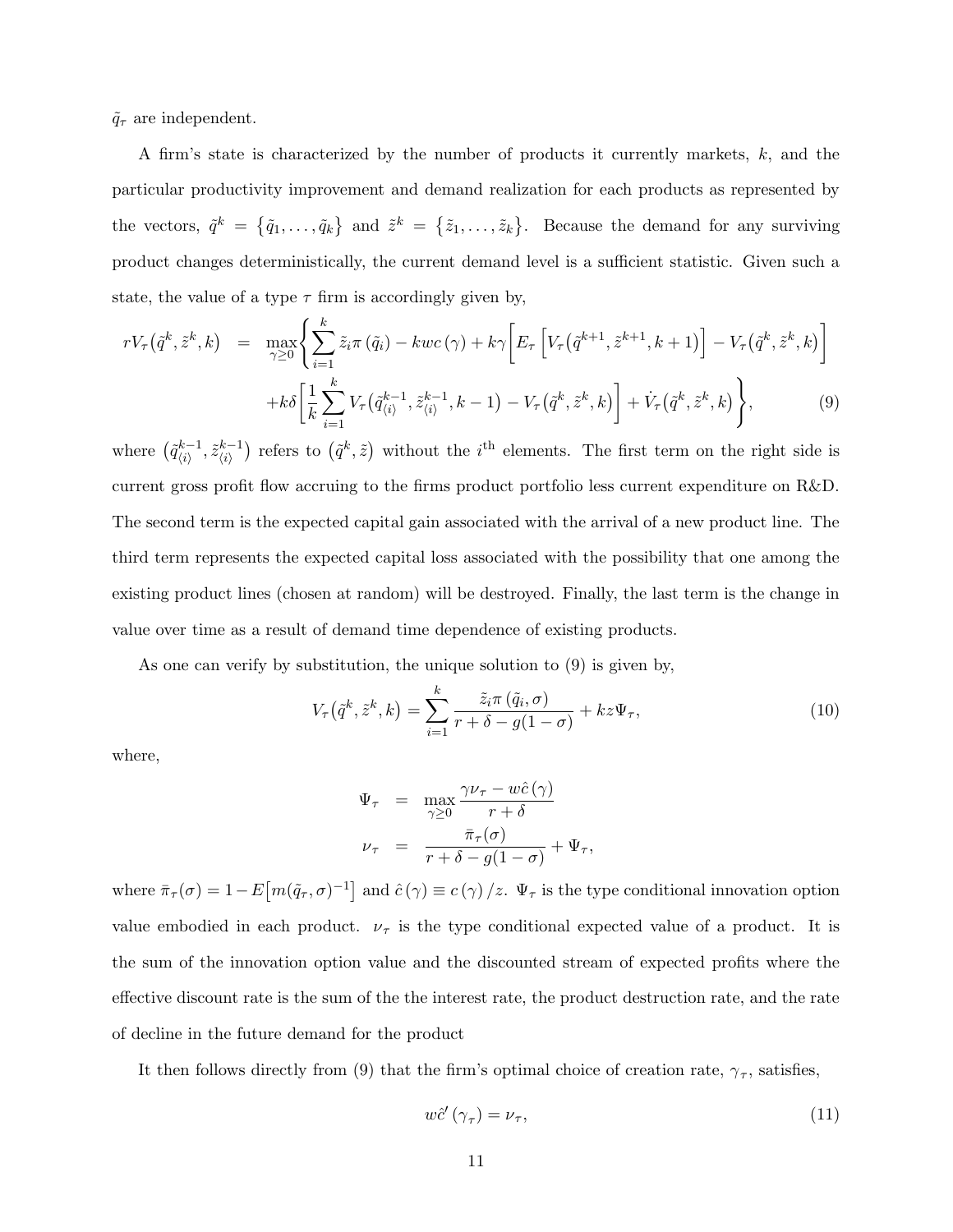where  $\nu_{\tau}$  is the type conditional expected value of an additional product line.

Equation (11) implies that the type contingent creation rate is size independent - a theoretical version of Gibrat's law. Also, the second order condition,  $c''(\gamma) > 0$ , and the fact that the marginal value of a product line is increasing in  $\bar{\pi}_{\tau}$  imply that a firm's creation rate increases with profitability. Therefore, we obtain that  $\gamma_{\tau'} \geq \gamma_{\tau}$  for  $\tau' \geq \tau$ . These results are the principal empirical implications of the model.

## 3.3 Firm Entry

The entry of a new firm requires innovation. Suppose that there are a constant measure m of potential entrants. The rate at which any one of them generates a new product is  $\gamma_0$  and the total cost is  $wc(\gamma_0)$  where the cost function is the same as that faced by an incumbent. The firm's type is unknown ex ante but is realized immediately after entry. Since the expected return to innovation is  $E[\nu_{\tau}]$  and the aggregate entry rate is  $\eta = m\gamma_0$ , the entry rate satisfies the following free entry condition

$$
w\hat{c}'\left(\frac{\eta}{m}\right) = \sum_{\tau} \nu_{\tau} \phi_{\tau},\tag{12}
$$

where  $\phi_{\tau}$  is the probability of being a type  $\tau$  firm at entry. Of course, the second equality follows from equation (11).

## 3.4 The Steady State Distribution of Firm Size

A type  $\tau$  firm's size is reflected in the number of product lines supplied which evolves as a birthdeath process. As the set of firms with  $k$  products at a point in time must either have had  $k$ products already and neither lost nor gained another, have had  $k-1$  and innovated, or have had  $k+1$  and lost one to destruction over any sufficiently short time period, the equality of the flows into and out of the set of type  $\tau$  firms with  $k > 1$  products requires

$$
\gamma_{\tau}(k-1)M_{\tau}(k-1) + \delta(k+1)M_{\tau}(k+1) = (\gamma_{\tau} + \delta)kM_{\tau}(k)
$$

for every  $\tau$  where  $M_{\tau}(k)$  is the steady state mass of firms of type  $\tau$  that supply k products. Because an incumbent dies when its last product is destroyed by assumption but entrants flow into the set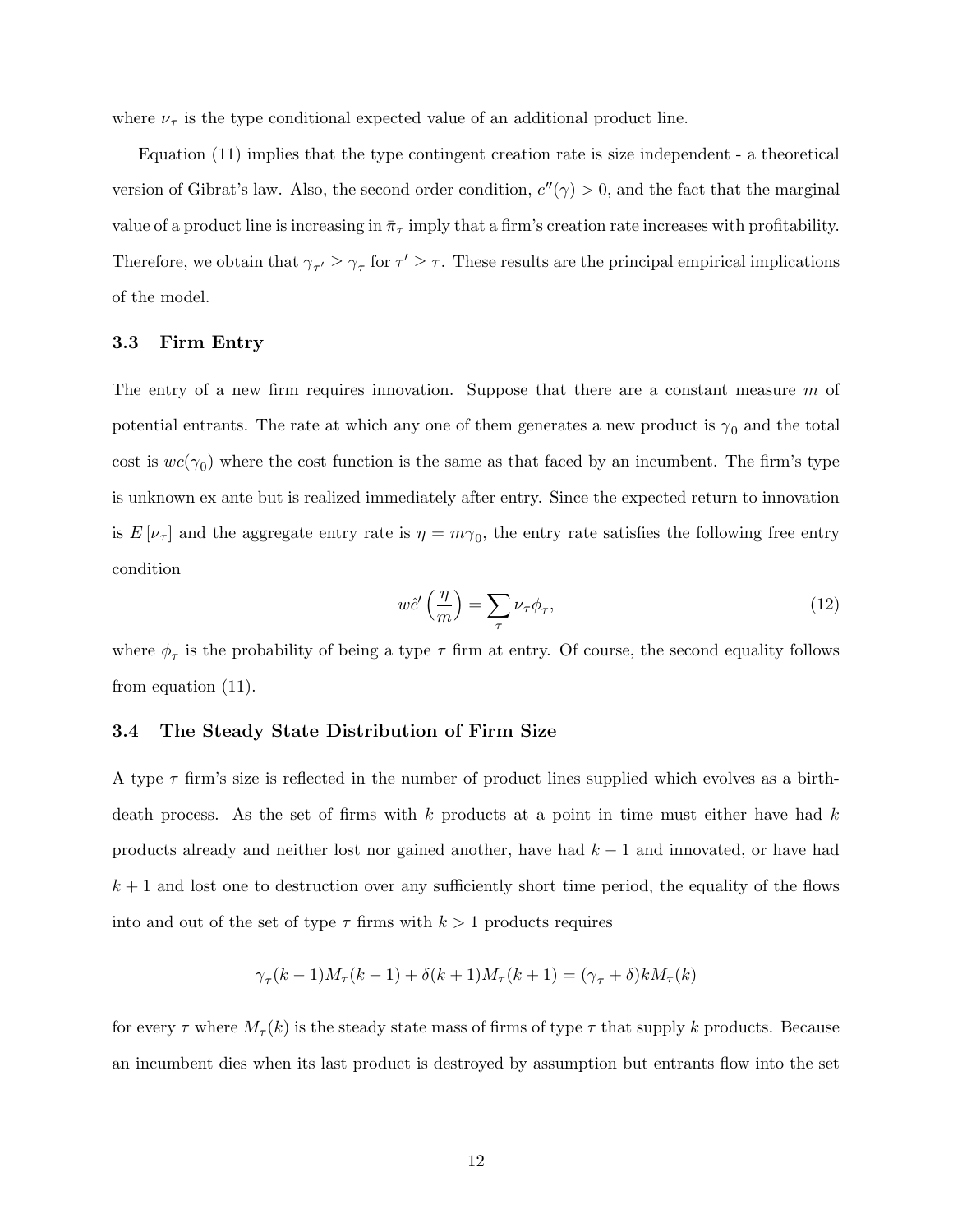of firms with a single product at rate  $\eta$ ,

$$
\phi_{\tau}\eta + 2\delta M_{\tau}(2) = (\gamma_{\tau} + \delta)M_{\tau}(1)
$$

where  $\phi_{\tau}$  is the fraction of the new entrants of type  $\tau$ . Births must equal deaths in steady state and only firms with one product are subject to death risk. Therefore,  $\phi_{\tau} \eta = \delta M_{\tau}(1)$  and

$$
M_{\tau}(k) = \frac{k-1}{k} \frac{\gamma_{\tau}}{\delta} M_{\tau} (k-1) = \frac{\eta \phi_{\tau}}{\delta k} \left(\frac{\gamma_{\tau}}{\delta}\right)^{k-1}
$$
(13)

by induction.

The size distribution of firms conditional on type can be derived using equation (13). Specifically, the total firm mass of type  $\tau$  is

$$
M_{\tau} = \sum_{k=1}^{\infty} M_{\tau}(k) = \frac{\phi_{\tau} \eta}{\delta} \sum_{k=1}^{\infty} \frac{1}{k} \left(\frac{\gamma_{\tau}}{\delta}\right)^{k-1}
$$
  

$$
= \frac{\eta}{\delta} \ln \left(\frac{\delta}{\delta - \gamma_{\tau}}\right) \frac{\delta \phi_{\tau}}{\gamma_{\tau}}.
$$
 (14)

where convergence requires that the aggregate rate of creative destruction exceed the creation rate of every incumbent type, i.e.,  $\delta > \gamma_{\tau} \ \forall \tau$ . Hence, the fraction of type  $\tau$  firm with k product is

$$
\frac{M_{\tau}(k)}{M_{\tau}} = \frac{\frac{1}{k} \left(\frac{\gamma_{\tau}}{\delta}\right)^k}{\ln\left(\frac{\delta}{\delta - \gamma_{\tau}}\right)}.
$$
\n(15)

Equation (15) is the steady state distribution of  $\tilde{k}_{\tau}$ . This is the logarithmic distribution with parameter  $\gamma_{\tau}/\delta$ .<sup>7</sup> Consistent with the observations on firm size distributions, the one implied by the model is highly skewed to the right.

By equation (15), the mean of the type conditional firm size distribution is,

$$
E\left[\tilde{k}_{\tau}\right] = \sum_{k=1}^{\infty} \frac{k M_{\tau}(k)}{M_{\tau}} = \frac{\frac{\gamma_{\tau}}{\delta - \gamma_{\tau}}}{\ln\left(\frac{\delta}{\delta - \gamma_{\tau}}\right)},\tag{16}
$$

It follows that the total mass of products produced by type  $\tau$  firms,  $K_{\tau},$  is

$$
K_{\tau} = \sum_{k=1}^{\infty} k M_{\tau}(k) = \frac{\eta \phi_{\tau}}{\delta - \gamma_{\tau}}.
$$
\n(17)

 $7$ This result is in Klette and Kortum (2004). We include the derivation here simply for completeness.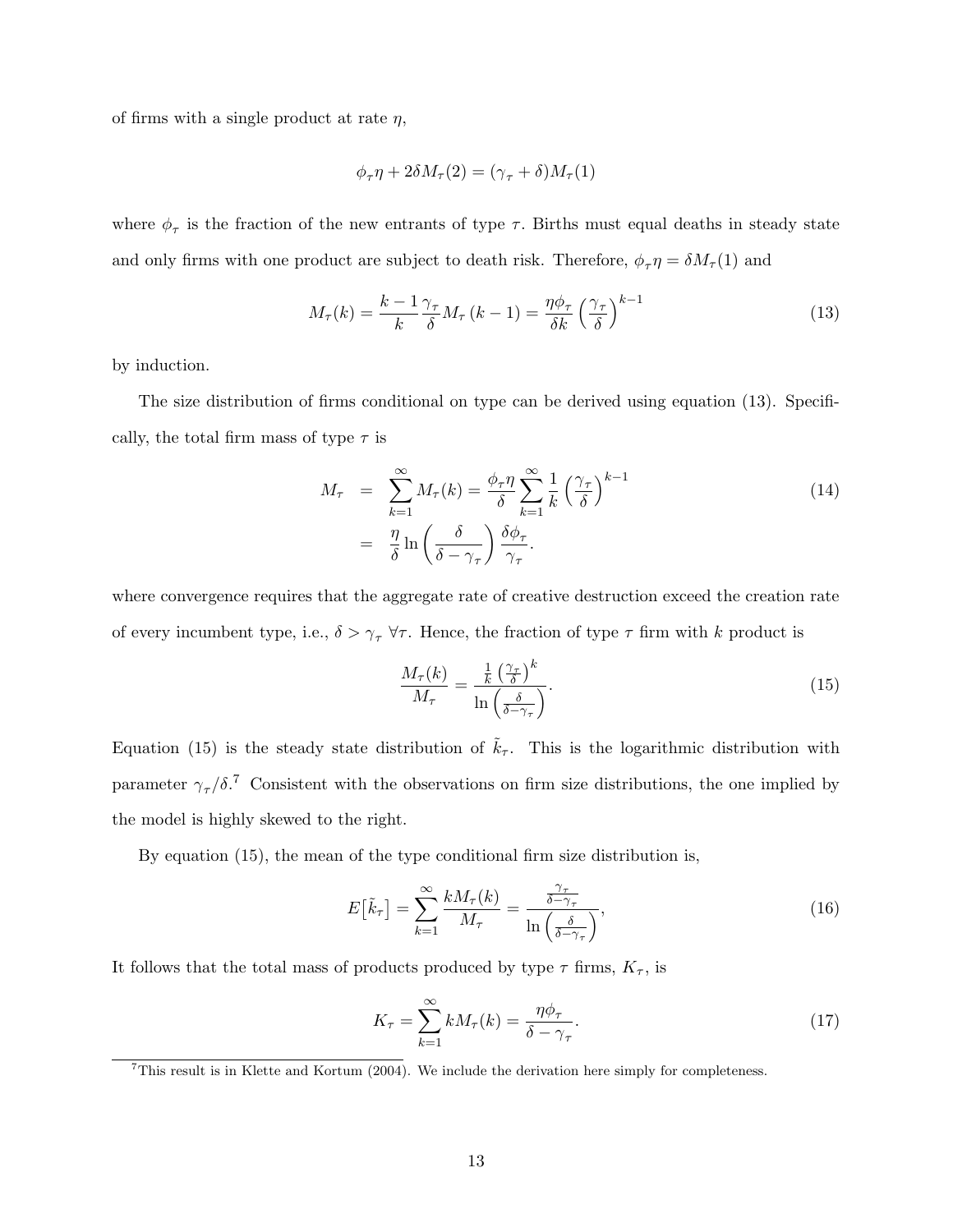As the product creation rate increases with expected profitability, expected size does also. Formally, because  $(1 + a) \ln(1 + a) > a > 0$  for all positive values of a, the expected number of products is increasing in expected firm profitability,

$$
\frac{\partial E\left[\tilde{k}_{\tau}\right]}{\partial \gamma_{\tau}} = \left(\frac{(1+a_{\tau})\ln(1+a_{\tau}) - a_{\tau}}{(1+a_{\tau})\ln^2(1+a_{\tau})}\right) \frac{1+a_{\tau}}{\delta - \gamma_{\tau}} > 0
$$
\n(18)

where  $a_{\tau} = \frac{\gamma_{\tau}}{\delta - \hat{\tau}}$  $\frac{\gamma_{\tau}}{\delta-\gamma_{\tau}}.$ 

Finally by the condition that the total product mass  $\sum_{\tau} K_{\tau}$  is constant and normalized at unity, the rate of creative-destruction is the sum of the entry rate and the aggregate creation rates of all the incumbents,

$$
\delta = \eta + \sum_{\tau} K_{\tau} \gamma_{\tau}.
$$
 (19)

## 3.5 Labor Demand and Market Clearing

There is a fixed measure of available workers, denoted by  $\ell$ , seeking employment at any positive wage. In equilibrium, these are allocated across production and R&D activities, those performed by both incumbent firms and potential entrants.

By the normalization of labor productivity at unity, it follows from equations (5) and (6) that the production labor demand for an age a product line with initial demand realization  $\tilde{z}$  and quality realization  $\tilde{q}$  is given by

$$
\ell^{p}(\tilde{z}, \tilde{q}, a) = \frac{\tilde{z}e^{g(1-\sigma)a}}{m(\tilde{q}, \sigma)(w+\kappa)}.
$$
\n(20)

Denote by  $\ell^p_\tau$  the average labor demand per product of a type  $\tau$  firm for the purpose of production. Product age is going to be exponentially distributed with parameter  $\delta$ . It follows that,

$$
\ell_{\tau}^{p} = \int_{1}^{\infty} \int_{0}^{\infty} \int_{0}^{\infty} m(q, \sigma)^{-1} (w + \kappa)^{-1} z' e^{g(1 - \sigma)a} \delta e^{-\delta a} da dG(z') dF_{\tau}(q)
$$
\n
$$
= \frac{\delta z (1 - \bar{\pi}_{\tau}(\sigma))}{(w + \kappa)[\delta - g(1 - \sigma)]}.
$$
\n(21)

Hence, the average type conditional labor demand per product is,

$$
\ell_{\tau} = \ell_{\tau}^p + c(\gamma_{\tau}).\tag{22}
$$

The expected type conditional per product labor demand,  $\ell_{\tau}$  is decreasing in  $\bar{\pi}_{\tau}(\sigma)$  if the reduction in labor demand for production,  $\ell^p_\tau$ , dominates the increase in labor demand for innovation,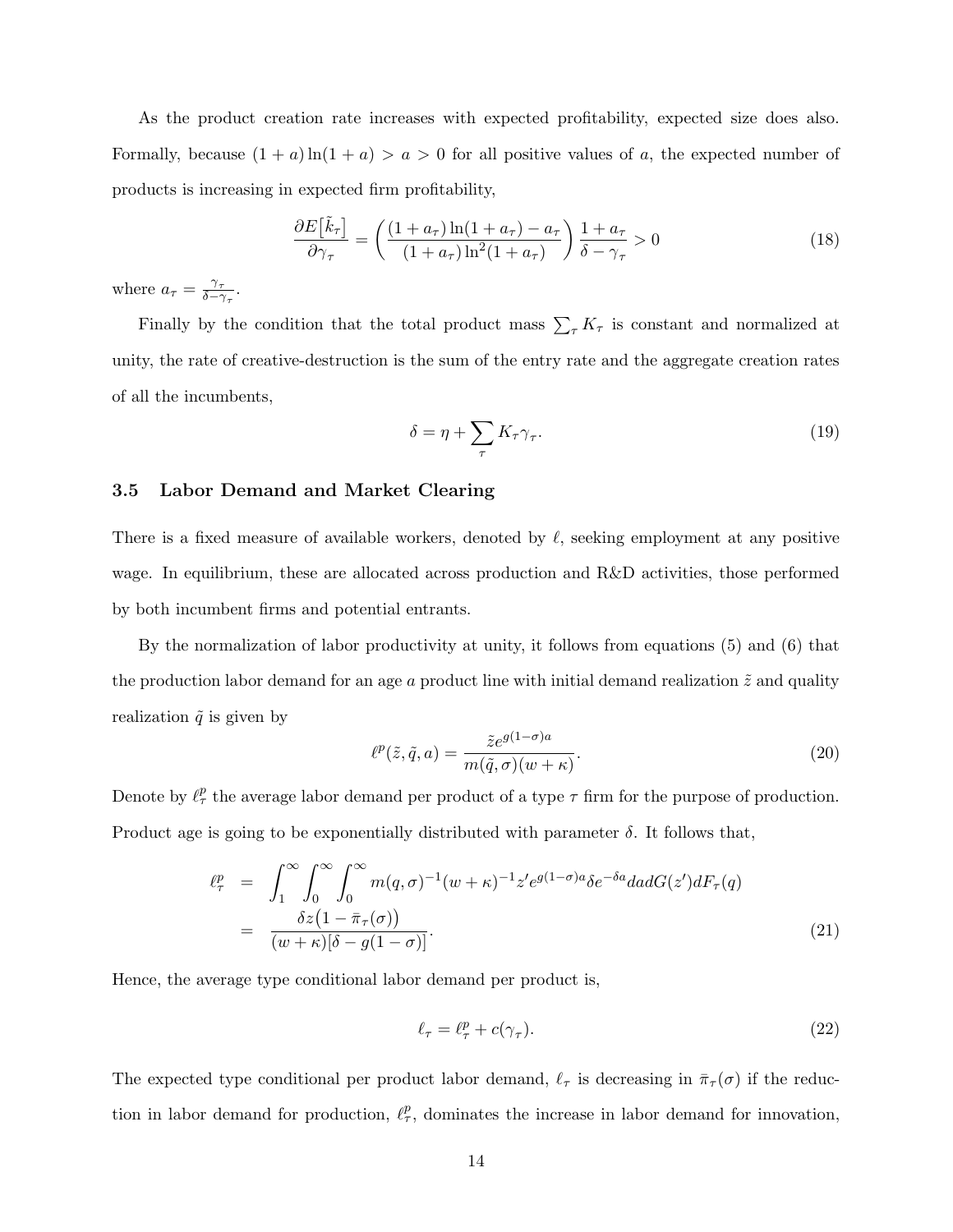$c(\gamma_\tau)$ . So, although more profitable firms on average supply more products, total type conditional expected employment,  $\ell_{\tau} E[\tilde{k}_{\tau}]$ , need not increase with  $\bar{\pi}_{\tau}(\sigma)$ , in general. Hence, the hypothesis that firms with the ability to create greater productivity improvements grow faster is consistent with dispersion in labor productivity and the correlations between value added, labor force size, and labor productivity observed in Danish data reported above.

Labor market clearing requires that the equilibrium wage solves

$$
\ell = \sum_{\tau} K_{\tau} \ell_{\tau} + mc(\eta/m). \tag{23}
$$

.

## 3.6 Growth Rate

Given stationarity of  $z/w$ , log-differentiation of equation (3) and applying the law of large numbers yield,

$$
\frac{\dot{C}_t}{C_t} = \frac{\int_0^1 Z_t(j) (A_t(j)x_t(j))^{\frac{\sigma-1}{\sigma}} \frac{\dot{A}_t(j)}{A_t(j)} dj}{\int_0^1 Z_t(j) (A_t(j)x_t(j))^{\frac{\sigma-1}{\sigma}} dj} = E\left[\frac{\dot{A}_t(j)}{A_t(j)}\right]
$$

As the number of innovations  $J_t(j)$ ,  $j \in [0,1]$  are independently and identically distributed Poisson random variables with common expectation  $\delta t$ , and the (lnq)s are iid across time and product lines, the law of large number implies that

$$
E\left[\frac{\dot{A}_t(j)}{A_t(j)}\right] = \delta E[\ln q].
$$

Hence, the growth rate in consumption is,

$$
g = \frac{\dot{C}}{C} = E\left[\frac{\dot{A}(j)}{A(j)}\right] = \delta E[\ln(q)] = \eta \sum_{\tau} \phi_{\tau} E[\ln(\tilde{q}_{\tau})] + \sum_{\tau} K_{\tau} \gamma_{\tau} E[\ln(\tilde{q}_{\tau})]. \tag{24}
$$

#### 3.7 Equilibrium

**Definition 1** A steady state market equilibrium is a triple  $(w, \delta, g)$  together with optimally chosen entry rate  $\eta = m\gamma_0$ , and creation rate  $\gamma_\tau$ , and a steady state size distribution  $K_\tau$  for each type that satisfy equations (11), (12), (17), (19), (23), and (24).

See Lentz and Mortensen (2005) for a proof of existence of a slightly simpler version of the model. In Appendix A, we describe in detail the steady state equilibrium solution algorithm used in the estimation procedure described below.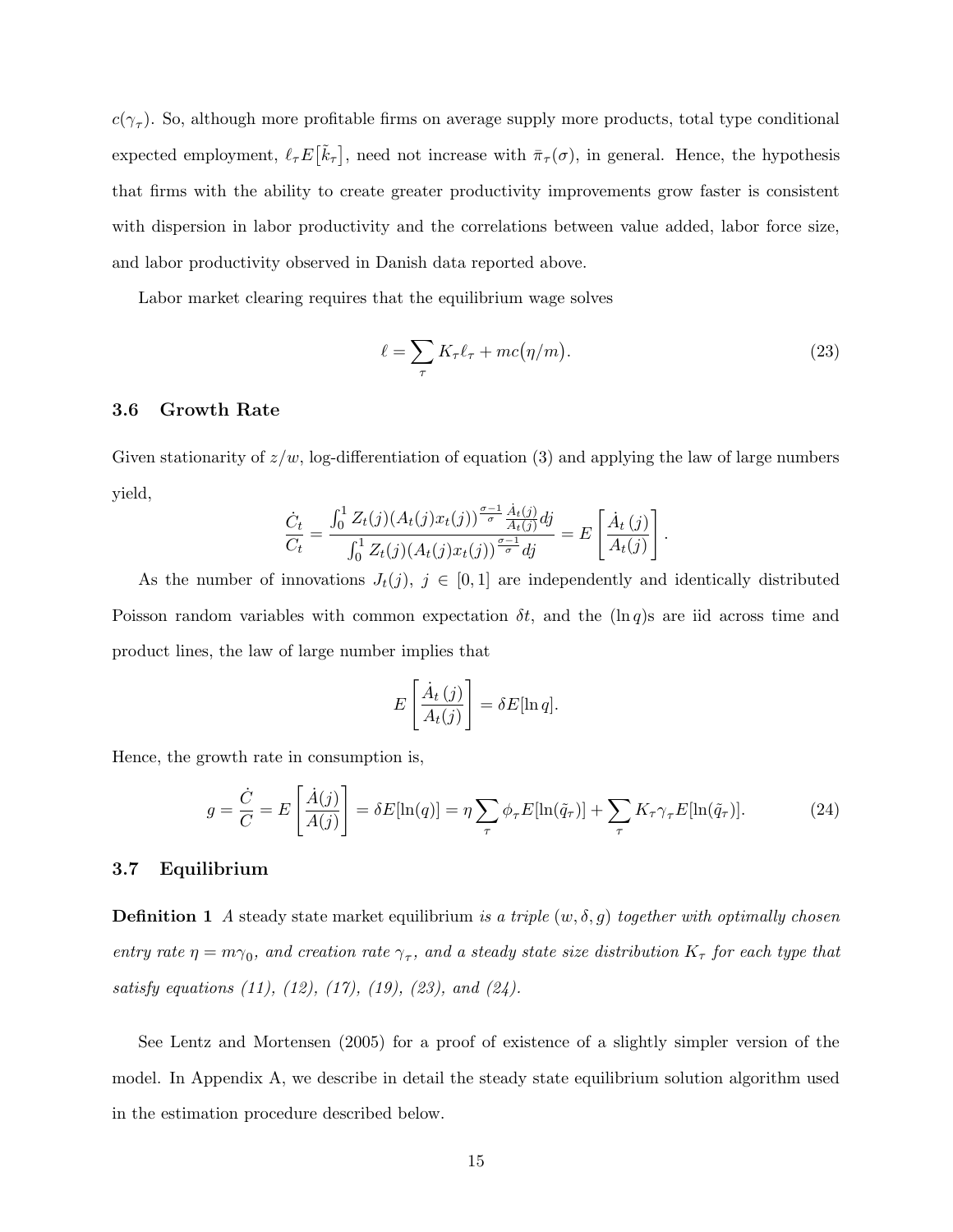## 4 Estimation

If the ability to create higher quality products is a permanent firm characteristic, then differences in firm profitability are associated with differences in the product creation rates chosen by firms. Specifically, more profitable firms grow faster, are more likely to survive in the future, and supply a larger number of products on average. Hence, a positive cross firm correlation between current gross profit per product and sales volume should exist. Furthermore, worker reallocation from slow growing firms to more profitable fast growing firms will be an important source of aggregate productivity growth because faster growing firms also contribute more to growth.

In this section, we demonstrate that firm specific differences in profitability are required to explain Danish interfirm relationships between value added, employment, and wages paid. In the process of fitting the model to the data, we also obtain estimates of the investment cost of innovation function that all firms face as well as the sampling distribution of firm productivity at entry.

#### 4.1 Danish Firm Data

If more profitable firms grow faster in the sense that  $\bar{\pi}_{\tau} > \bar{\pi}_{\tau'} \Rightarrow \gamma_{\tau} > \gamma_{\tau'}$ , then (18) implies that fast growing firms also supply more products and sell more on average. However, because production employment per product decreases with productivity, total expected employment need not increase with  $\bar{\pi}_{\tau}$  in general and decreases with  $\bar{\pi}_{\tau}$  when growth is independent of a firm's past product productivity improvement realizations. These implications of the theory can be tested directly.

The model is estimated on an unbalanced panel of 4,872 firms drawn from the Danish firm panel described in Section 2. The panel is constructed by selecting all existing firms in 1992 and following them through time, while all firms that enter the sample in the subsequent years are excluded. In the estimation, the observed 1992 cross-section will be interpreted to reflect steady state whereas the following years generally do not reflect steady state since survival probabilities vary across firm types. Specifically, due to selection the observed cross-sections from 1993 to 1997 will have an increasing over-representation of high creation rate firm types relative to steady state. The ability to observe the gradual exit of the 1992 cross-section will be a useful source of identification. Entry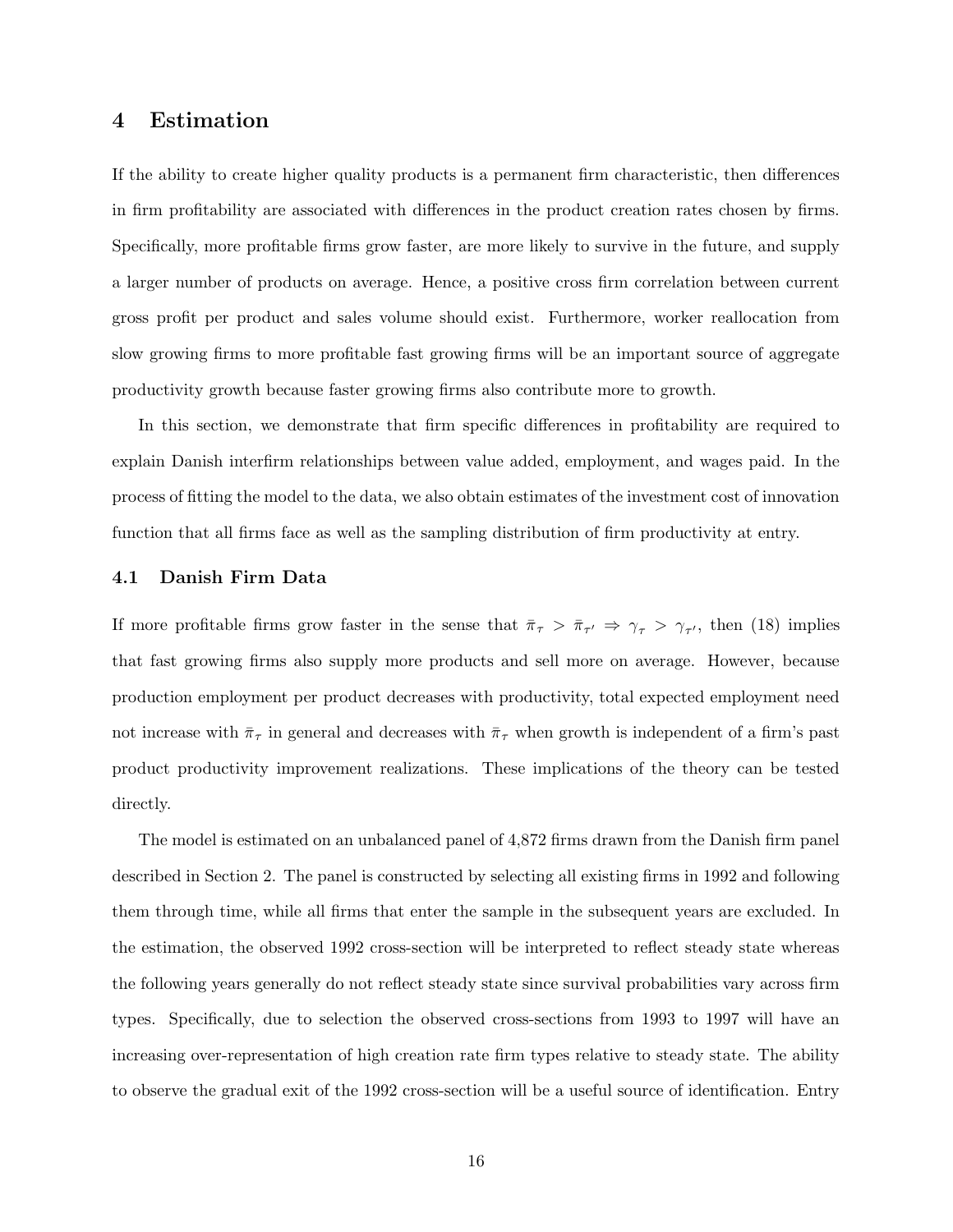in the original data set suffers from selection bias and while one can attempt to correct for the bias, we have made the choice to leave out entry altogether since it is not necessary for identification. By including the 1997 cross section in the set of moments, dynamic processes that change the cross sectional composition of survivors over time are reflected in the estimation.

The first two columns of Table 2 present a set of distribution moments with standard deviations in parenthesis. The standard deviations are obtained through bootstrapping on the original panel. Unless otherwise stated, amounts are in 1,000 real 1992 Danish Kroner where the Statistics Denmark consumer price index was used to deflate nominal amounts. It is seen that the size distributions are characterized by significant skew. The value added per worker distribution displays some skew and significant dispersion. All distributions display a right shift from 1992 to 1997. The distribution moments also include the positive correlation between firm productivity and output size and the slightly negative correlation between firm productivity and labor force size.

The last two columns of Table 2 contain the dynamic moments used in the estimation. First of all, note that empirical firm productivity displays significant persistence and some mean reversion. The dynamic moments also include the cross section distribution of growth rates that display significant dispersion. Furthermore, there is a slightly negative correlation between output size and growth rate in the data. The moments relating to firm growth rates  $(\Delta Y/Y)$  include firm death, specifically an exiting firm will contribute to the statistic with a  $-1$  observation. Excluding firm deaths from the growth statistic results in a more negative correlation between firm size and growth due to the negative correlation between firm size and the firm exit hazard rate. Since the model also exhibits a negative correlation between the exit rate and size, the same will be true in the model simulations.

Finally, Table 2 also includes a standard empirical labor productivity growth decomposition. We use the preferred formulation in Foster, Haltiwanger, and Krizan (2001) which is taken from Baily, Bartelsman, and Haltiwanger (1996) and ultimately based on the Baily, Hulten, and Campbell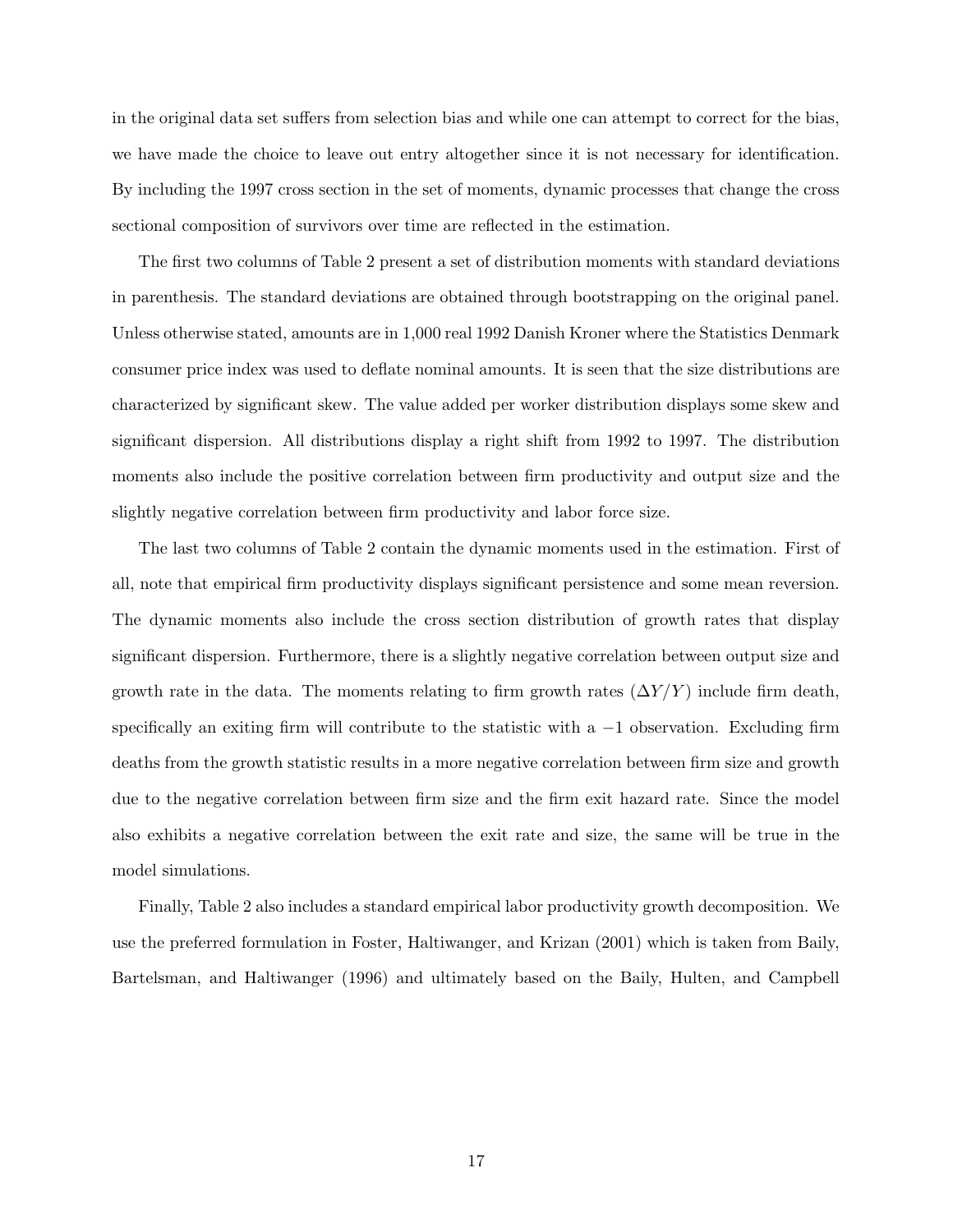|                             | 1992                    | 1997                    |                                               | 1992                | 1996                |
|-----------------------------|-------------------------|-------------------------|-----------------------------------------------|---------------------|---------------------|
| Survivors                   | 4872.000                | 3628.000<br>(32.132)    | $Cor[\frac{Y}{N^*}, \frac{Y_{+1}}{N^*_{-1}}]$ | 0.476<br>(0.088)    | 0.550<br>(0.091)    |
| E[Y]                        | 26277.262<br>(747.001)  | 31860.850<br>(1031.252) | $Cor[\frac{Y}{N^*}, \Delta \frac{Y}{N^*}]$    | $-0.227$<br>(0.103) | $-0.193$<br>(0.057) |
| Med[Y]                      | 13472.812<br>(211.851)  | 16448.965<br>(329.417)  | $Cor[\frac{Y}{N^*}, \frac{\Delta Y}{Y}]$      | $-0.120$<br>(0.016) |                     |
| Std[Y]                      | 52793.105<br>(5663.047) | 64120.233<br>(7741.448) | $Cor[\frac{Y}{N^*}, \frac{\Delta N^*}{N^*}]$  | 0.119<br>(0.032)    |                     |
| E[W]                        | 13294.479<br>(457.466)  | 15705.087<br>(609.595)  | $E[\frac{\Delta Y}{Y}]$                       | $-0.029$<br>(0.008) |                     |
| Med[W]                      | 7231.812<br>(92.720)    | 8671.939<br>(154.767)   | $\text{Std}[\frac{\Delta Y}{Y}]$              | 0.550<br>(0.067)    |                     |
| $\mathrm{Std}[W]$           | 30613.801<br>(6750.399) | 35555.701<br>(8137.541) | $Cor[\frac{\Delta Y}{V}, Y]$                  | $-0.061$<br>(0.012) |                     |
| $E[\frac{Y}{N^*}]$          | 384.401<br>(2.907)      | 432.118<br>(5.103)      | Within                                        | 1.015<br>(0.146)    |                     |
| $\text{Med}[\frac{Y}{N^*}]$ | 348.148<br>(1.829)      | 375.739<br>(2.139)      | <b>Between</b>                                | 0.453<br>(0.112)    |                     |
| $\text{Std}[\frac{Y}{N^*}]$ | 205.074<br>(19.633)     | 305.306<br>(42.491)     | Cross                                         | $-0.551$<br>(0.196) |                     |
| Cor[Y, W]                   | 0.852<br>(0.035)        | 0.857<br>(0.045)        | Exit                                          | 0.084<br>(0.066)    |                     |
| $Cor[\frac{Y}{N^*}, N^*]$   | $-0.018$<br>(0.013)     | $-0.026$<br>(0.011)     |                                               |                     |                     |
| $Cor[\frac{Y}{N^*}, Y]$     | 0.198<br>(0.036)        | 0.143<br>(0.038)        |                                               |                     |                     |

Table 2: Data moments (std dev in parenthesis)

(1992) index (BHC).<sup>8</sup> The decomposition takes the form,<sup>9</sup>

$$
\Delta P_t = \sum_{i \in C_t} s_{it-1} \Delta p_{it} + \sum_{i \in C_t} p_{it-1} \Delta s_{it} + \sum_{i \in C_t} \Delta p_{it} \Delta s_{it} + \sum_{i \in E_t} p_{it} s_{it} - \sum_{i \in X_t} p_{it-1} s_{it-1},
$$
 (25)

where  $P_t = \sum_i s_{it} p_{it}$ ,  $p_{it} = Y_{it}/N_{it}$ , and  $s_{it} = N_{it}/N_t$ .

$$
\Delta P_t = \sum_{i \in C_t} s_{it-1} \Delta p_{it} + \sum_{i \in C_t} (p_{it-1} - P_{t-1}) \Delta s_{it} + \sum_{i \in C_t} \Delta p_{it} \Delta s_{it} + \sum_{i \in E_t} (p_{it} - P_{t-1}) s_{it} - \sum_{i \in X_t} (p_{it-1} - P_{t-1}) s_{it-1}.
$$

<sup>8</sup>Griliches and Regev (1995) present another variation on the Baily, Hulten, and Campbell (1992) decomposition. It performs much the same way as the Foster, Haltiwanger, and Krizan (2001) formulation.

<sup>&</sup>lt;sup>9</sup>In the implementation of the decomposition we employ the version of  $(25)$  where the between term and the entry/exit terms are normalized by  $P_{t-1}$ ,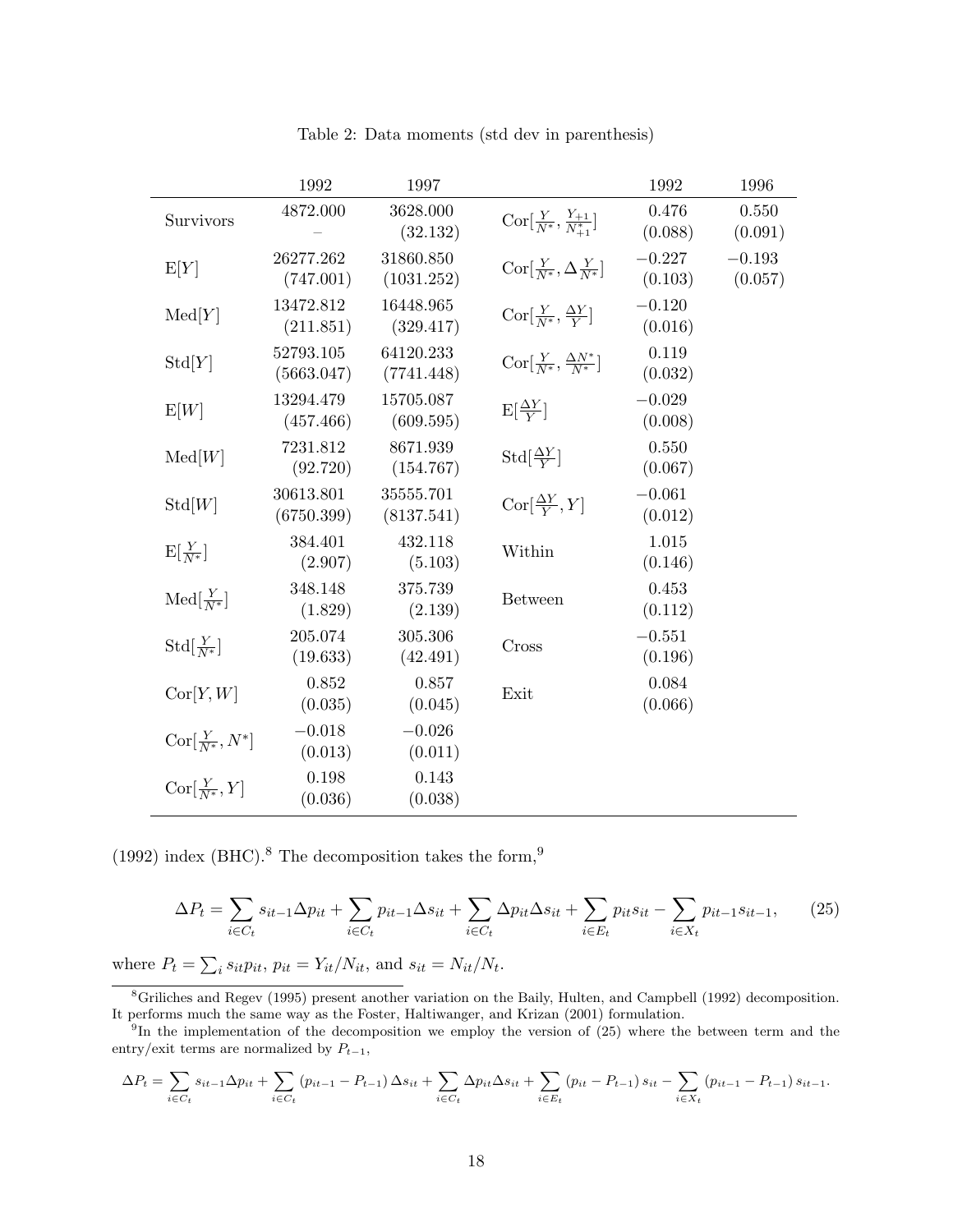The identity in (25) decomposes time differences in value added per worker into 5 components in the order stated on the right hand side; within, between, a cross component, and entry and exit. As the names suggest, the BHC growth decomposition literature attaches particular significance to each term: The within component is interpreted as identifying growth in the productivity measure due to productivity improvements by incumbents. The between component is interpreted to capture productivity growth from reallocation of labor from less to more productive firms. The cross component captures a covariance between input shares and productivity growth and the last two terms capture the growth contribution of entrants and exits. The sum of the between and cross components is also sometimes referred to as gross reallocation.

We include the BHC growth decomposition in the set of data moments because it conveniently relates the estimation to the empirical growth literature. Furthermore, it does reflect a particular aspect of the dynamics in the data. As mentioned, the sample in this paper does not include entry, so there is no entry share in the decomposition. Consequently, the decomposition cannot be directly related to the results in Foster, Haltiwanger, and Krizan (2001), although a full decomposition is performed on the estimated model in section 5.

## 4.2 The BHC Growth Decomposition in Steady State

Despite the usual interpretations of the second and third terms, the BHC decomposition does not identify the contribution of reallocation to growth in a stochastic steady state model such as ours. Indeed, the second and third terms equal zero in any structural equilibrium model of the type studied in this paper for the following reason. In the model, all firms of the same type have the same productivity by the definition of type, and although individual firms can and do grow and contract over time, the steady state distribution of inputs over firm types is stationary by the definition of stationary stochastic equilibrium. Hence, if we let  $j \in J$  represent an element of the set of firm types, let  $I_j$  denote the set of firms of type j, let  $s_{jt}^*$  represent the average share of employment per type j firm in period t, and let  $p_{jt}^*$  be the productivity of type j firms, then abstracting from entry and exit one can formulate the growth decomposition in terms of firm types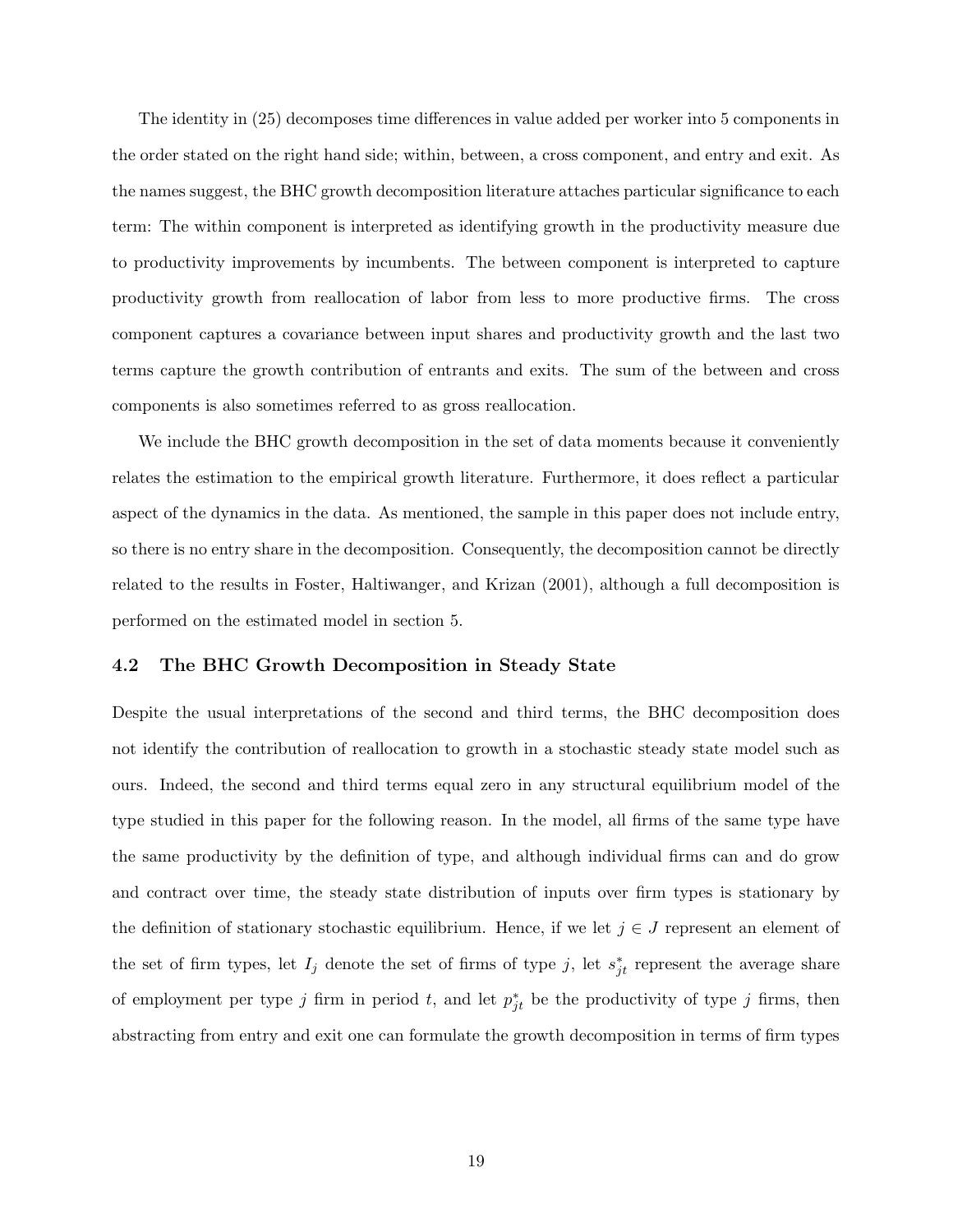as follows.<sup>10</sup>

$$
\Delta P_t = \sum_{j \in J} \sum_{i \in I_j} s_{it-1} \Delta p_{it} + \sum_{j \in J} \sum_{i \in I_j} p_{it-1} \Delta s_{it} + \sum_{j \in J} \sum_{i \in I_j} \Delta p_{it} \Delta s_{it}
$$
  
\n
$$
= \sum_{j \in J} |I_j| s_{jt-1}^* \Delta p_{jt}^* + \sum_{j \in J} |I_j| p_{jt-1}^* \Delta s_{jt}^* + \sum_{j \in J} |I_j| \Delta p_{jt}^* \Delta s_{jt}^*
$$
  
\n
$$
= \sum_{j \in J} |I_j| s_j^* \Delta p_{jt}^*
$$
\n(26)

where  $|I_j|$  is the number of firms of type j and  $s_{jt-1}^* = \frac{1}{|I_i|}$  $\frac{1}{|I_j|}\sum_{i\in I_j} s_{it-1}$ . The first equality is implied by the fact that the set  $\{I_1, I_2, \ldots I_j, \ldots\}$  is a partition of the set of all firms I, the second by the fact that the firms of the same type have the same productivity at any given date, and the last by the fact that the average share per firm of each type is constant (consequently,  $\Delta s_{jt}^* = 0$  for all j and  $t$ ) in a steady state equilibrium. The final expression in  $(26)$  is the first term in the Baily, Hulten, and Campbell (1992) index.

An interpretation of the sum of the between and cross components,  $\sum_{i\in I} \Delta s_{it} p_{it}$  as the gross effect of reallocating resources across firms is incorrect because gains in employment share are exactly off set by losses in share across firms of the same type in steady state. In other words, workers are never exogenously reallocated across types in equilibrium as is implicit in the interpretation. As such, the decomposition cannot capture the steady state growth contribution from reallocation. The fact that many empirical studies based on the BHC decomposition have found little evidence of a significant contribution to growth from the gross reallocation component is not a surprise in light of the above argument. $^{11}$ 

## 4.3 Model Estimator

An observation in the panel is given by  $\psi_{it} = \{Y_{it}, W_{it}, N_{it}^*\}$ , where  $Y_{it}$  is real value added,  $W_{it}$  the real wage sum, and  $N_{it}^*$  quality adjusted labor force size of firm i in year t. Let  $\psi_i$  be defined by,  $\psi_i = \{ \psi_{i1,...,}\psi_{iT} \}$  and finally,  $\psi = \{ \psi_1, ..., \psi_I \}$ .

The model is estimated by indirect inference. The estimation procedure, as described in for example Gourieroux, Monfort, and Renault (1993), Hall and Rust (2003), and Alvarez, Browning,

<sup>&</sup>lt;sup>10</sup>The general argument that includes entry and exit is presented in the appendix.

<sup>&</sup>lt;sup>11</sup>Petrin and Levinsohn (2005) also reach the conclusion that the empirical measure  $\sum_{i\in I} \Delta s_{it} p_{it}$  has no meaning of interest. Specifically, they argue the traditional "Solow residual" adapted to allow for market imperfections, which is the first component of the BHC index, is the correct measure for welfare comparisons. Their argument is valid for our structural model.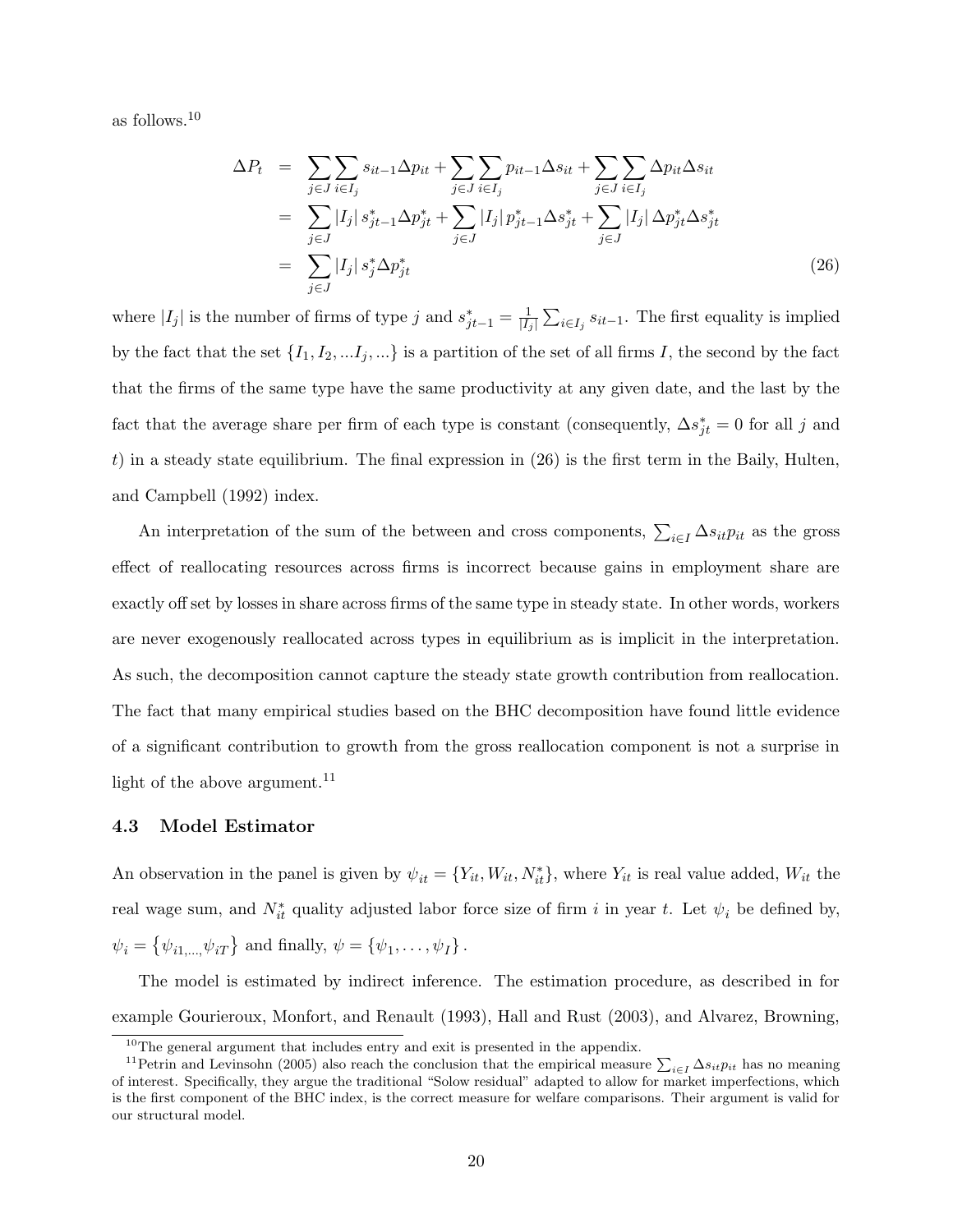and Ejrnæs (2001), is as follows: First, define a vector of auxiliary data parameters,  $\Gamma(\psi)$ . The vector consists of all the items in Tables 2 except the number of survivors in 1992 and one of the growth decomposition components. Thus,  $\Gamma(\psi)$  has length 37.

Next, produce a simulated panel  $\psi^s(\omega)$  for a given set of model parameters  $\omega$ . The model simulation is initialized by assuming that the economy is in steady state in the first year and consequently that firm observations are distributed according to the  $\omega$  implied steady state distribution.<sup>12</sup>

The simulated auxiliary parameters are then given by,

$$
\Gamma^{s}(\omega) = \frac{1}{S} \sum_{s=1}^{S} \Gamma(\psi^{s}(\omega)),
$$

where S is the number of simulation repetitions.<sup>13</sup>

The estimator is the choice of model parameters that minimizes the weighted distance between the data and simulated auxiliary parameters,

$$
\hat{\omega} = \arg\min_{\omega \in \Omega} \left( \Gamma^s \left( \omega \right) - \Gamma \left( \psi \right) \right) / A^{-1} \left( \Gamma^s \left( \omega \right) - \Gamma \left( \psi \right) \right),\tag{27}
$$

where A is the variance-covariance matrix of the data moments  $\Gamma(\psi)$ . Following Horowitz (1998) it is estimated by bootstrap.

The variance of the estimator is estimated by bootstrap. In each bootstrap repetition, a new set of data auxiliary parameters  $\Gamma(\psi^b)$  is produced, where  $\psi^b$  is the bootstrap data in the  $b^{\text{th}}$ bootstrap repetition.  $\psi^b$  is found by randomly selecting observations  $\psi_i$  from the original data with replacement. Thus, the sampling is random across firms but is done by block over the time dimension (if a particular firm  $i$  is selected, the entire time series for this firm is included in the sample). For the  $b<sup>th</sup>$  repetition, an estimator  $\omega<sup>b</sup>$ , is found by minimizing the weighted distance between the re-centered bootstrap data auxiliary parameters  $[\Gamma(\psi^b) - \Gamma(\psi)]$  and the re-centered simulated auxiliary parameters  $\left[\Gamma^s\left(\omega^b\right) - \Gamma^s\left(\hat{\omega}\right)\right],$ 

$$
\omega^{b} = \arg \min_{\omega \in \Omega} \Big( \left[ \Gamma^{s}(\omega) - \Gamma^{s}(\hat{\omega}) \right] - \left[ \Gamma(\psi^{b}) - \Gamma(\psi) \right] \Big)^{\prime} A^{-1} \Big( \left[ \Gamma^{s}(\omega) - \Gamma^{s}(\hat{\omega}) \right] - \left[ \Gamma(\psi^{b}) - \Gamma(\psi) \right] \Big).
$$

In each bootstrap repetition, a different seed is used to generate random numbers for the determination of  $\Gamma^s(\omega)$ . Hence,  $V(\hat{\omega})$  captures both data variation and variation from the model

 $12$ Alternatively, one can initialize the simulation according to the observed data in the first year. This approach has the complication that a firm's number of products is not directly observed.

<sup>&</sup>lt;sup>13</sup>The model estimate in the following section uses  $S = 1000$ .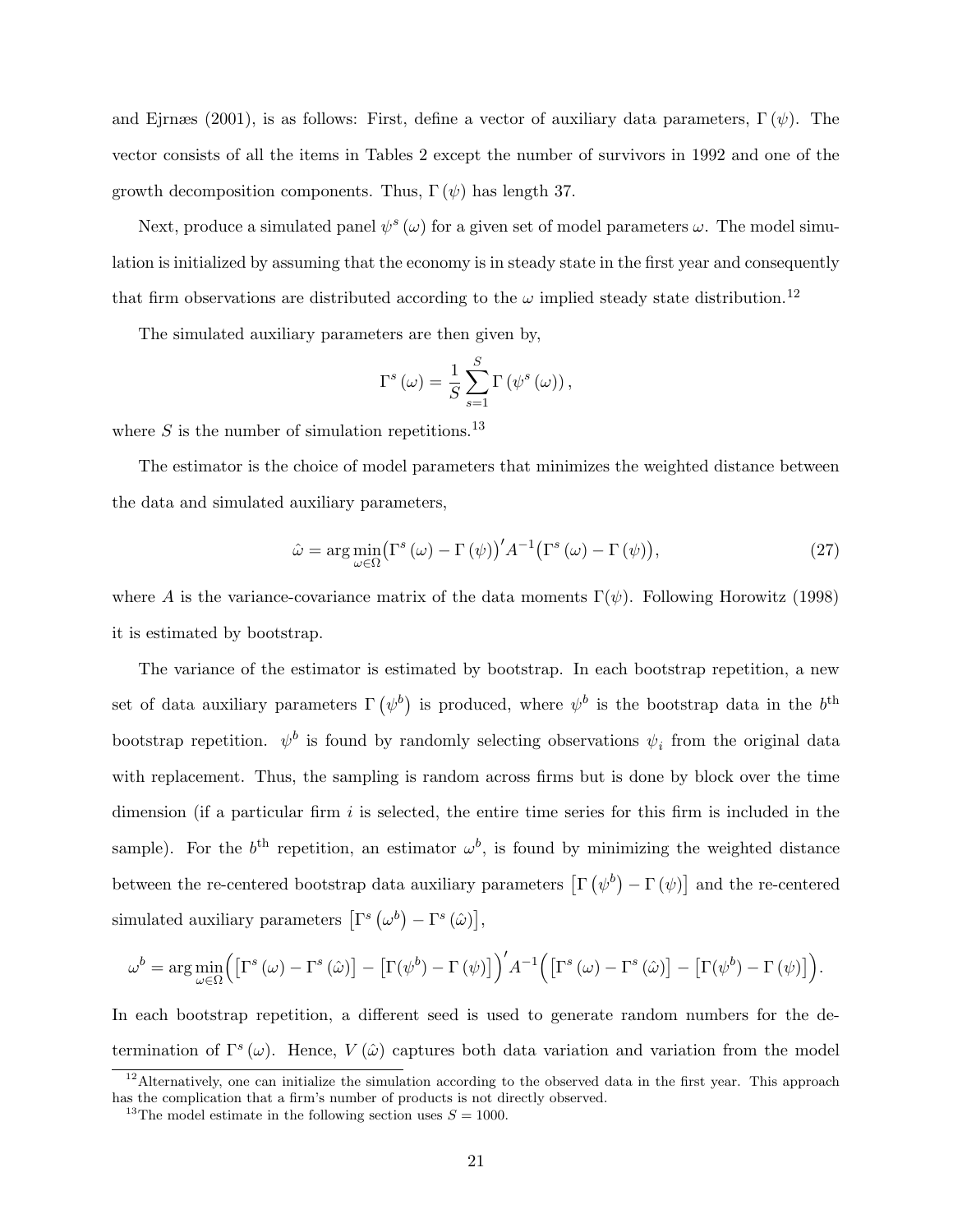simulation.<sup>14</sup>

## 4.4 Model Specification and Simulation

Given a set of parameter values, the model is used to generate time paths for value added  $(Y)$ , the wage sum  $(W)$ , and labor force size  $(N)$  for each simulated firm. The firm type distribution is specified as a 3-point discrete type distribution  $\phi_{\tau}$ . The type conditional productivity realization distributions are three parameter Weibull distributions that share a common shape parameter  $\beta_q$ and a unity point of origin. Each distribution is distinguished by its own scale parameter  $\xi_{\tau}$ . Thus, the three productivity realization distributions are specified with 4 parameters. The demand realization distribution  $G(\cdot)$  is a three parameter Weibull where  $o_Z$  is the origin,  $\beta_Z$  is the shape parameter, and  $\xi_Z$  is the scale parameter. The cost function is parameterized by  $c(\gamma) = c_0 \gamma^{(1+c_1)}$ .

A type  $\tau$  firm with k products characterized by  $\tilde{q}^k$  and  $\tilde{z}^k$  has value added,

$$
Y_{\tau}(\tilde{q}^k, \tilde{z}^k) = \sum_{i=1}^k \tilde{z}_i,
$$
\n(28)

and by equation (20) a wage bill of,

$$
W_{\tau}(\tilde{q}^k, \tilde{z}^k) = \frac{w}{w + \kappa} \sum_{i=1}^k \frac{\tilde{z}_i}{m(\tilde{q}_i)} + wkc(\gamma_\tau). \tag{29}
$$

Equations (28) and (29) provide the foundation for the model simulation.

In Appendix A, we describe the detailed procedure of how to find the steady state equilibrium for given model fundamentals. The initial characteristics of each firm are drawn from the model's steady state distributions. The steady state firm type probability distribution is

$$
\phi_{\tau}^{*} = \frac{\eta \phi_{\tau} \ln\left(\frac{\delta}{\delta - \gamma_{\tau}}\right)}{M \gamma_{\tau}}, \tau = 1, 2, ..., N
$$

where  $M = \sum_{\tau} M_{\tau}$  is the total steady state mass of firms. A firm's type is drawn according to  $\phi^*$ . Once a firm's type has been determined, its 1992 product line size is drawn from the type conditional steady state distribution of  $\tilde{k}_{\tau}$  characterized in equation (15). Then the age realization of each product is drawn from the exponential age distribution. The age realization is used to adjust the demand realization draw for each product from  $G(\cdot)$  according to equation (6).

<sup>14</sup>Variance estimates are obtained using 500 bootstrap repetitions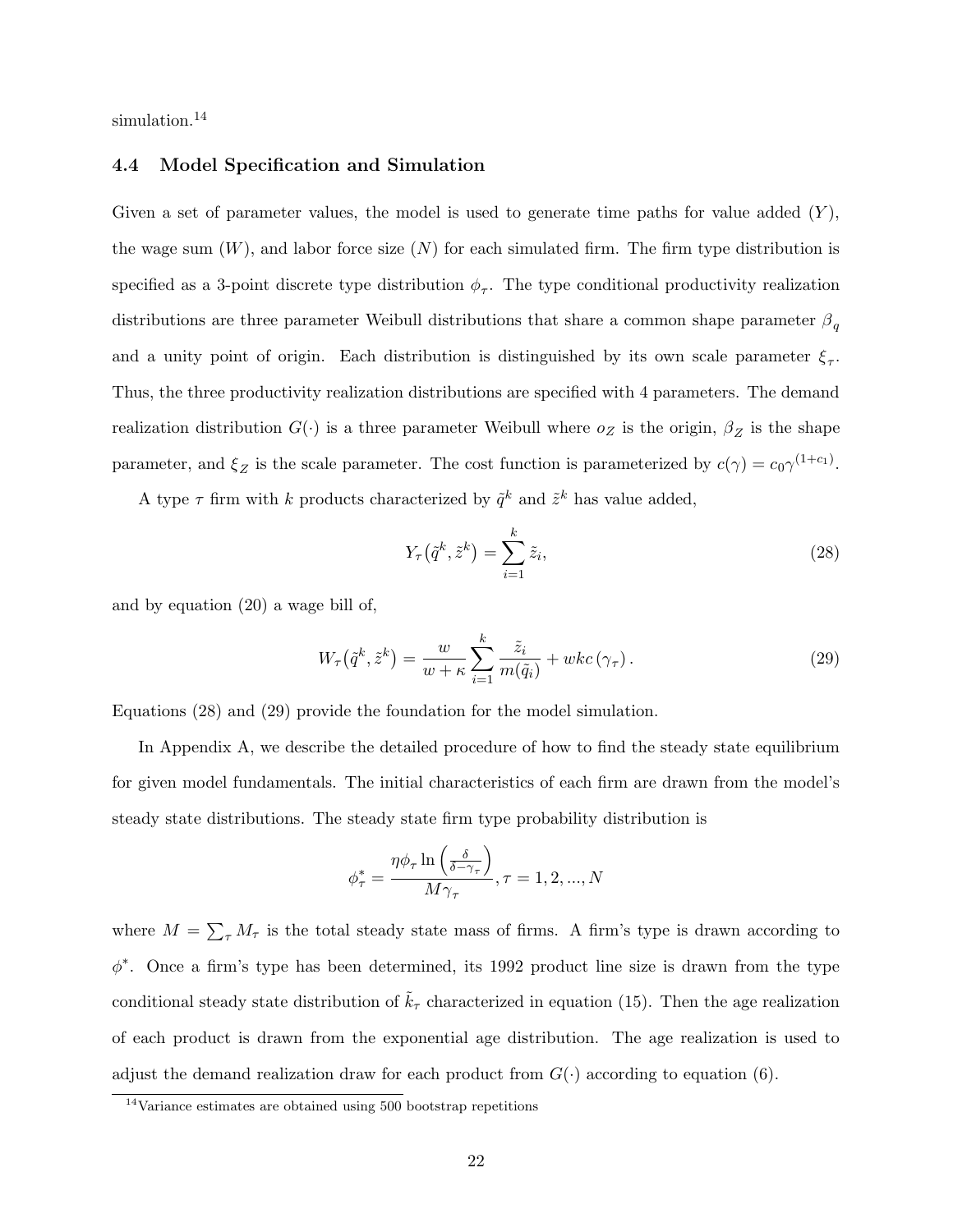The growth rate in quality is reflected in the aggregate price index. Thus, everything else equal  $Y_{\tau}$  and  $W_{\tau}$  grow at rate g.

Given an initial size for a firm, its future size evolves according to the stochastic birth-death process described earlier. The forward simulation is done by dividing each annual time period into a large number of discrete sub-intervals, n. By assumption, in each sub-interval each of the stochastic creation and destruction processes can have zero or one event arrivals. Hence, a type  $\tau$  firm with k products will in a given sub-interval lose a product with probability  $1 - e^{-k\delta/n}$  and gain a product with probability  $1 - e^{-k\gamma_{\tau}/n}$ . As  $n \to \infty$ , the procedure will perfectly represent the continuous time processes in the model. In the simulations below, the model has been simulated with  $n = 104$ .

The estimation allows for measurement error in both value added and the wage bill. The measurement error is introduced as a simple log-additive process,

$$
\ln \hat{Y}_{\tau}(\tilde{q}^k, \tilde{Z}^k) = \ln Y_{\tau}(\tilde{q}^k, \tilde{Z}^k) + \xi_Y
$$
  

$$
\ln \hat{W}_{\tau}(\tilde{q}^k, \tilde{Z}^k) = \ln W_{\tau}(\tilde{q}^k, \tilde{Z}^k) + \xi_W,
$$

where  $\xi_Y \sim N\left(-\frac{1}{2}\right)$  $\frac{1}{2}\sigma_Y^2, \sigma_Y^2$  and  $\xi_W \sim N\left(-\frac{1}{2}\right)$  $\frac{1}{2}\sigma_W^2$ ,  $\sigma_W^2$ ). Given this specification, the expected value of the process with noise and without are equal. The estimation is performed on the quality adjusted labor force size. Consequently, the wage bill measurement error is assumed to carry through to the labor force size,  $\hat{N}_{\tau}(\tilde{q}^k, \tilde{Z}^k) = \hat{W}_{\tau}(\tilde{q}^k, \tilde{Z}^k)/w$  since by construction,  $N_i^*w = W_i$  for all firms in the data.

## 4.5 Identification

The interest rate is set at  $r = .05$ . The wage w is immediately identified as the average worker wage in the sample  $w = 190.24$ . Excluding these two, the set of structural model parameters  $\omega$  has 16 parameters;  $\omega = (c_0, c_1, \kappa, \sigma, m, \beta_Z, \xi_Z, o_Z, \beta_q, \xi_1, \xi_2, \xi_3, \phi_1, \phi_2, \sigma_Y^2, \sigma_W^2)$ , where  $\phi_3 = 1 - \phi_1 - \phi_2$ in the case of three types. In the actual implementation of the estimation, m is replaced by  $\eta$  as a fundamental model parameter. Of course,  $\eta$  is endogenous to the equilibrium, but since m is a free parameter, m can always be set to make the  $\eta$  estimate consistent with steady state equilibrium. The set of data moments  $\Gamma(\psi)$  has size 37.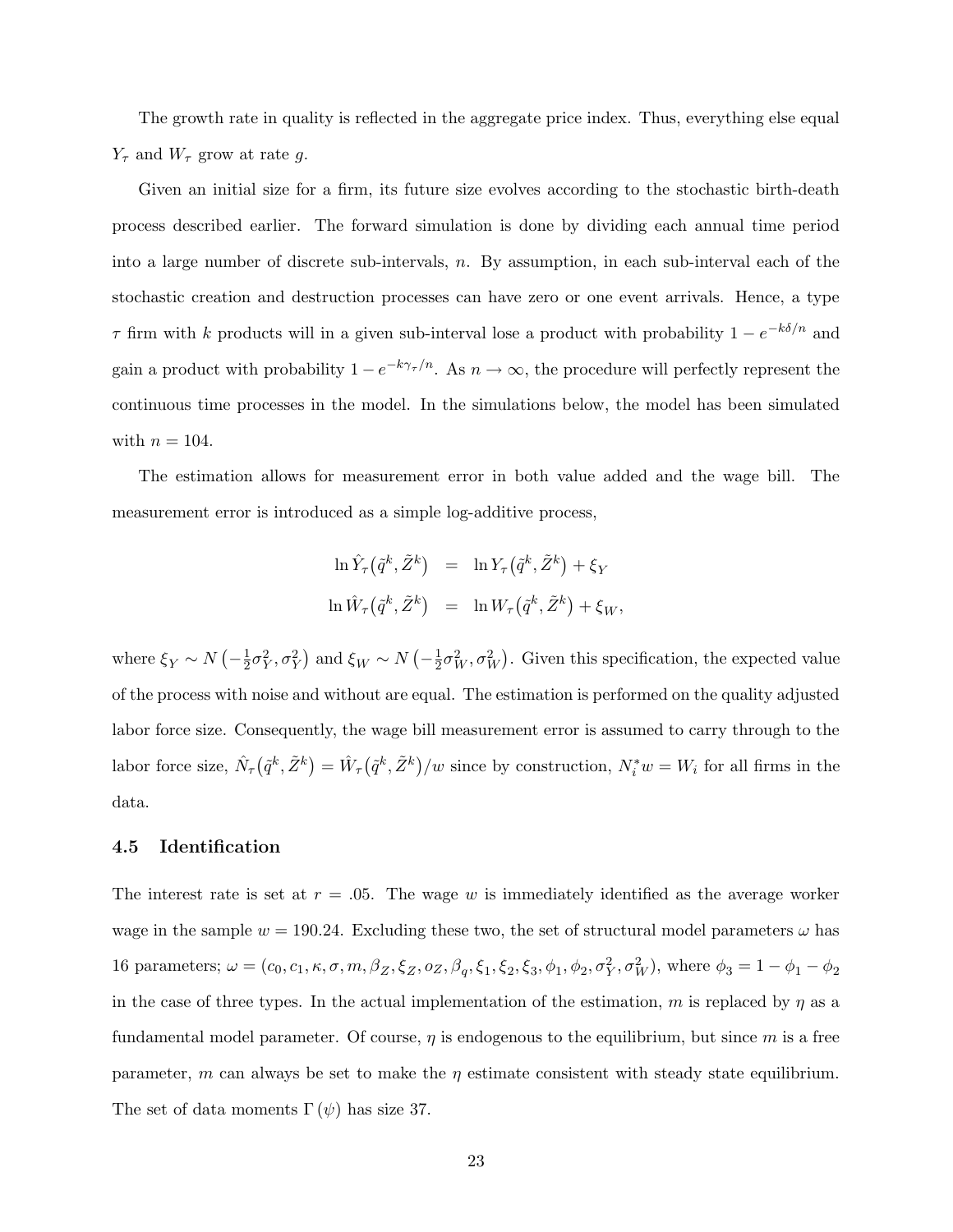The fact that the dimension of  $\Gamma(\psi)$  exceeds that of  $\omega$  does not in itself guarantee separate identification of the elements in  $\omega$ . To understand the identification of the model it is useful to consider a stripped down version without stochastic demand and product quality improvement realizations; that is,  $V[\tilde{Z}] = 0$  and  $V[\tilde{q}_\tau] = 0 \forall \tau$ . In this case, by equations (10) and (11) the optimal type conditional creation rate choice satisfies,

$$
w\tilde{c}'(\gamma_{\tau}) = \frac{\bar{\pi}_{\tau}(\sigma)}{r + \delta - g(1 - \sigma)} + \frac{\gamma_{\tau}w\tilde{c}'(\gamma_{\tau}) - w\tilde{c}(\gamma_{\tau})}{r + \delta}, \ \tau = 1, \ldots, N.
$$

The value added of an average product is found by taking the expectation over the exponential age distribution of products. This yields,

$$
E[Y_{\tau}] = \frac{\delta z}{\delta - g(1 - \sigma)} E[\tilde{k}_{\tau}],
$$

provided that  $\delta > g(1 - \sigma)$ . By equation (22), the expected type conditional wage bill is,  $E[W_{\tau}]$  =  $w\ell_{\tau}E[\tilde{k}_{\tau}]$ . The average type conditional labor share is then given by,

$$
\alpha_{\tau} = E\left[\frac{W_{\tau}}{Y_{\tau}}\right]
$$
  
= 
$$
w\left[\frac{1-\bar{\pi}_{\tau}(\sigma)}{w+\kappa} + \frac{\delta - g(1-\sigma)}{\delta}\tilde{c}(\gamma_{\tau})\right], \tau = 1,..., N.
$$
 (30)

Simulation of  $(Y, W, N)$  panel data absent of product demand variation due to age dispersion then follows from the expressions for the type conditional  $(Y, W, N)$  at time t,

$$
Y_{\tau,t}(\tilde{k}_{\tau}) = \tilde{k}_{\tau} z e^{gt}
$$
  
\n
$$
W_{\tau,t}(\tilde{k}_{\tau}) = \tilde{k}_{\tau} z \alpha_{\tau} e^{gt}
$$
  
\n
$$
N_{\tau,t}(\tilde{k}_{\tau}) = \frac{W_{\tau,t}(\tilde{k}_{\tau})}{we^{gt}} = \tilde{k}_{\tau} z \frac{\alpha_{\tau}}{w},
$$

where  $\tilde{k}_{\tau}$  is the type conditional product size random variable.

In order to solve for the type conditional dynamics of  $(Y_{\tau,t}, W_{\tau,t})$ , it is necessary to know  $(\delta, \gamma_{\tau})$ because these two parameters govern the birth-death process of  $\tilde{k}_{\tau}$ . Thus, to simulate the full firm panel  ${Y_{jt}, W_{jt}, N_{jt}}_{j,t}$  for N separate firm types it is necessary to know,

$$
\Lambda = \{ \delta, z, g, (\alpha_1, \dots, \alpha_N), (\gamma_1, \dots, \gamma_N), (\phi_1^*, \dots, \phi_N^*) \}.
$$
\n(31)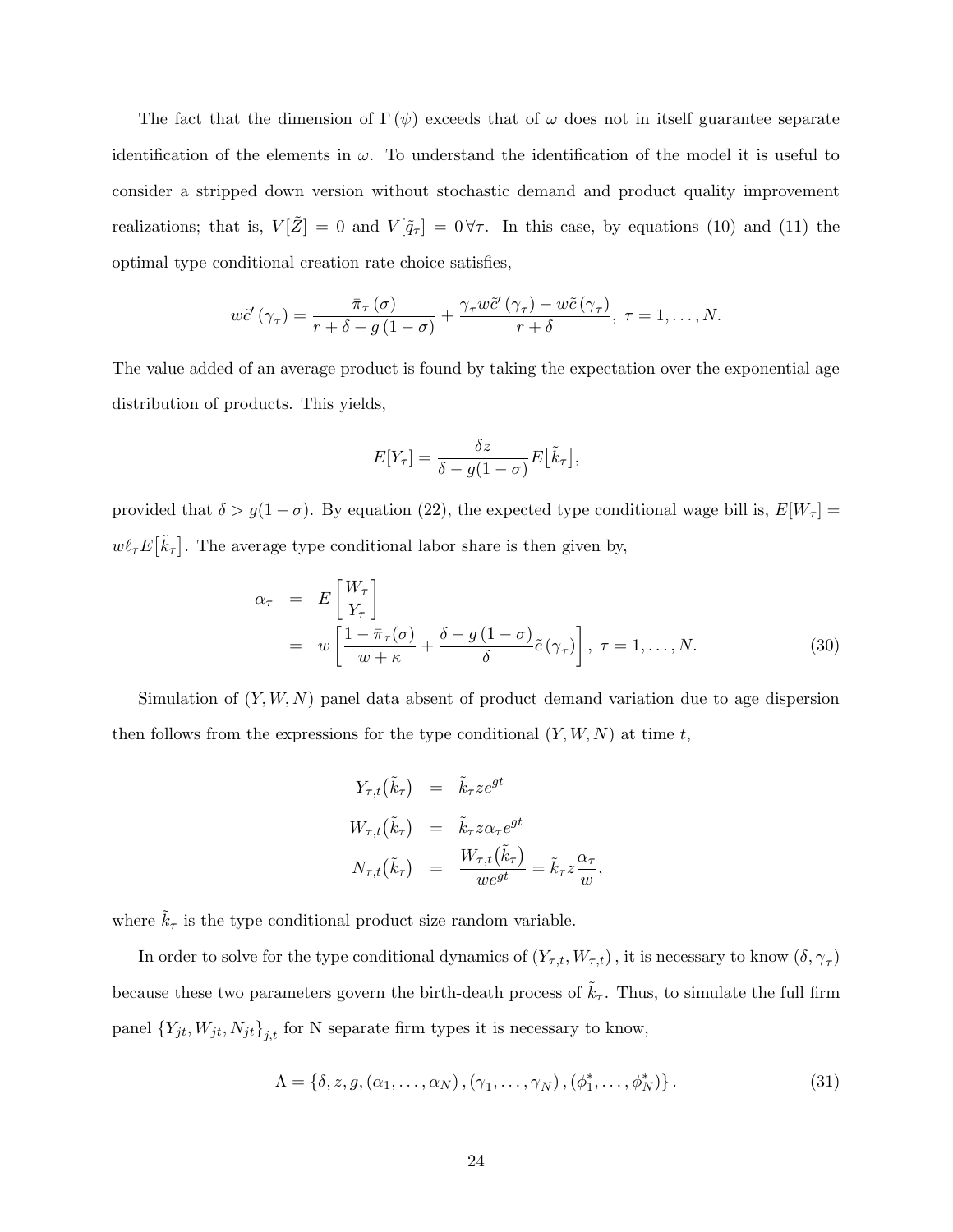This is  $3N + 2$  independent parameters given the restriction that  $\sum_{\tau} \phi_{\tau}^* = 1$ . Taking separate identification on  $w$  and  $r$ , the underlying structural parameters of the simplified model are,

$$
{c_0, c_1, \sigma, \kappa, \eta, z, (q_1, \ldots, q_N), (\phi_1, \ldots, \phi_N)}
$$
,

which is  $2N + 5$  independent parameters. Thus, fully separate identification of  $\omega$  requires that the underlying true data generating process has at least three distinct types and that  $\omega$  is formulated for at least three types.

Given the other parameters,  $\{\delta, Z, (\phi_1^*, \ldots, \phi_N^*)\}$  and  $\{\eta, Z, (\phi_1, \ldots, \phi_N)\}$  are related to each other one-to-one. The separate identification discussion can consequently be confined to the relationship between  $\{g, (\alpha_1, \ldots, \alpha_N), (\gamma_1, \ldots, \gamma_N)\}\$  and  $\{\sigma, c_0, c_1, \kappa, (q_1, \ldots, q_N)\}\$ . Consider the case where  $\{\hat{g},(\hat{\alpha}_1,\ldots,\hat{\alpha}_N),(\hat{\gamma}_1,\ldots,\hat{\gamma}_N)\}\$  and  $\hat{\delta}$  have been identified by indirect inference such that  $\hat{\delta} > \hat{\gamma}_{\tau}, \forall \tau$ . There exists a unique  $\eta$  that is consistent with steady state for given  $\hat{\delta}$  and  $\hat{\gamma}_{\tau}$  (see appendix for proof). Denote this steady state implied aggregate entry rate by  $\hat{\eta}$ . Similarly, the steady state product mass distribution across types  $\hat{K}_{\tau}$  also directly follows from the given  $\hat{\delta}$  and  $\hat{\gamma}_{\tau}$ .  $\{\sigma, c_0, c_1, \kappa, (q_1, \ldots, q_N)\}\$ is then identified through the system,

$$
wc_0(1+c_1)\hat{\gamma}_{\tau}^{c_1} = \frac{\bar{\pi}_{\tau}(\sigma)}{r+\hat{\delta}-\hat{g}(1-\sigma)} + \frac{wc_0c_1\hat{\gamma}_{\tau}^{1+c_1}}{r+\hat{\delta}}, \ \tau = 1,\ldots,N
$$
 (32)

$$
\hat{\alpha}_{\tau} = w \left[ \frac{1 - \bar{\pi}_{\tau}(\sigma)}{w + \kappa} + \frac{\hat{\delta} - \hat{g}(1 - \sigma)}{\hat{\delta}} c_0 \hat{\gamma}_{\tau}^{1 + c_1} \right], \tau = 1, \dots, N. \tag{33}
$$

$$
\hat{g} = \hat{\eta} \sum_{\tau=1}^{N} \phi_{\tau} E\left[\ln(q_{\tau})\right] + \sum_{\tau=1}^{N} \hat{\gamma}_{\tau} \hat{K}_{\tau} E\left[\ln(q_{\tau})\right],\tag{34}
$$

where the profits have been explicitly stated to depend on the type dependent quality improvement and  $\sigma$ . In the case of 3 distinct types, equations (32)-(34) are 7 equations in 7 unknowns.

Unlike other applications of the Dixit-Stiglitz demand model where  $\sigma$  is identified directly through an average observed markup in the data, the source of identification of  $\sigma$  is non-trivial in this case. Although  $\sigma > 1$  imposes an upper bound, markups are first and foremost generated through quality improvements because of the Nash-Bertrand competition between producers of the same intermediate good. As it turns out the data strongly rejects values of  $\sigma$  much larger than one because these values severely dampen value added per worker dispersion across firms. Given the non-conventional identification of  $\sigma$  we provide a robustness analysis of some of the central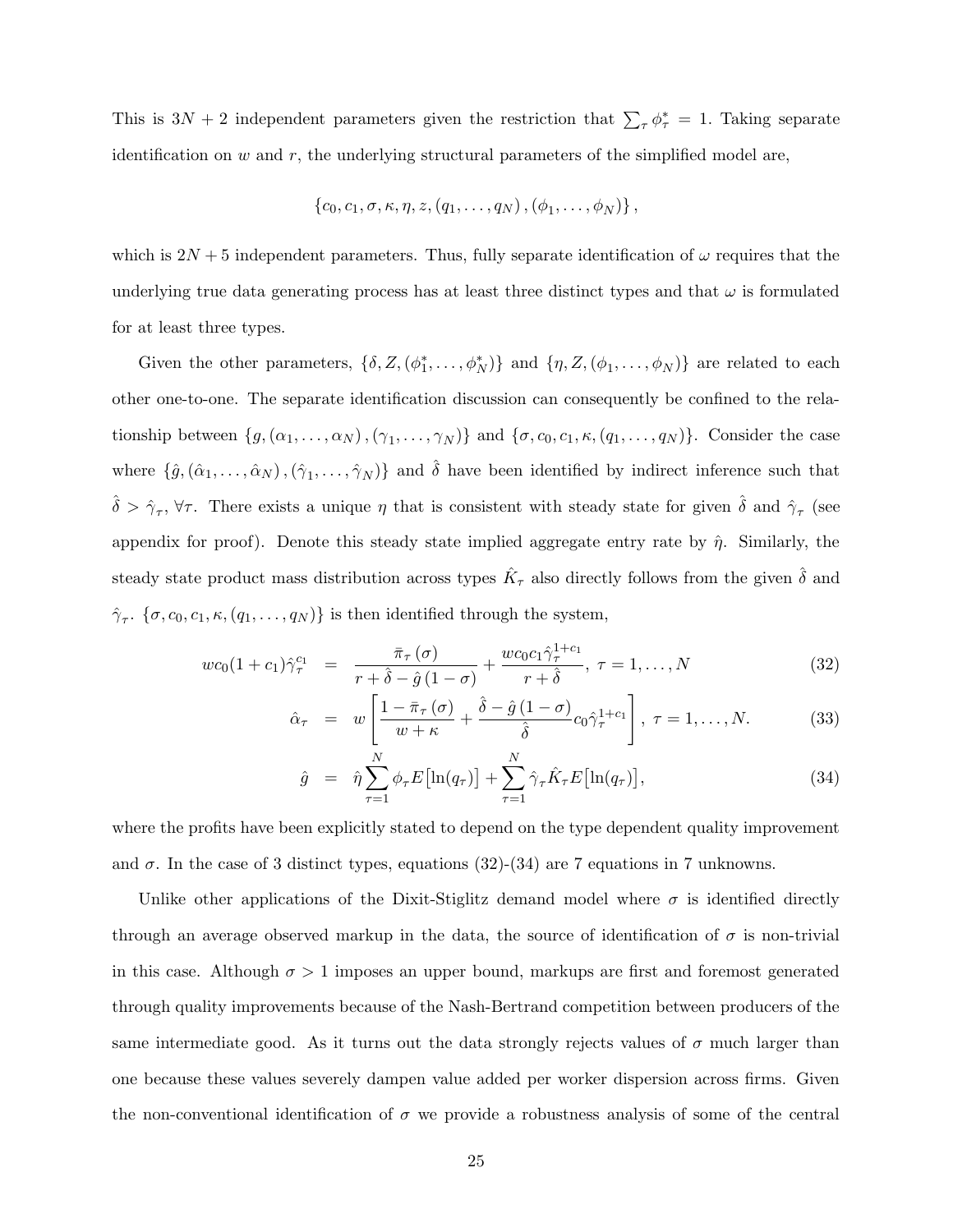implications of the estimation to different values of  $\sigma$  in section 6.

As will be shown in the following sections, the true data generating process supports at least 3 distinct types. For all estimations where the model is specified with more than one type, the estimation always yields a low type (order the types so that the low type is indexed by 1) where  $\gamma_1 \simeq 0$ . The higher types are estimated with  $\gamma_\tau > 0 \,\forall \tau > 1$ . Consequently, since estimated  $c_0 > 0$ , the non-labor cost share is determined through equation (33) as  $\kappa \simeq w(1 - \alpha_1)/\alpha_1$ .

The estimation of type heterogeneity is tied to three characteristics of the data: 1) The observation of substantial dispersion in value added per worker, 2) the positive relationship between value added per worker and output size, and 3) the flat relationship between value added per worker and input size. Within the framework of the model, it is possible to generate value added per worker dispersion without type heterogeneity through stochastic  $q$  realizations. However, it does not generate a positive relationship between value added per worker and output size whereas a negative relationship between labor shares and creation rates will. The positive correlation between  $Y/N$  and Y and the zero correlation between  $Y/N$  and N will result in an estimate where  $\gamma_{\tau'} > \gamma_{\tau} \Rightarrow \alpha_{\tau'} < \alpha_{\tau}$ . It directly follows from equation (33) that  $q_{\tau'} > q_{\tau}$ . As a caveat, it is worthwhile noting that all three characteristics could in principle be a result of simple measurement error in  $Y$ . If so, it should be clear that one would need a pretty sizeable measurement error. We have included measurement error in the estimation for this and other reasons. Measurement error is estimated to have little impact on the relationships in the data. The dynamics in the data play an important role as well. They determine magnitudes of the creation-destruction rates through the dispersion in growth rates and changes in cross section moments over time.

The estimation is performed under the assumption that the true firm population of interest coincides with the size censoring in the data. That is, the estimation does not correct for size censoring bias. While a strong assumption, it reasonably assumes that the large number of very small firms in the economy are qualitatively different from those in this analysis and are not just firms with fewer products.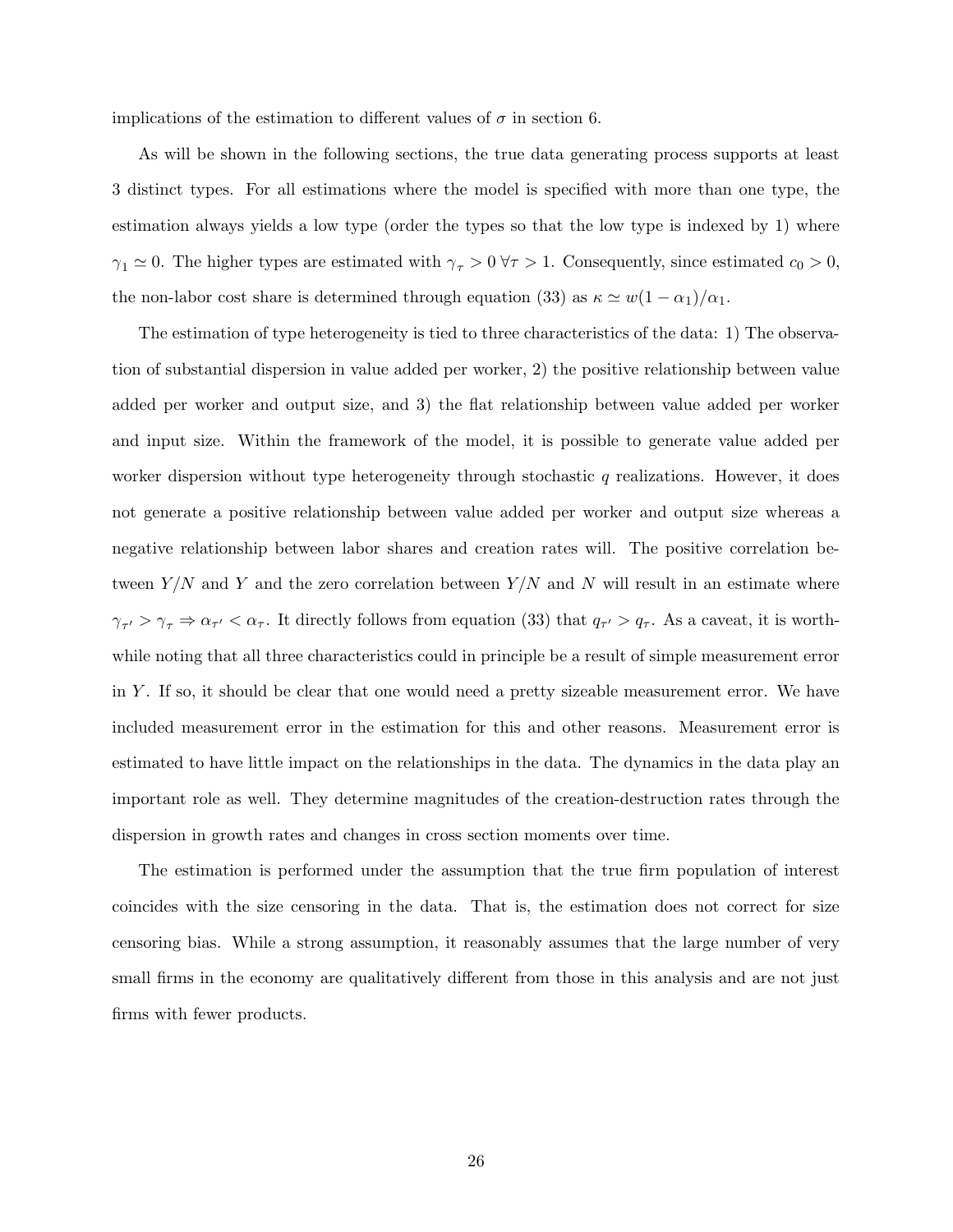|                  |                          |                                    | $\tau=1$           | $\tau=2$           | $\tau = 3$         |
|------------------|--------------------------|------------------------------------|--------------------|--------------------|--------------------|
| $c_0/Z$          | 95.1898<br>(6.0254)      | $\phi_\tau$                        | 0.8683<br>(0.0118) | 0.0661<br>(0.0037) | 0.0655<br>(0.0096) |
| $c_1$            | 3.5069<br>(0.0326)       | $\phi^*_\tau$                      | 0.7667<br>(0.0153) | 0.1145<br>(0.0054) | 0.1188<br>(0.0147) |
| $\kappa$         | 152.1388<br>(1.9631)     | $\xi_{\tau}$                       | 0.0000<br>(0.0000) | 0.3262<br>(0.0455) | 0.9914<br>(0.1250) |
| Z                | 16730.3381<br>(342.6157) | $\beta_q$                          | 0.3779<br>(0.0250) | 0.3779<br>(0.0250) | 0.3779<br>(0.0250) |
| $\beta_Z$        | 0.9548<br>(0.0217)       | $\gamma_\tau$                      | 0.0000<br>(0.0000) | 0.0553<br>(0.0016) | 0.0570<br>(0.0015) |
| $O_{Z}$          | 481.0943<br>(109.5790)   | $K_{\tau}$                         | 0.5701<br>(0.0171) | 0.2029<br>(0.0140) | 0.2270<br>(0.0220) |
| $\eta$           | 0.0462<br>(0.0015)       | $v_\tau$                           | 0.0000<br>(0.0000) | 3.1850<br>(0.1994) | 3.5439<br>(0.2003) |
| $\sigma_Y^2$     | 0.0336<br>(0.0037)       | $\pi_{\tau}$                       | 0.0000<br>(0.0000) | 0.2486<br>(0.0137) | 0.2719<br>(0.0137) |
| $\sigma_W^2$     | 0.0228<br>(0.0661)       | $\text{Med}[\tilde{q}_{\tau}]$     | 1.0000<br>(0.0000) | 1.1237<br>(0.0213) | 1.1546<br>(0.0325) |
| $\delta$         | 0.0704<br>(0.0017)       | $\mathbb{E}[\ln \tilde{q}_{\tau}]$ | 0.0000<br>(0.0000) | 0.4339<br>(0.0352) | 0.4921<br>(0.0361) |
| $\,m$            | 1.4660<br>(0.0598)       | $E[\tilde{k}_{\tau}]$              | 1.0000<br>(0.0000) | 2.3827<br>(0.1197) | 2.5703<br>(0.1495) |
| $\ell$           | 44.6786<br>(0.9175)      |                                    |                    |                    |                    |
| $\boldsymbol{g}$ | 0.0141<br>(0.0006)       |                                    |                    |                    |                    |
| $\sigma$         | 1.0818                   |                                    |                    |                    |                    |

Table 3: Parameter Estimates (standard deviation in parentheses)

Note: Equilibrium wage is estimated at  $w = 190.239$ . Standard errors obtained by bootstrap subject to  $\sigma$  estimate.

## 4.6 Estimation Results

The model parameter estimates are presented in Table 3. As mentioned, the standard errors are obtained through bootstrapping. The bootstrap procedure yields estimates conditional on the point estimate of  $\sigma$ <sup>15</sup>

<sup>&</sup>lt;sup>15</sup>The introduction of  $\sigma$  into the set of model parameters to be estimated seems to induce local minima in the criterion function in equation (27). The production of the point estimate in Table 3 consequently involves extensive use of global search methods and is quite time consuming (1 week) even with the use of parallel computation methods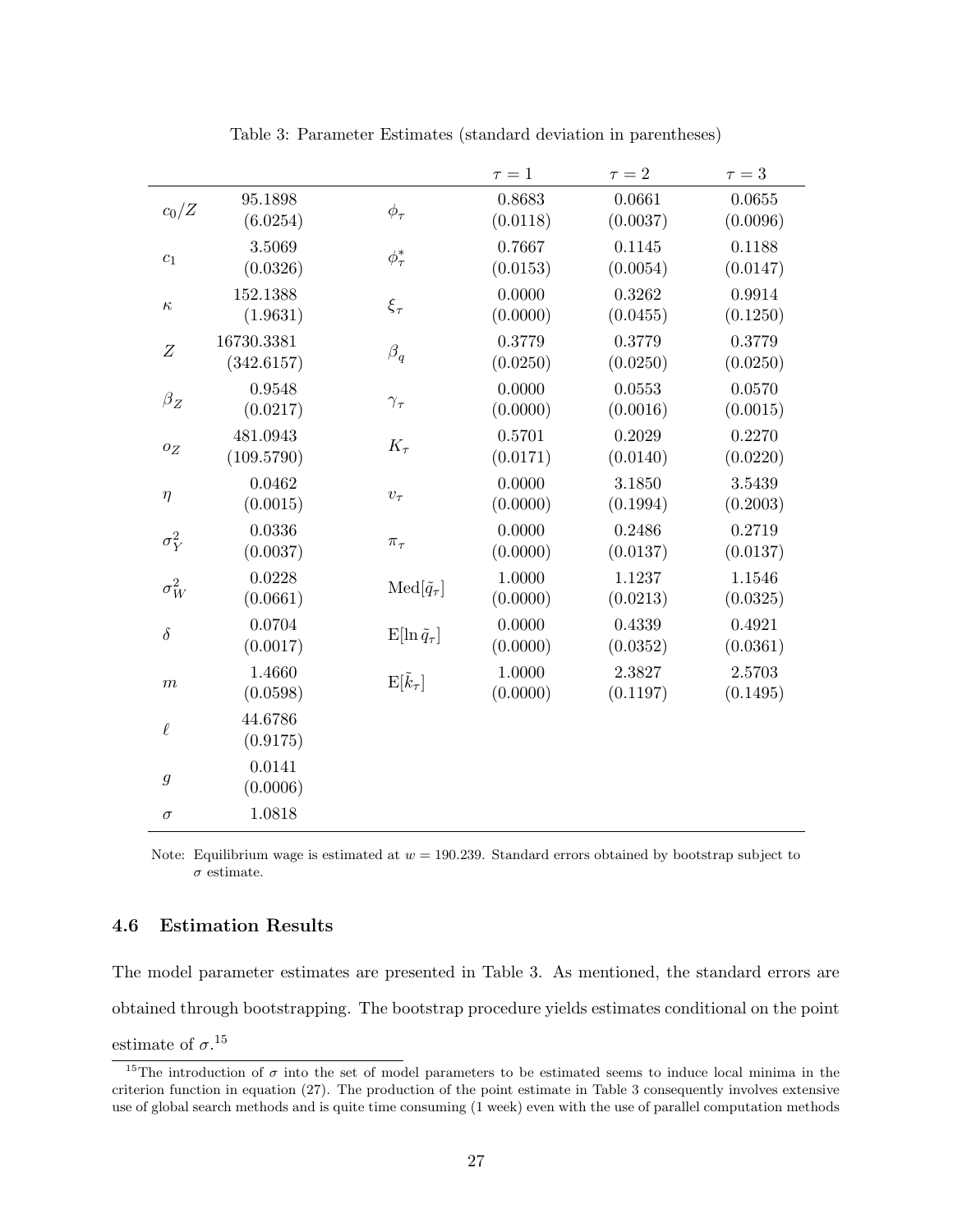The model estimates imply that at least 3 distinct types have significant representation in the steady state equilibrium.<sup>16</sup> The low type produces almost no improvement in quality whereas the median quality improvement of the middle and high type are 12.4% and 15.5%, respectively. The low type represents 76.7% of all firms and produces 57% of the products in steady state. This is in stark contrast to the low type's representation at entry, which is estimated at  $\phi_1 = .868$ . This reflects a significant selection in steady state.

The low type's creation rate is almost zero, whereas the middle and high types have creation rates at  $\gamma_2 = .055$  and  $\gamma_3 = 0.057$ , respectively. The high and middle types are in effect crowding out the the low type through the creative destruction process. This is true in terms of firm representation because the low type has a higher exit rate, but it is particularly strong in terms of product representation because the middle and high types are substantially larger in expectation than the low type. The survival conditional size expectation is only barely above a single product for the low type whereas it is 2.4 products for the middle type and 2.6 products for the high type.

The overall creation and destruction rate is estimated at an annual rate of .07. The implied average lifespan of a product is about 14 years. The destruction rate is roughly consistent with evidence in Rosholm and Svarer (2000) that the worker flow from employment to unemployment is roughly 10% annually.

The demand distribution is estimated to be close to an exponential distribution with substantial dispersion. The low type firm will employ 49 manufacturing workers for the average demand realization. The measurement error processes are estimated to produce modest amounts of measurement error noise. The size of the labor supply is inferred for the estimated market wage w. The estimated steady state implies that 4.5% of the labor force is engaged in innovation. The remainder is employed in production.

In the appendix, we include estimates of the model by industry. The results confirm that the central qualitative features of the data persist at the disaggregate level. In particular, one observes

on a large computer cluster. This is prohibitively long for the bootstrap and a compromise was made to produce bootstrapped errors conditional on the  $\sigma$  estimate. One may worry that the presence of local minima could somehow signify identification problems. However, plotting out the minimized criteria function (27) for given values of sigma produces a globally concave function with a single minimum (see Appendix C). Thus, to the best of our knowledge  $\sigma$ is identified, but questions remain about the precision of the estimate. This is part of the motivation of the robustness study in section 6.

<sup>16</sup>An estimation with 4 discrete types did not improve the fit appreciably.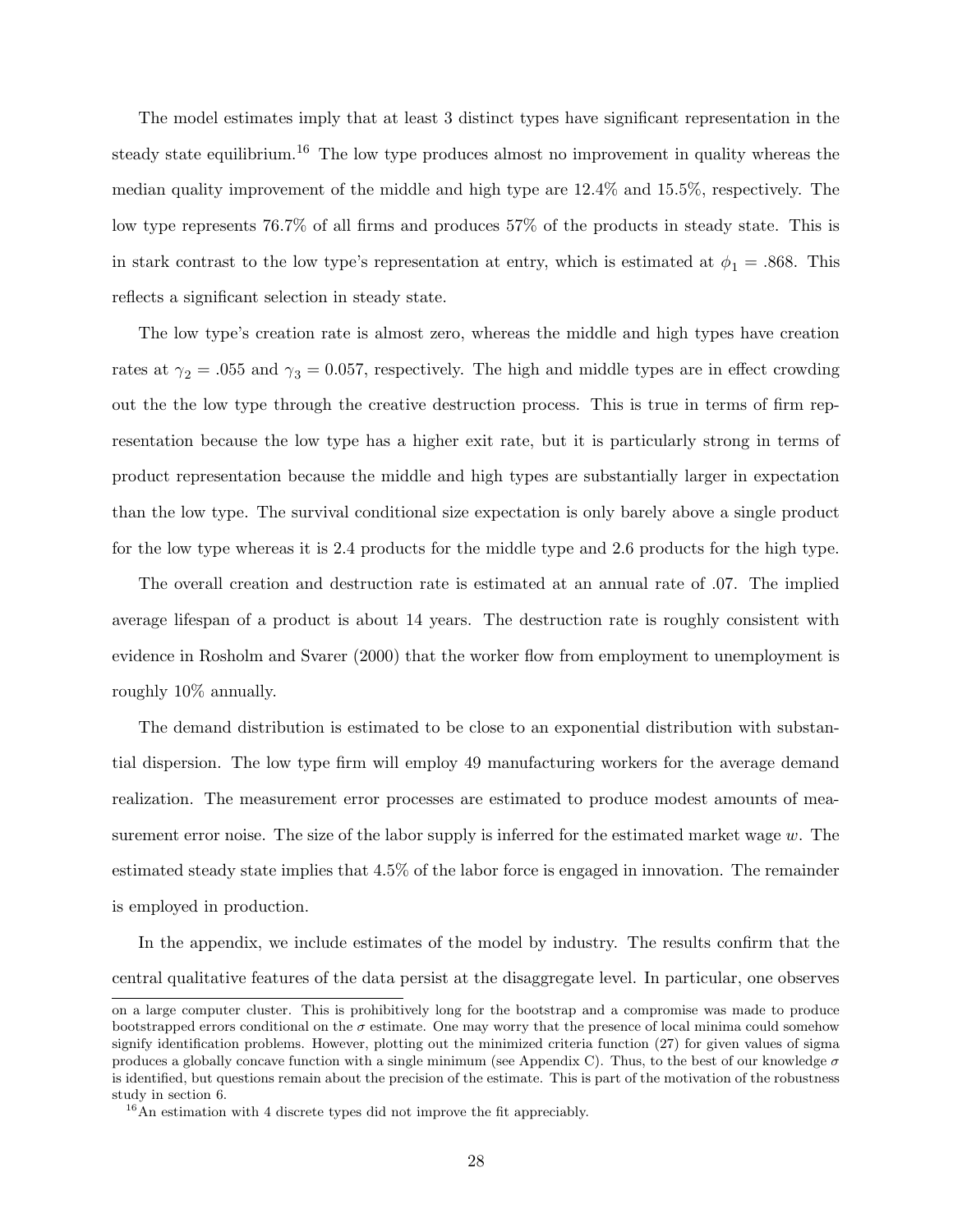|                             | 1992                   | 1997                   |                                               | 1992                 | 1996                 |
|-----------------------------|------------------------|------------------------|-----------------------------------------------|----------------------|----------------------|
| Survivors                   | 4872.000<br>4872.000   | 3628.000<br>3594.621   | $Cor[\frac{Y}{N^*}, \frac{Y_{+1}}{N^*_{+1}}]$ | 0.476<br>0.720       | 0.550<br>0.719       |
| E[Y]                        | 26277.262<br>23119.155 | 31860.850<br>27096.128 | $Cor[\frac{Y}{N^*}, \Delta \frac{Y}{N^*}]$    | $-0.227$<br>$-0.341$ | $-0.193$<br>$-0.353$ |
| Med[Y]                      | 13472.812<br>13327.214 | 16448.965<br>15207.558 | $Cor[\frac{Y}{N^*}, \frac{\Delta Y}{Y}]$      | $-0.120$<br>$-0.099$ |                      |
| $\mathrm{Std}[Y]$           | 52793.105<br>31730.683 | 64120.233<br>37685.054 | $Cor[\frac{Y}{N^*}, \frac{\Delta N^*}{N^*}]$  | 0.119<br>0.120       |                      |
| E[W]                        | 13294.479<br>11812.141 | 15705.087<br>13658.271 | $E[\frac{\Delta Y}{Y}]$                       | $-0.029$<br>0.022    |                      |
| Med[W]                      | 7231.812<br>7115.871   | 8671.939<br>8078.232   | $\text{Std}[\frac{\Delta Y}{Y}]$              | 0.550<br>0.781       |                      |
| $\mathrm{Std}[W]$           | 30613.801<br>14961.133 | 35555.701<br>17571.025 | $Cor[\frac{\Delta Y}{Y}, Y]$                  | $-0.061$<br>$-0.042$ |                      |
| $E[\frac{Y}{N^*}]$          | 384.401<br>379.719     | 432.118<br>416.989     | Within                                        | 1.015<br>0.951       |                      |
| $\text{Med}[\frac{Y}{N^*}]$ | 348.148<br>346.478     | 375.739<br>378.693     | <b>Between</b>                                | 0.453<br>0.342       |                      |
| $\text{Std}[\frac{Y}{N^*}]$ | 205.074<br>200.013     | 305.306<br>221.175     | Cross                                         | $-0.551$<br>$-0.405$ |                      |
| Cor[Y, W]                   | 0.852<br>0.928         | 0.857<br>0.928         | Exit                                          | 0.084<br>0.112       |                      |
| $Cor[\frac{Y}{N^*}, N^*]$   | $-0.018$<br>$-0.029$   | $-0.026$<br>$-0.022$   |                                               |                      |                      |
| $Cor[\frac{Y}{N^*}, Y]$     | 0.198<br>0.173         | 0.143<br>0.179         |                                               |                      |                      |

Table 4: Model Fit (data in top row, estimated model in bold in bottom row)

significant firm productivity dispersion along with a positive correlation between productivity and output size, but a virtually zero correlation between productivity and input size in all industries.

# 5 Model Fit

Table 4 shows a comparison of the data moments and the simulated moments for the estimated model.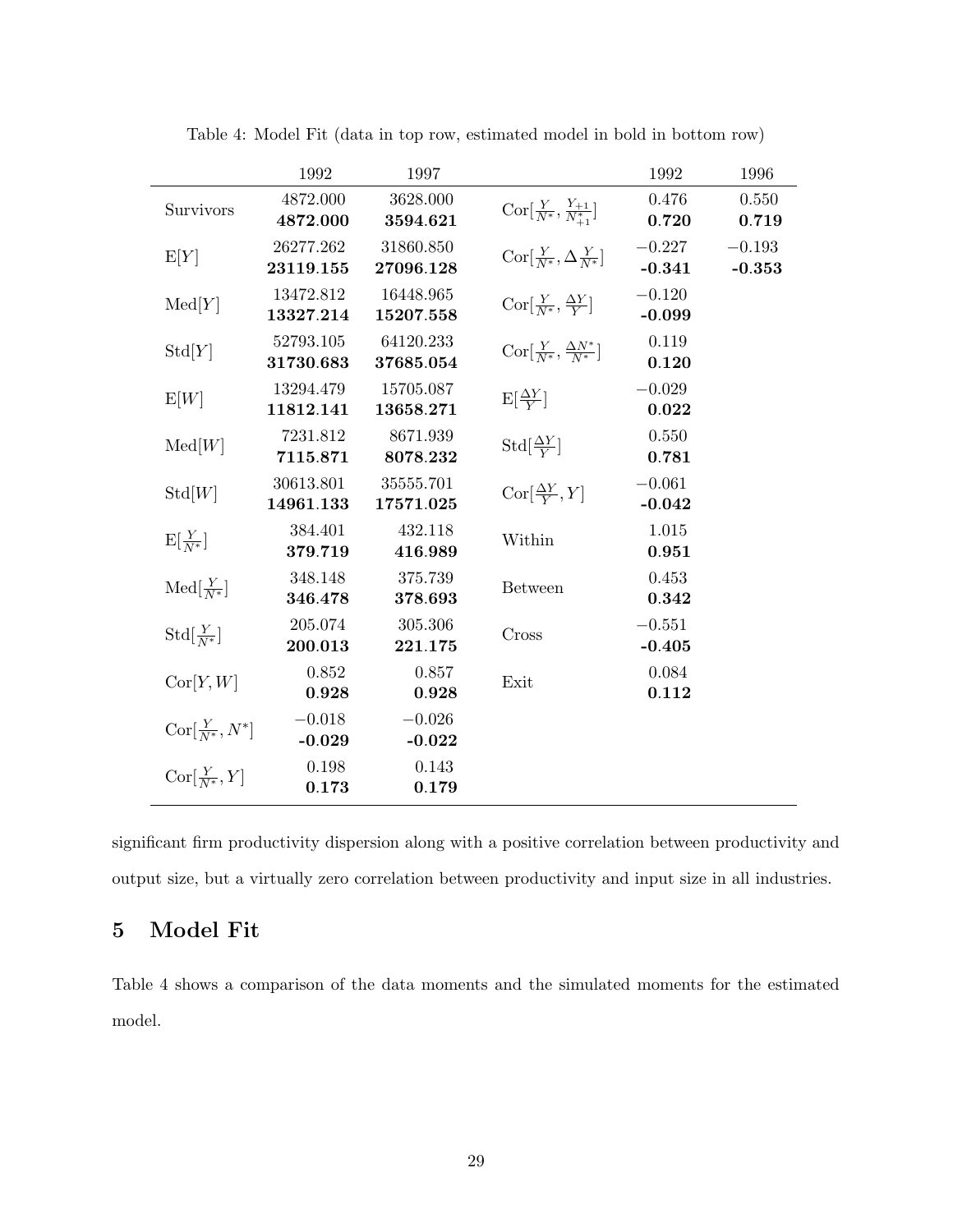## 5.1 Size distributions.

The estimated size distributions do not quite match the heaviness of the right tail in the data. As a result, the model under-estimates the first and second moments of the distributions while matching the median. While generally performing well in terms of matching firm size distributions, the problems fitting the heavy far right tail in empirical size distributions is a well known issue associated with the Klette and Kortum (2004) model. Improvements of the model along this dimension is a topic well worth of future research.

Size dispersion is impacted by the stochastic birth-death process in products, demand realization variation and potentially measurement error. Model simulation without measurement error  $(\sigma_Y^2 =$  $\sigma_W^2 = 0$ ) yields a reduction in the 1992 Std[Y] estimate to 30,916.42. If in addition demand shock variation is eliminated, that is  $o_z = E[\tilde{Z}]$ , the 1992 Std[Y] estimate is reduced to 23, 309.43. Thus, a first order explanation of firm size dispersion is found in the relationship between the type conditional creation rates  $\gamma_{\tau}$  and the rate of total creative-destruction  $\delta$ . These type conditional relationships determine the distribution of  $\tilde{k}_{\tau}$ . Demand realization variation plays a secondary role and measurement error almost none.

## 5.2 Productivity and size correlations.

Figure 2 shows non-parametric regressions of empirical firm productivity and size for both data and the estimated model. The model performs reasonably well in explaining the relationships, at least in the central portion of the distribution of labor productivity. Table 4 shows that the model fits the correlations it has been trained to fit very well.

As mentioned in the previous section, firm type heterogeneity plays an important role in explaining the productivity and size correlations. The positive correlation between value added per worker measure and output size in the data suggests a negative relationship between the firm's wage share and its growth rate. In the model, firm type heterogeneity delivers these relationships by positively correlating high productivity types with high growth rates. The zero correlation between input size and value added per worker is delivered by balancing the labor saving feature of innovations at the product level with the greater growth rate of higher productivity firms.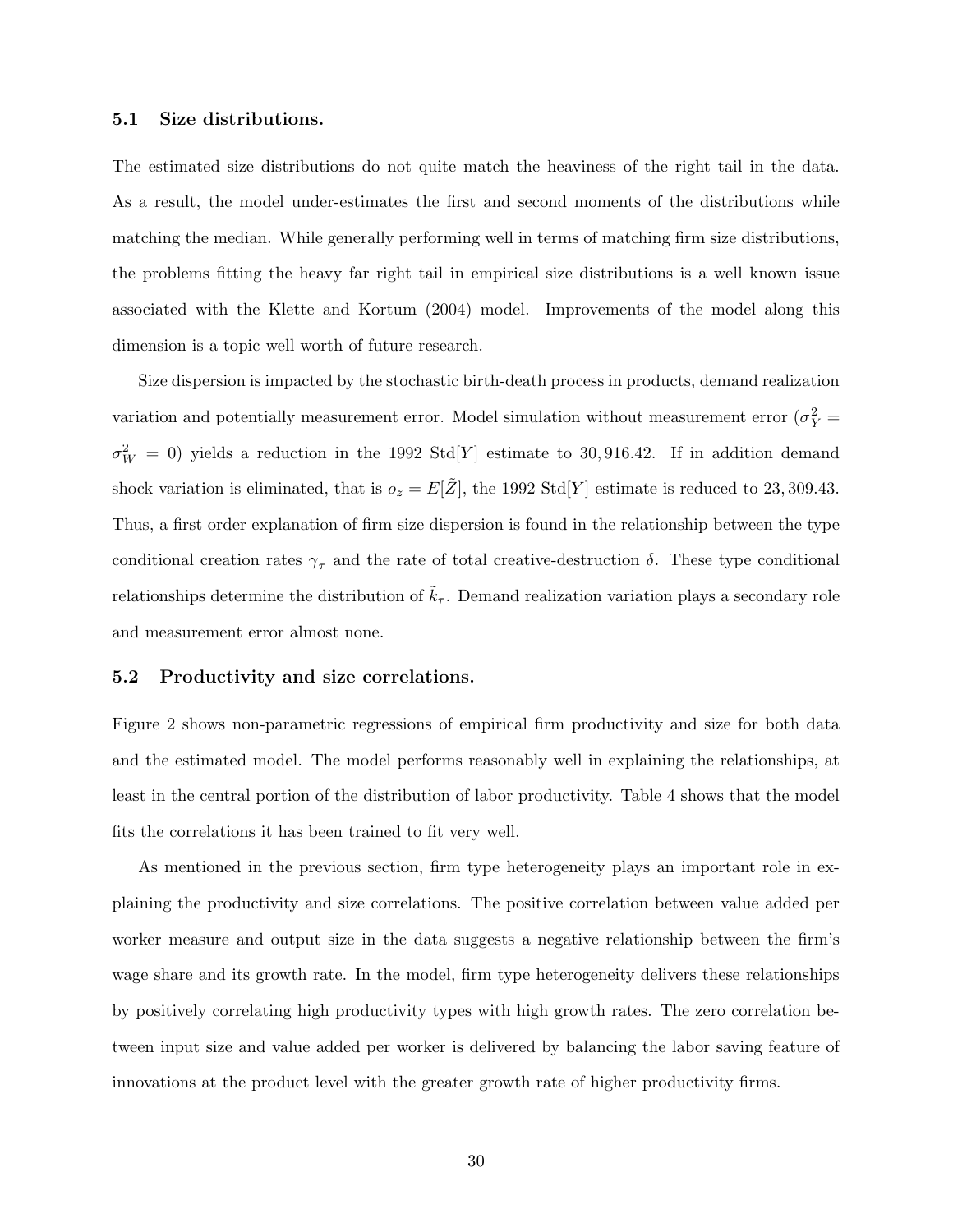

Figure 2: Firm productivity and size, 1992.

Note: Value added  $(Y)$  measured in 1 million DKK. Labor force size  $(N^*)$  measured in efficiency units. Estimated model point estimate and 90% confidence bounds drawn in solid pen. Data in dashed pen. Shaded areas are 90% confidence bounds on data.

Measurement error has the potential of explaining these correlations as well. The estimation allows for both input and output measurement error which are estimated at fairly moderate amounts. If the model is simulated without the measurement error  $(\sigma_Y^2 = \sigma_W^2 = 0)$ , the 1992 size–productivity correlations change to  $Cor[Y/N, Y] = 0.144$  and  $Cor[Y/N, N] = 0.006$ . Thus, measurement error is estimated to have little impact on these moments in the data. Rather, they are explained as a result of the labor saving innovation process at the heart of the model combined with type heterogeneity which yields not only value added per worker dispersion across types, but also different growth rates across types.

## 5.3 Value added per worker distribution

Figure 3 compares the distribution of empirical firm productivity in data with the estimated model. The model does a good job of explaining this important feature of the data.

The distribution of empirical firm labor productivity  $Y/N$  is explained primarily by type heterogeneity, within type quality improvement dispersion, and the capital share. The level of value added per worker is closely linked to the estimate of  $\kappa$ . In particular, since the low firm type is estimated to have an almost zero creation rate and to add almost no improvement to quality,  $\kappa$  is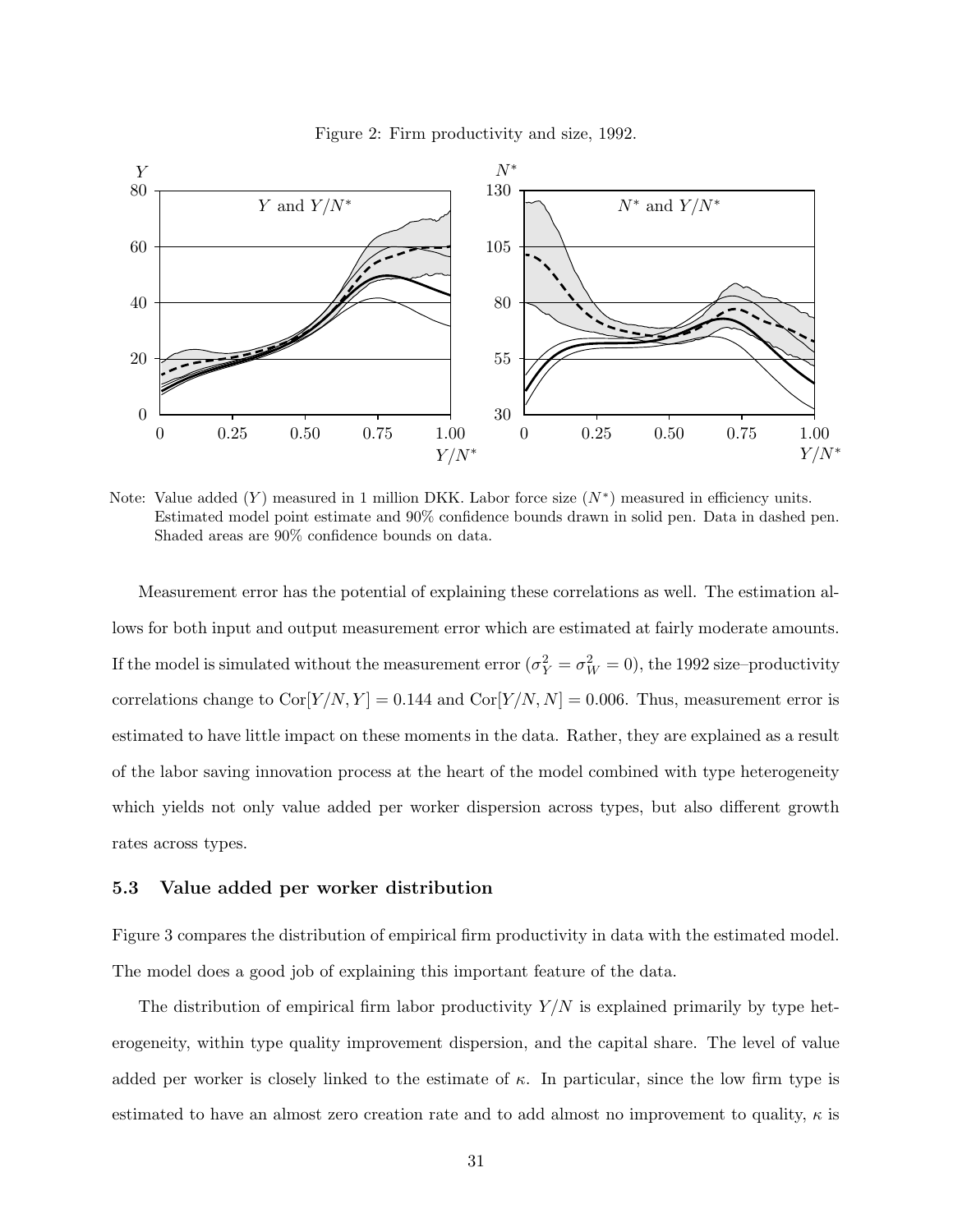

Figure 3: Firm productivity distribution fit, 1992

Note: Value added  $(Y)$  measured in 1 million DKK. Labor force size  $(N^*)$  measured in efficiency units. Estimated model in solid pen. Data in dashed pen.

estimated as  $\kappa \simeq w(1-\alpha_1)/\alpha_1$ . This implies a low type wage share of 55.5%. The average wage share in the data is roughly 55%.

Measurement error adds to the dispersion measure, but to a much smaller extent than firm type heterogeneity. Simulation without measurement error  $(\sigma_Y^2 = \sigma_W^2 = 0)$  yields a reduction in the 1992  $Y/N$  standard deviation measure to 168.92.

In the absence of innovation labor demand, demand side shocks have no impact on the value added per worker of the firm because manufacturing labor demand and value added move proportionally in response to demand realizations. However, demand side shocks can affect value added per worker dispersion through its effect on the relative size of the manufacturing and innovation labor demands. If in addition to zero measurement error shocks, the model is also estimated without demand realization dispersion, the 1992 Std $[Y/N]$  estimate barely changes, which means that demand realization dispersion has almost no impact on the  $Y/N$  distribution.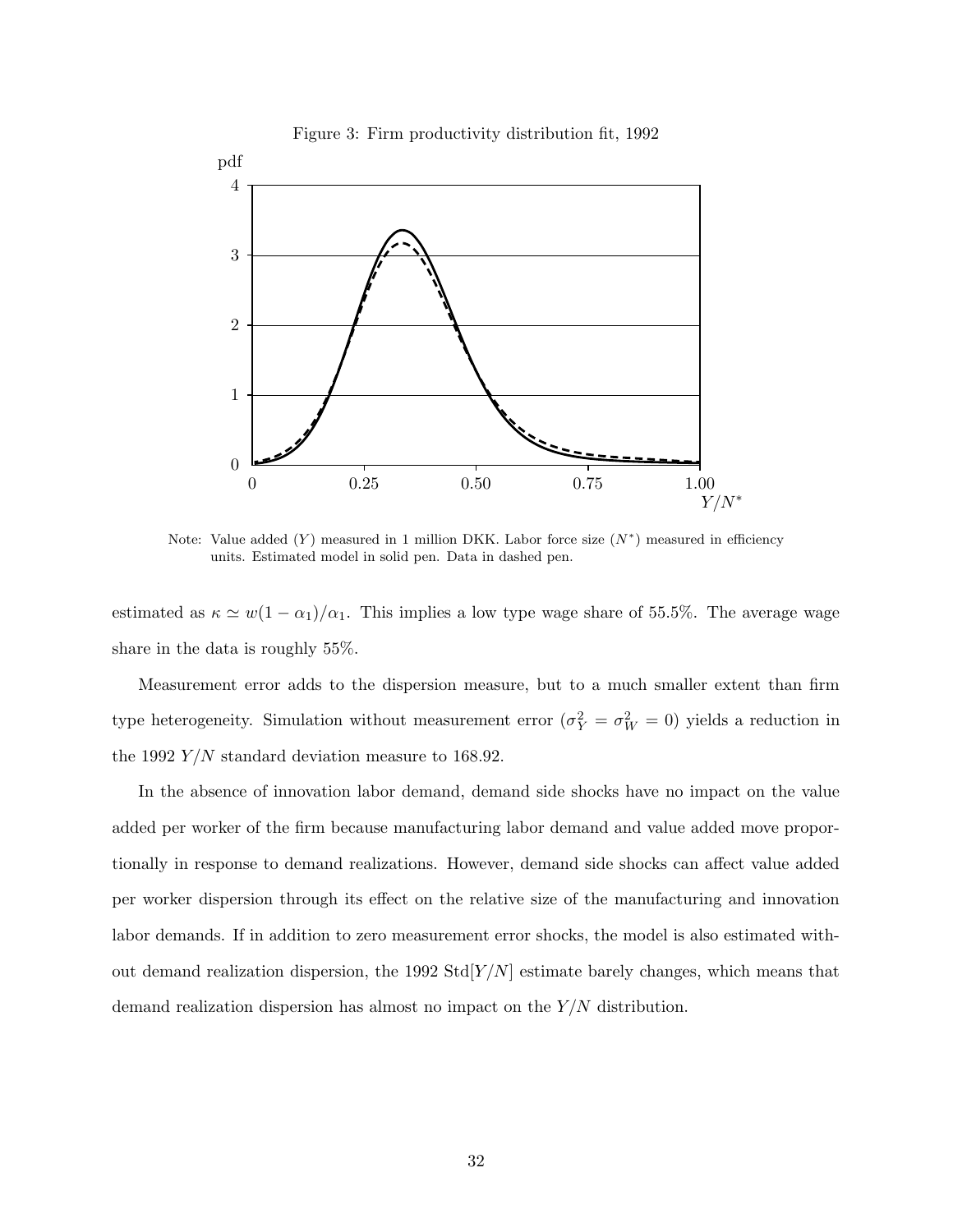## 5.4 Cross-section shifts from 1992 to 1997

Both the size and empirical productivity distributions shift right from 1992 to 1997. The model explains this through the growth rate  $g$  and as a result of a survivor bias property of the sample. The exit hazard is higher for smaller firms both in the data and in the model. As a result the mass at the lower end of the size distribution is reduced at a faster pace than elsewhere in the distribution. Furthermore, type heterogeneity also contributes to the right shift since larger firms tend to be of the high type which have lower net destruction rates. Thus, the general turnover in the model as represented by  $\delta$  has an impact on the right shift as well.

The survivor bias and type heterogeneity account for a substantial part of the right shift in the size distributions. If growth is set to zero by artificially imposing a constant price index, one finds that EY estimate shifts from 23, 118 in 1992 to 24, 923 in 1997. Thus, growth accounts for the remainder of the right shift in Table 4.

While growth explains a little less than half of the right shift in the size distributions, it explains almost all of the right shift of the productivity distribution. If growth is set to zero, the  $E[Y/N]$ estimate shifts from 379.76 in 1992 to 383.32 in 1997. Thus, growth accounts for about 90% of the estimated right shift of the productivity distribution.

In general, the estimation does not match the full right shift of the size distributions whereas it does well in capturing the right shift of the productivity distribution. Clearly, the estimation has traded off fitting the right shift of the productivity distribution with the right shift of the size distributions. If g were set higher, the estimation would have done better with the right shift of the size distributions but would have over-shot the right shift of the productivity distribution. Furthermore, it would also have taken the average firm growth rate in the wrong direction.

#### 5.5 Firm growth rate distribution and exit hazards

The model does well in terms of capturing the amount of firm exit as well as the distribution of firm growth rates.  $\delta$  is a particularly important parameter in this respect. Firm exit is directly tied to  $\delta$  because it is the exit hazard of a one product firm. But, because the level of  $\delta$  also determines the amount of overall turnover, it impacts the dispersion in growth rates as well. The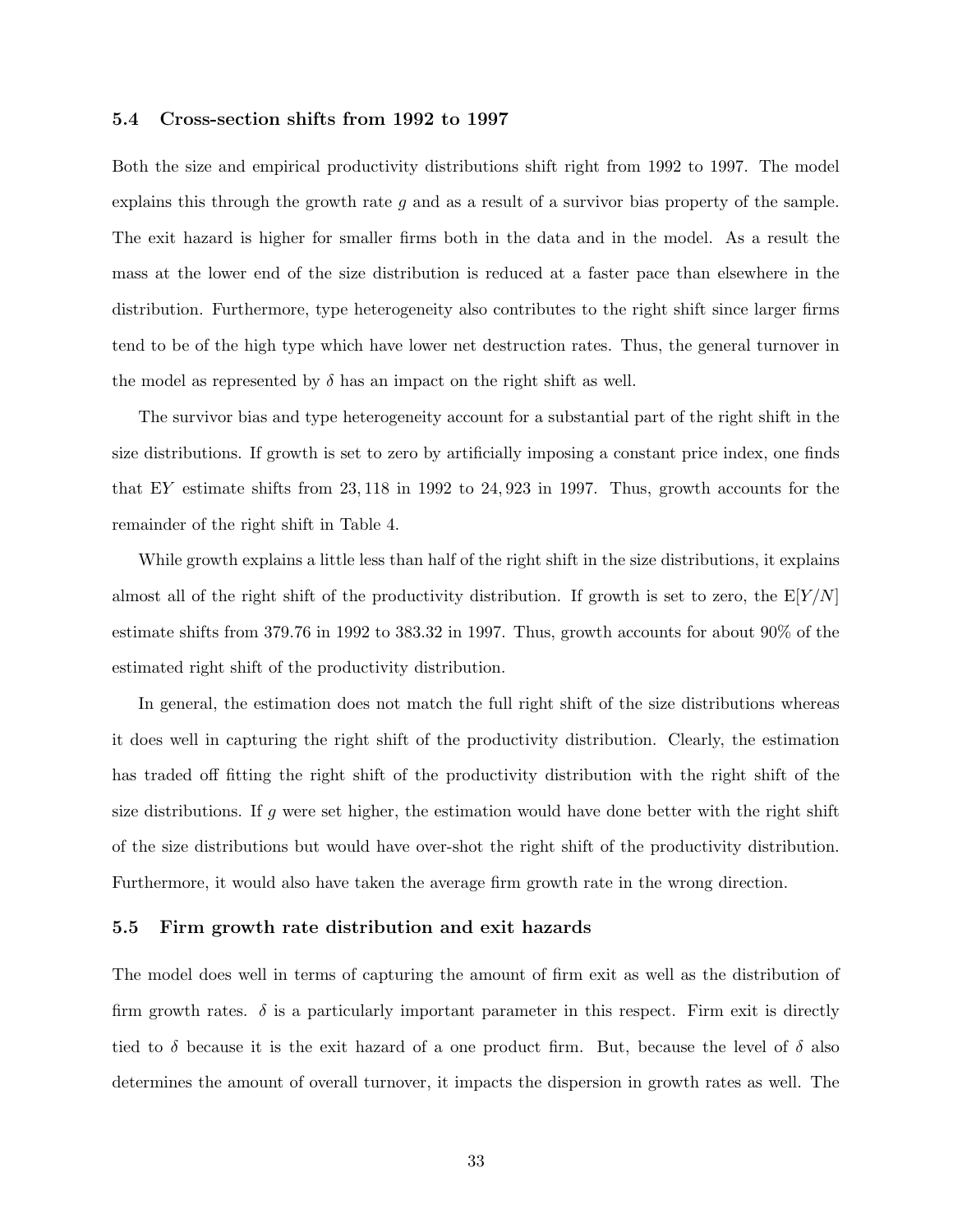average firm growth rate is estimated a little too high. Again, the estimation has faced a trade-off between increasing the  $\delta$  estimate to reduce the average firm growth rate and reducing the number of survivors which is estimated a little below the observed number.

## 5.6 Value added per worker persistence and mean reversion.

The model estimates at the top of the second column of Table 4 imply too much persistence and mean reversion. The persistence in firm labor productivity can be explained directly through demand and supply shocks, the magnitudes of the creation and destruction rates  $\gamma_{\tau}$  and  $\delta$ , and measurement error. The given estimate of the overall creation and destruction rate implies that both the supply and the demand shock processes are quite permanent.

In the absence of measurement error, the model estimate implies very high persistence of value added per worker. In this case one obtains 1992 persistence and mean reversion moments of  $\operatorname{Cor} \left[ \frac{Y}{\lambda} \right]$  $\left[\frac{Y}{N}, \frac{Y_{+1}}{N_{+1}}\right] = .965$  and  $\text{Cor}\left[\frac{Y}{N}\right]$  $\left[\frac{Y}{N}, \Delta \frac{Y}{N}\right] = -.019.$  Adding measurement error reduces the permanence measure and increases the mean reversion measure. Given the one instrument, the estimation has traded off an under-estimate of persistence and an over-estimate of mean reversion.

It is important to note that transitory demand shocks have much the same impact as the measurement error components along this dimension. One can speculate that the introduction of an additional demand noise component of a more transitory nature will result in a lower measurement error noise estimate.

## 5.7 Growth rate and size (Gibrat Law)

Beginning with Gibrat (1931), much emphasis has been placed on the relationship between firm growth and firm size. Gibrat's law is interpreted to imply that a firm's growth rate is size independent and a large literature has followed testing the validity of this law. See Sutton (1997) for a survey of the literature. No real consensus seems to exist, but at least on the study of continuing establishments, a number of researchers have found a negative relationship between firm size and growth rate. For a recent example, see Rossi-Hansberg and Wright (2005). One can make the argument that Gibrat's law should not necessarily hold at the establishment level and that one must include firm death in order to correct for survivor bias. Certainly, if the underlying discussion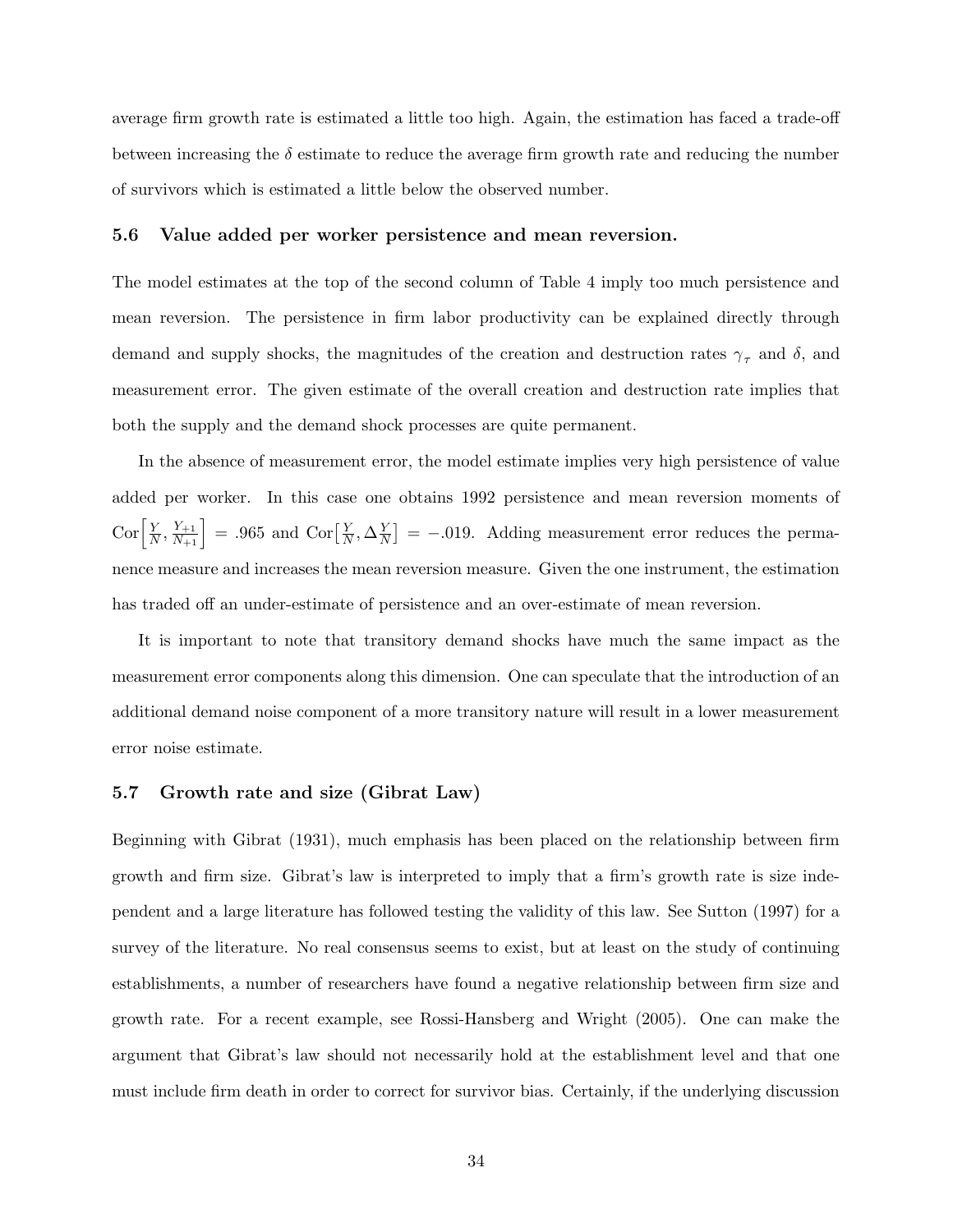

Figure 4: Kernel Regression of Firm Growth Rate and Size (1992).

Note: Value added  $(Y)$  measured in 1 million DKK. Model and 90% point wise confidence bounds in solid pen. Data in dashed pen. Shaded area is a 90% point wise confidence bound on data.

is about some broad notion of decreasing returns to scale in production, it is more likely to be relevant at the establishment level than at the firm level. However, as can be seen from Figure 4, in the current sample of firms where the growth rate – size regression includes firm exits, one still obtains a negative relationship.

At a theoretical level, the model satisfies Gibrat's law in the sense that each firm's expected growth is size independent. But two opposing effects will impact the unconditional size and growth relationship: First, due to selection, larger firms will tend to over-represent higher creation rate types and in isolation the selection effect will make for a positive relationship between size and the unconditional firm growth rate. Second, the mean reversion in demand shocks, measurement error, and to a smaller extend in supply shocks introduces an opposite effect: The group of small firms today will tend to over-represent firms with negative demand and measurement error shocks. Chances are that the demand realization of the next innovation will reverse the fortunes of these firms and they will experience relatively large growth rates. On a period-by-period basis, the same is true for the measurement error processes that are assumed to be iid over time. Large firms have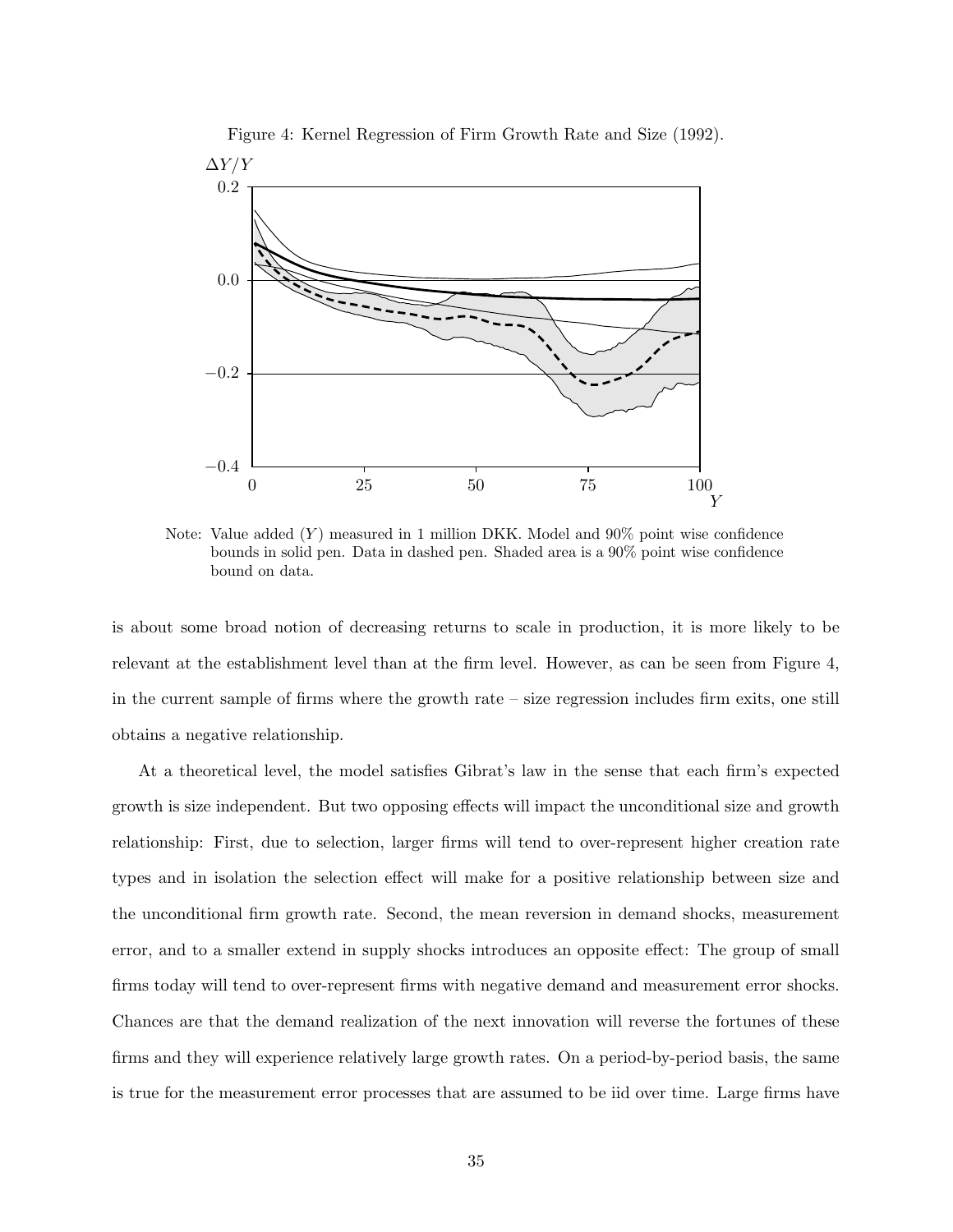|                      |           | Point     | Point     | Counter-  | Counter-  | Counter-  |
|----------------------|-----------|-----------|-----------|-----------|-----------|-----------|
|                      | Data      | Estimate  | Estimate  | factual 1 | factual 2 | factual 3 |
| Within               | 1.0149    | 0.9511    | 1.1216    | 0.8872    | 0.9303    | 0.8013    |
| <b>Between</b>       | 0.4525    | 0.3417    | 0.2919    | 0.0734    | 0.1142    | 0.0000    |
| Cross                | $-0.5514$ | $-0.4047$ | $-0.6087$ | $-0.1548$ | $-0.2390$ | 0.0000    |
| Exit                 | 0.0839    | 0.1119    | 0.1331    | 0.1318    | 0.1314    | 0.1279    |
| Entry                |           |           | 0.0621    | 0.0624    | 0.0631    | 0.0709    |
| Survivor growth rate | 0.0165    | 0.0165    | 0.0165    | 0.0164    | 0.0165    | 0.0165    |
| Growth rate          |           |           | 0.0141    | 0.0141    | 0.0141    | 0.0141    |

Table 5: FHK growth decomposition and counterfactuals.

Note: All counterfactuals are performed on the estimated model.

Counterfactual 1 imposes zero measurement error,  $\sigma_Y^2 = \sigma_W^2 = 0$ .

In addition to counterfactual 1, counterfactual 2 imposes zero demand realization dispersion while maintaining  $E[\tilde{Z}]$  at its estimated level,  $Var[\tilde{Z}] = 0$ .

In addition to counterfactual 2, counterfactual 3 imposes within type zero quality improvement dispersion,  $\tilde{q}_{\tau} = (1 - \kappa)/(1 - \kappa - \bar{\pi}_{\tau}) \forall \tau$ . Also, product age dispersion is eliminated.

The growth rate is the annual growth rate in aggregate value added per worker calculated on existing firms at a given point in time. The survivor growth rate describes the value added per worker growth rate of surviving 1992 firms.

many products and experience less overall demand variance. The demand shock and measurement error effects dominate in the estimated model as can be seen in Figure 4.<sup>17</sup> Note that the growth statistics include firm death. If firm deaths are excluded and the statistic is calculated only on survivors, the survival bias will steepen the negative relationship between firm size and firm growth both for the data and for the model since the model reproduces the higher exit hazard rate for small firms that is also found in data.

If the model is estimated without measurement error and demand realization dispersion, one obtains a 1992 firm size and growth correlation of  $\text{Cor}[\Delta Y/Y, Y] = .04$ . This reflects the positive selection effect.

## 5.8 Labor productivity growth decomposition

Table 5 presents the decomposition results. Because there is no entry in the observed panel, no entry component is recorded in the data and point estimate columns. Furthermore, it is important to keep in mind that the growth in value added per worker is in part a result of survivor selection

 $17$  Figure 4 uses value added as the firm size measure. Using labor force size as the size measure instead results in a very similar looking figure and no significant change in the correlation between size and growth.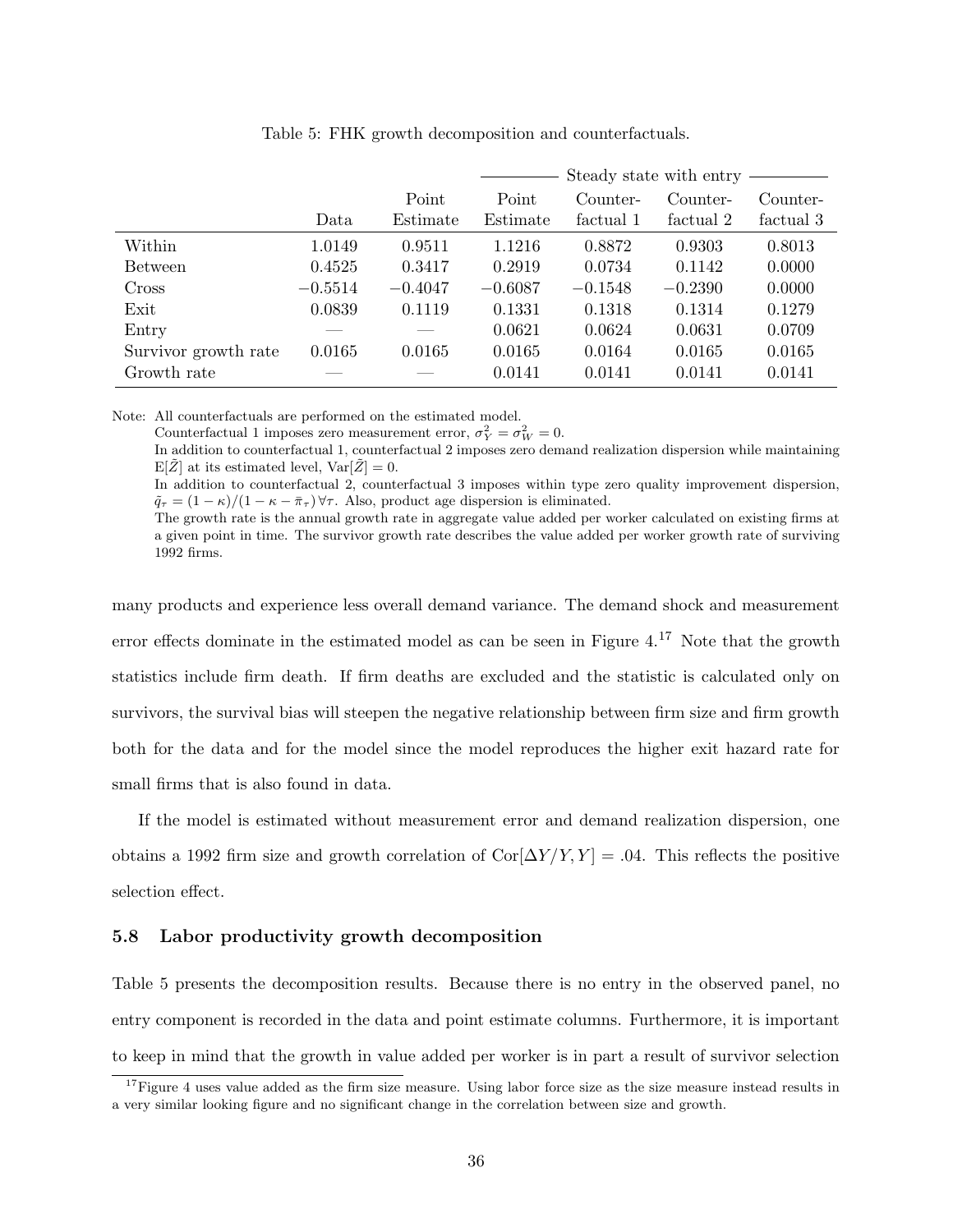bias. Therefore, the table presents both a growth measure of the selected sample of surviving 1992 firms and the overall steady state growth rate.

The third column of Table 5 presents the decomposition performed on the estimated model where entry has been included in the simulation.<sup>18</sup> Consequently, each time period is a reflection of the same steady state. Thus, in the third column one can clearly see the survivor selection bias in the productivity growth rate in the data: The steady state annual growth rate is .014 whereas the annual growth rate of the survivor selected sample is .016.

The remaining 3 columns present counterfactuals for the estimated steady state model where the noise processes are gradually shut off. This will impact the decomposition results but will not affect the aggregate growth rate.

A comparison of the first two columns in Table 5 reveals that the estimated model fits the BHC type growth distribution components fairly well. The results, particularly the sign pattern, are generally consistent those found in the empirical literature. For example, the component shares for the decomposition of labor productivity growth with employment weights for U.S. Manufacturing over the period 1977-1987 reported by Foster, Haltiwanger, and Krizan  $(2001)$  are within  $= 0.74$ , between  $= 0.08$ , cross  $= -0.14$ , and net entry  $= 0.29$ .

The model has three major noise processes: Measurement error, stochastic demand realizations, and within type stochastic quality improvement realizations. In addition product age dispersion will add demand variation to the extent that  $\sigma \neq 1$ . The measurement error and stochastic q realizations turn out to be the most important in terms of explaining the between and cross components. Given the discussion of the decomposition in section 4.1, it is not surprising that an explanation of a non-zero between and cross components requires the existence of measurement error and transitory shocks processes. In the absence of noise processes, both terms will be zero in steady state.

The first counterfactual sets measurement error to zero. It is seen that this alone dramatically reduces the magnitude of both the between and the cross components. The second counterfactual

<sup>&</sup>lt;sup>18</sup>Entry is simulated much the same way that the model is simulated forward as described in section 4.4. Each year is divided into *n* subperiods in which a potential entrant enters with probability  $1 - e^{-\gamma_0/n}$ . At the time of entry, the type of the entrant is drawn from  $\phi$  and the subsequent life of the entrant is simulated forward just like any incumbent from that point on.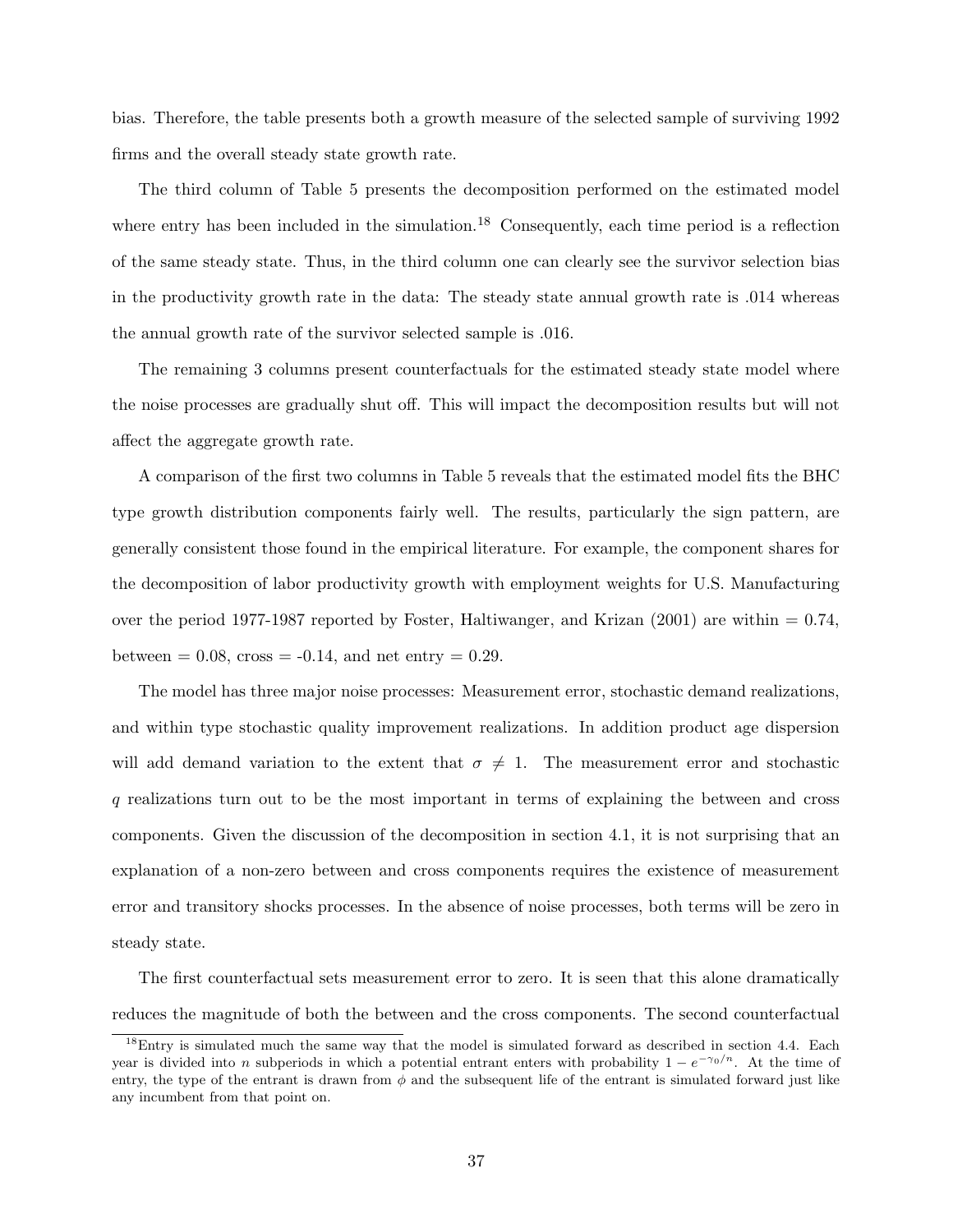turns off both the measurement error and demand realization noise processes. It is seen that demand realization dispersion has a limited impact on the decomposition.

In addition to setting measurement error and demand noise to zero, the third counterfactual eliminates within type q realization dispersion by deterministically setting each firm's  $q<sub>\tau</sub>$  to match the estimated expected profit  $\pi_{\tau}$ . In this case the theoretical result that the between and cross components equal zero almost holds. If in addition one artificially eliminates product age dispersion effects on demand one obtains that the between and cross component are exactly zero.

It is an important point that the observation of non-zero between and cross components does not necessarily imply that the data reflect an out-of-steady-state situation. The results in Table 5 show that it may simply reflect the existence of various types of noise processes. Especially those that produce noise in the productivity measure.

## 6 Reallocation and Growth

Aggregate productivity growth as defined in equation (24) is the sum of the contributions of entrants and incumbents where each term is equal to the sum over types of the average increases in the productivity of innovations relative to the product or service replaced, the product of the innovation frequency and quality improvement per innovation, weighted by relative sizes as reflected in the fraction of product lines supplied by each type. Note that the appropriate empirical counterpart is the traditional growth accounting measure recommended by Petrin and Levinsohn (2005), not the BHC productivity difference index.

Table 6 presents the equilibrium steady state annual growth rate implied by the estimated model,  $g = 0.0141$ . As reported in Table 5, the annual growth rate for the sample is 0.0165. This estimate is biased upward because of survivor selection. The traditional growth measure (the TD index) using the value added per worker for continuing firms only is 0.0148. However, the TD index will be biased upward as well in the presence of exit hazard heterogeneity that is negatively correlated with firm growth rates. The model estimate of the steady state growth rate  $g = 0.0141$ provides a structural adjustment of the sample selection bias in the data.

The model also permits the identification of the contribution of survival and firm size selection,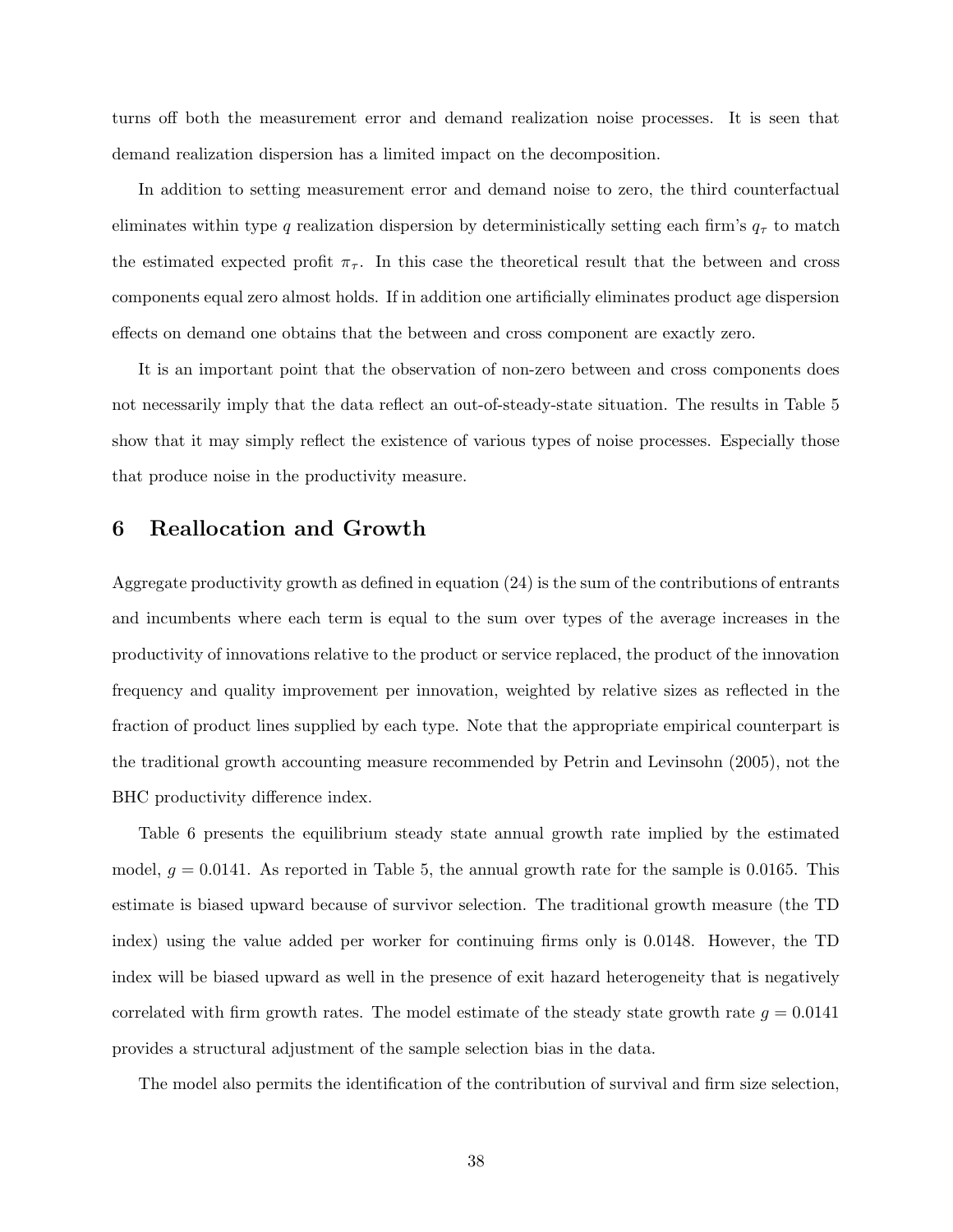|                                  | $\sigma = 1.0818$ | $\sigma = 0.600$ | $\sigma = 1.000$ | $\sigma = 1.250$ |
|----------------------------------|-------------------|------------------|------------------|------------------|
|                                  | 0.0141            | 0.0131           | 0.0137           | 0.0143           |
| $\mathfrak g$                    | (0.0006)          |                  |                  |                  |
| Decomposition (fraction of $q$ ) |                   |                  |                  |                  |
| $-$ Entry/exit                   | 0.2003            | 0.2208           | 0.2122           | 0.2422           |
|                                  | (0.0142)          |                  |                  |                  |
| - Residual                       | 0.2438            | 0.2523           | 0.2462           | 0.2577           |
|                                  | (0.0124)          |                  |                  |                  |
| $-$ Selection                    | 0.5559            | 0.5269           | 0.5415           | 0.5001           |
|                                  | (0.0260)          |                  |                  |                  |

Table 6: The Productivity Growth Rate and Its Components (std dev in parenthesis).

Note: Standard deviation estimates obtained by bootstrap. Standard deviation estimates have not been calculated for the robustness analysis.

reflected in differential firm growth rates, to aggregate growth. Specifically, because the expected productivity of the products created differ across firms and because these differences are positively associated with differences in expected profitability and consequently in creation rates, aggregate growth reflects the selection of more profitable firms by the creative-destruction process. Indeed, equation (24) can be rewritten as

$$
g = \sum_{\tau} \gamma_{\tau} E \left[ \ln \tilde{q}_{\tau} \right] \phi_{\tau} + \sum_{\tau} \gamma_{\tau} E \left[ \ln \tilde{q}_{\tau} \right] \left( K_{\tau} - \phi_{\tau} \right) + \eta \sum_{\tau} E_{\tau} \left[ \ln \tilde{q}_{\tau} \right] \phi_{\tau}
$$
(35)

where the first term is the contribution to growth of continuing firms under the counter factual assumption that the share of products supplied by continuing firms of each type is the same as at entry, the second term accounts for type distributional impact of differential firm growth rates after entry, and the third term is the net contribution of entry and exit. Because the steady state fraction of products supplied by type  $\tau$  firms is  $K_{\tau} = \eta \phi_{\tau}/(\delta - \gamma_{\tau})$ , the selection effect is positive because firms that are expected to create higher quality products supply more product lines on average. (Formally, stochastic dominance  $F_{\tau} \leq F_{\tau'} \Longrightarrow$  both  $E[\ln \tilde{q}_{\tau}] \geq E[\ln \tilde{q}_{\tau'}]$  and  $K_{\tau} - \phi_{\tau} \geq K_{\tau'} - \phi_{\tau'}]$ .)

Table 6 presents the decomposition estimate. The estimated model implies that the entry/exit component accounts for 20.03% and the selection component 55.6% of the aggregate growth rate. Hence, the dynamics of entry and firm size evolution, a process that involves continual reallocation to new and growing firms, is responsible for over three-quarters of the growth in the modelled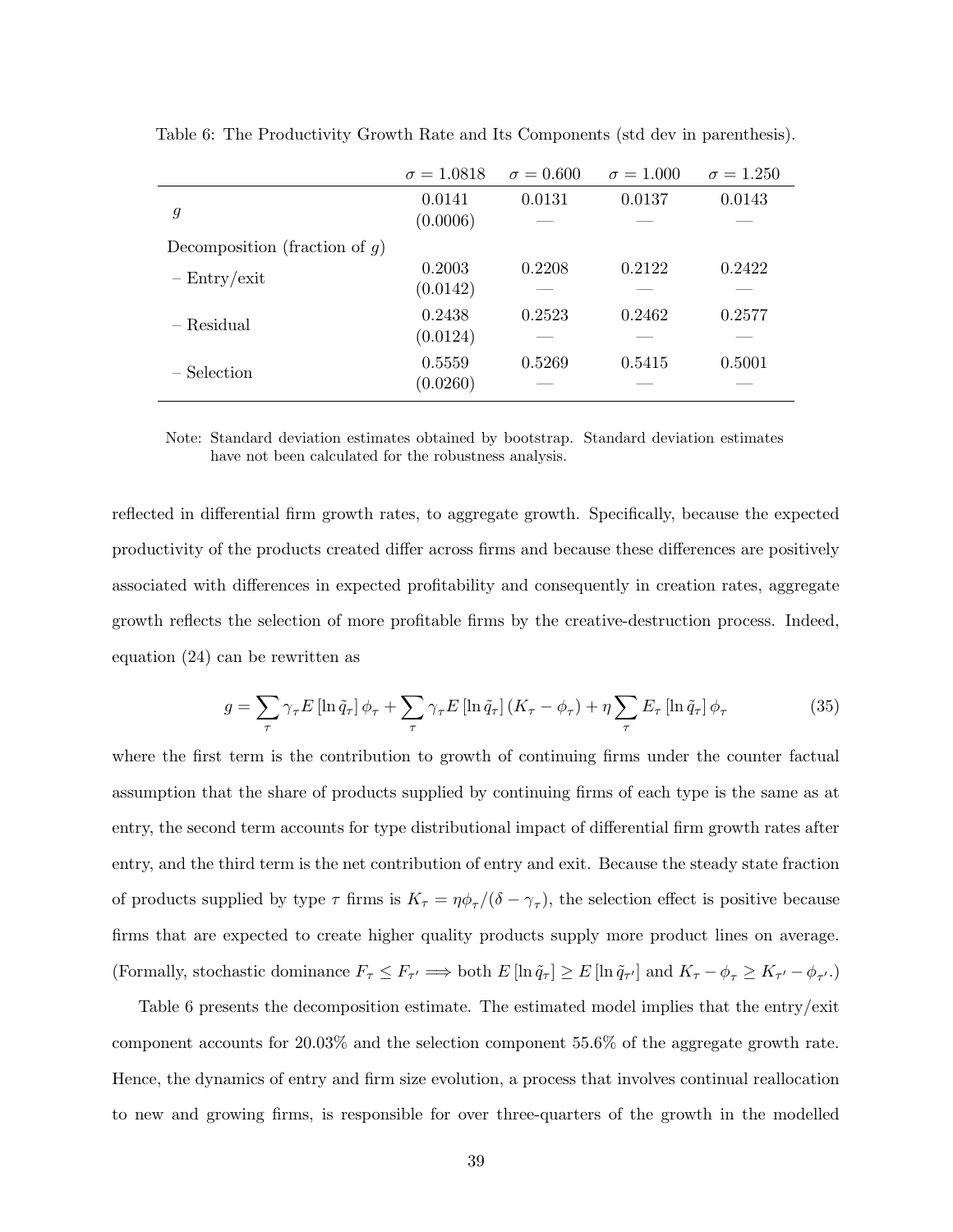economy.

Of course, all growth in the model is a result of worker reallocation. Every time a new innovation is created workers flow to its supplier from firms with products that have recently become obsolete. This observation does not address the issue of resource allocation across types, however. The selection effect measures the loss in productivity growth that would result if more productive firm types in any given cohort were not allowed to increase their resource share relative to that at birth. Because the more productive types in any cohort will gradually gain an ever increasing share of resources of that cohort, as a cohort ages it becomes increasingly selected while also shrinking relative to the size of the overall economy. The model's steady state is the sum of overlapping cohorts with different degrees of selection. The steady state distribution of product lines and the resources required to supply them remains constant over time because firms in the existing cohorts contract at a rate equal to the entry rate of new firms of that type. If the reallocation induced by selection is shut down, the distribution of product lines across types will gradually deteriorate to the point where it equals the entry distribution, and productivity growth will fall by 55.6%.

Finally, Table 6 also includes a check of the robustness of the growth decomposition with respect to the  $\sigma$  estimate. The values for  $\sigma$  span an interval where the model fit remains relatively good in comparison to the fit of the point estimates reported in Table 3. The span covers both the cases of complements and substitutes. It is seen that the growth estimate and the decomposition results are not particularly sensitive to the value of  $\sigma$ . The overall growth estimate is increasing in  $\sigma$  which is a result of the age effect on demand of surviving products. In the complements case, the demand of surviving products increases with age whereas the opposite is true in the substitutes case. The data moments are based on a selected sample of surviving firms. Hence, the steady state growth rate will adjust to size of the survivor bias, which is impacted by the age effect. For values of  $\sigma$ above 1.25, the model fit deteriorates rapidly as a result of a reduction in the dispersion of value added per worker across firms.

## 7 Concluding Remarks

Large and persistent differences in firm productivity and firm size exist. Worker reallocation induced by heterogeneity should be an important source of aggregate productivity growth. However,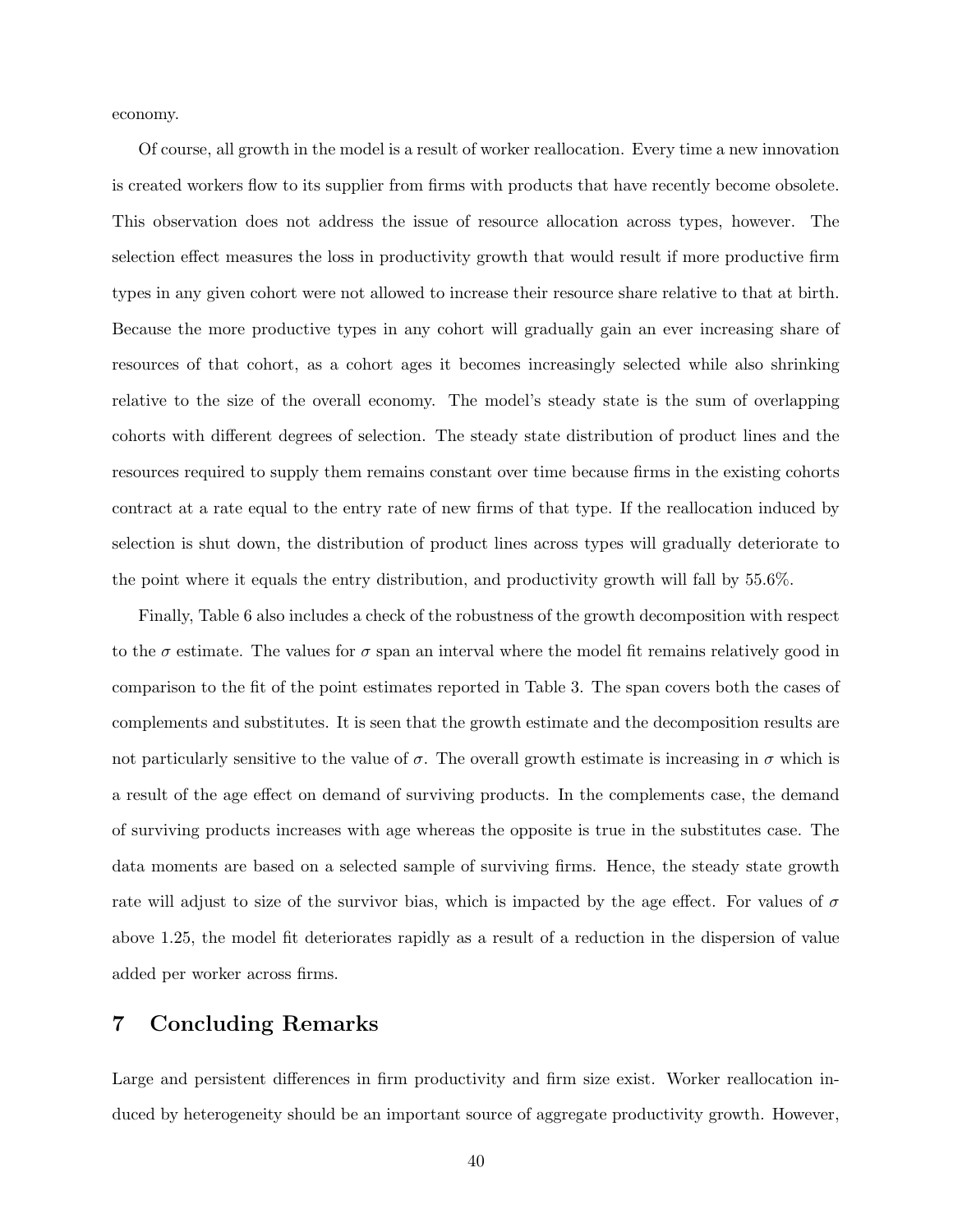empirical studies based on the Baily, Hulten, and Campbell (1992) growth decomposition have found mixed evidence of the importance reallocation as a source of growth. We argue that the BHC growth decomposition does not correctly identify the steady state contribution of resource reallocation to productivity growth. Indeed, we show that models in which the distribution of resources across firm types is stationary imply that the "between" and "cross" firm components of the decomposition are zero in the absence of transitory noise what ever the true data generating process.

In this paper we explore a variant of the equilibrium Schumpeterian model of firm size evolution developed by Klette and Kortum (2004). In our version of the model, firms that can develop products of higher quality have an incentive to grow faster relative to less profitable firms in each cohort though a process of creative destruction. Worker reallocation from less to more profitable firms induced by the process contributes to aggregate productivity growth. Furthermore, the model is consistent with the observation that there is no correlation between employment size and labor productivity and a positive correlation between value added and labor productivity observed in Danish firm data.

We fit the model to the Danish firm panel for the  $1992 - 1997$  time period. The parameter estimates are sensible and the model provides a good fit to the joint size distribution and dynamic moments of the data. Although the model fits the Foster, Haltiwanger, and Krizan (2001) variant of the BHC growth decomposition well, the "between" and "cross" terms vanish in a counterfactual exercise in which purely transitory shocks and measurement errors are set to zero. Finally, the estimated model also fits the negative relationship between size and growth in the data even though at a theoretical level it satisfies Gibrat's law in the sense that a firm's innovation rate is independent of its size.

All growth in our model is attributed to reallocation in the sense that resources must flow from firms that loss markets to innovators that provide new more productive goods and services. We decompose the reallocation component into a net contribution from firm entry and exit, a firm type selection effect, and a residual. The net contribution of entry is 20% of the model's implied growth rate. The selection component, which accounts for 55% of growth, captures the contribution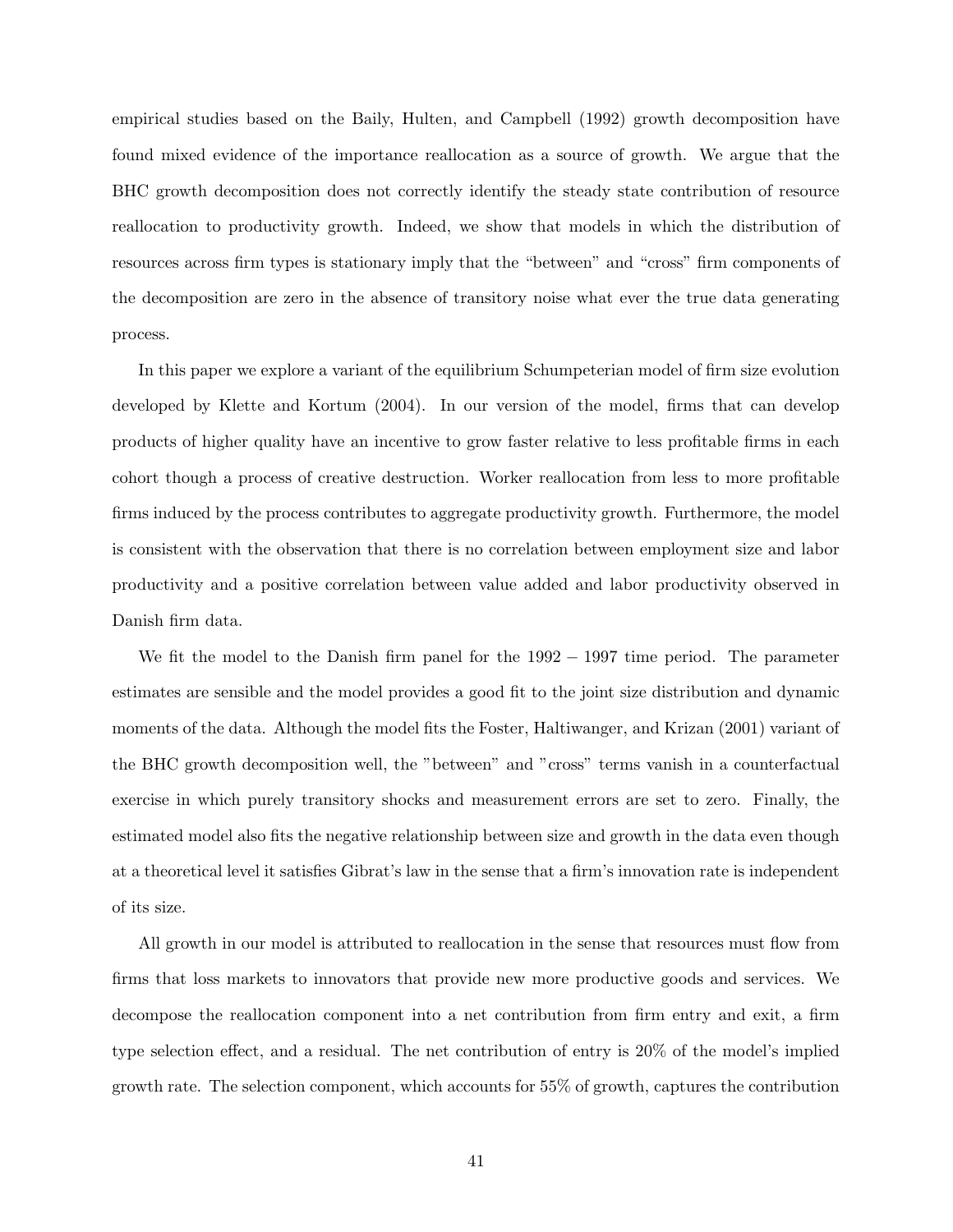attributable to the fact that resources are reallocated from slow growing less productive firms to fast growing more creative ones in each cohort.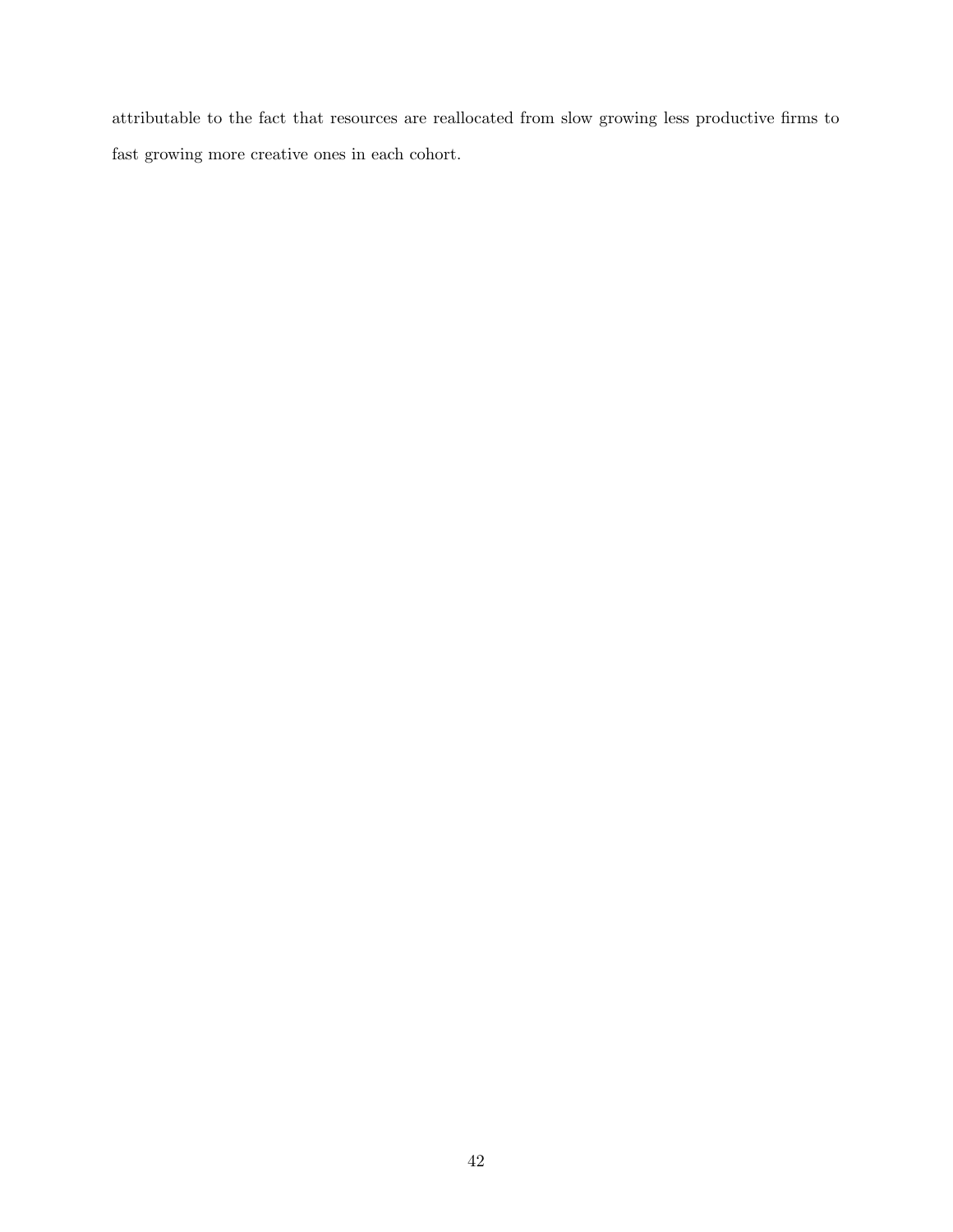## A Steady State Equilibrium Solution Algorithm

In this section, we present the steady state equilibrium solution algorithm given the parameter vector  $(\kappa, \eta, w, \sigma, \phi, F(\cdot), c(\cdot))$ . Both  $\eta$  and w are endogenous to the equilibrium. w is estimated as the average 1992 worker wage in the data and  $\ell$  is subsequently set to match the aggregate labor demand for the equilibrium wage. Similarly, the estimate of  $\eta$  maps directly to the estimate of m for the estimated model through the first order condition,

$$
wc'(\eta/m) = \sum_{\tau} \phi_{\tau} v_{\tau}.
$$

The core of the solution algorithm is based on the following proposition,

**Proposition 1** There exists a unique steady state  $(K, \delta, g)$  for any given  $(\eta, \gamma, \phi)$  such that  $\eta > 0$ ,  $\gamma_{\tau} \geq 0 \,\forall \tau$ , and  $\phi_{\tau} > 0 \,\forall \tau$ . The steady state satisfies,

$$
K_{\tau} = \frac{\eta \phi_{\tau}}{\delta - \gamma_{\tau}} > 0 \forall \tau
$$
  
\n
$$
\delta = \eta + \sum_{\tau} K_{\tau} \gamma_{\tau} > 0
$$
  
\n
$$
g = \sum_{\tau} (K_{\tau} + \eta \phi_{\tau}) \gamma_{\tau} E[\ln(\tilde{q}_{\tau})] \ge 0.
$$

**Proof.** The evolution of the distribution of products across the n firm types can be written as,

$$
\dot{K}_{\tau} = \gamma_{\tau} K_{\tau} + \eta \phi_{\tau} - \delta K_{\tau}, \tau = 1, \dots, n,
$$

where  $\sum K_{\tau} = 1$ . In steady state, this reduces to,

$$
\delta = \eta + \sum_{\tau=1}^{n} \gamma_{\tau} K_{\tau},\tag{36}
$$

and,

$$
K_{\tau} = \frac{\eta \phi_{\tau}}{\delta - \gamma_{\tau}} = \frac{\eta \phi_{\tau}}{\eta + \sum_{i \neq \tau} \gamma_{i} K_{i} - (1 - K_{\tau}) \gamma_{\tau}}
$$
(37)

$$
K_{\tau} = \frac{\eta \phi_{\tau} + K_{\tau} \left(1 - K_{\tau}\right) \gamma_{\tau}}{\eta + \sum_{i \neq \tau} \gamma_{i} K_{i}} \equiv \Gamma_{\tau} \left(K_{\tau}, K_{-\tau}\right), \tau = 1, \dots, n. \tag{38}
$$

 $\Gamma_{\tau}$   $(K_{\tau}, K_{-\tau})$  is a continuous, strictly concave function in  $K_{\tau} \in [0,1]$ . Since  $\Gamma_{\tau}$   $(0, K_{-\tau}) = \Gamma_{\tau}$   $(1, K_{-\tau}) \in$  $(0, 1)$  there exists a unique fixed point  $\hat{K}_{\tau} = \Gamma_{\tau}(\hat{K}_{\tau}, K_{-\tau})$  where  $\hat{K}_{\tau} \in (0, 1)$ . Define the mapping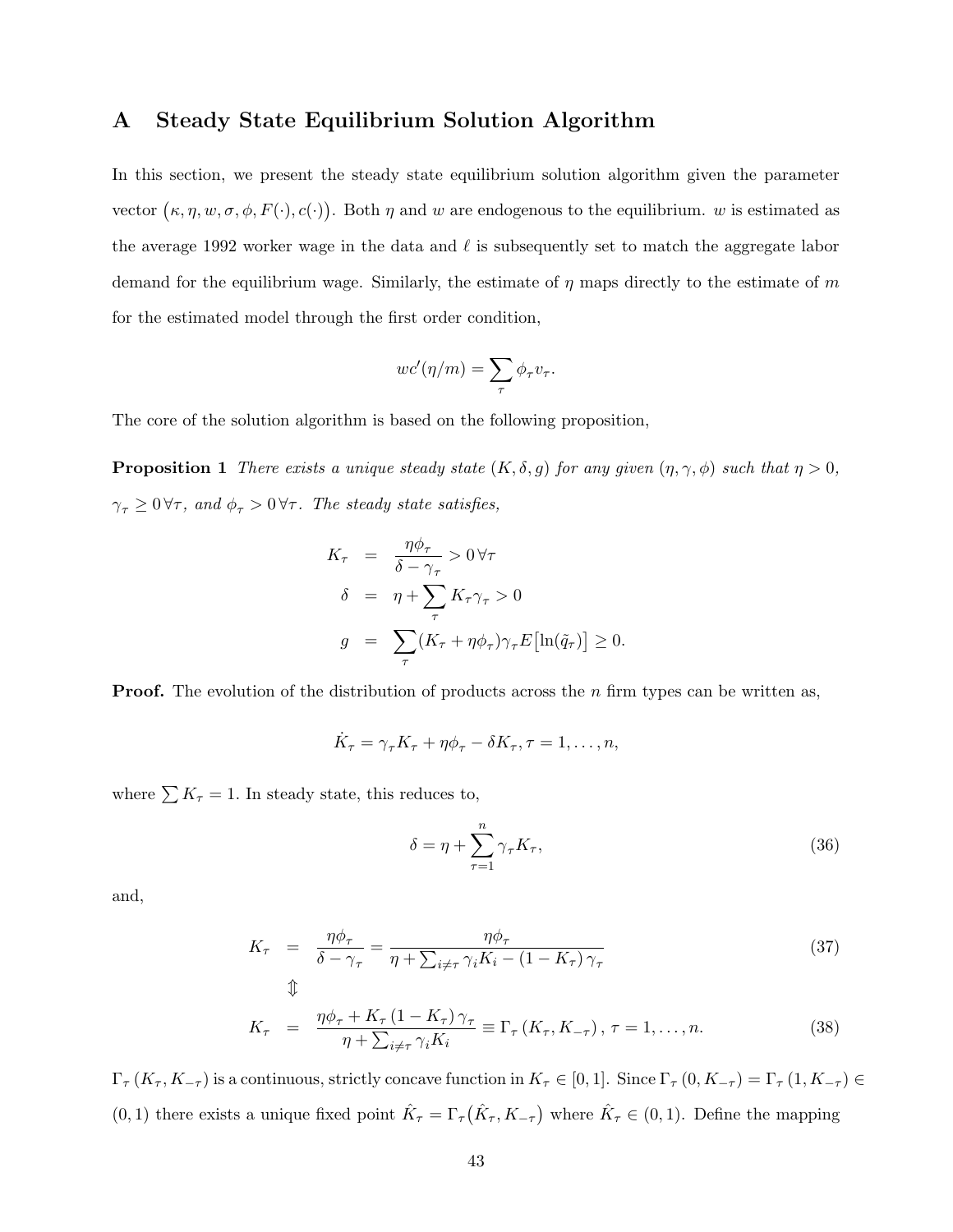$\Omega: [0,1]^n \to (0,1)^n$  such that  $\Omega(K) = \Gamma(\Omega(K), K)$ .  $\Omega(K)$  is continuous in K and since  $[0,1]^n$  is a compact and convex set, Brouwer's fixed point theorem can be applied to prove the existence of a fixed point  $K^* = \Omega(K^*)$ . It follows by  $K^*_{\tau} \in (0,1)$ ,  $\forall \tau$ , that any fixed point has the property that  $\delta > \gamma_{\tau}$ ,  $\forall \tau$ .

To prove uniqueness, suppose to the contrary that there exists two distinct fixed points  $K^0$  =  $\Omega(K^0)$  and  $K^1 = \Omega(K^1)$ ,  $K^0 \neq K^1$ . Denote by  $\delta^i = \eta + \sum_{\tau} \gamma_{\tau} K^i_{\tau}$ ,  $i = 1, 2$ . Since  $K^i$  is a solution to (38) it must be that  $\sum_{\tau} K_{\tau}^{i} = \sum_{\tau} \frac{\eta \phi_{\tau}}{\delta^{i} - \gamma}$  $\frac{\eta \phi_{\tau}}{\delta^i - \gamma_{\tau}} = 1$ ,  $i = 1, 2$ . Combined with  $\delta^i > \gamma_{\tau}, \forall \tau, i = 1, 2$  this implies that  $\delta^0 = \delta^1$ . But it then follows that  $K_\tau^0 = \frac{\eta \phi_\tau}{\delta^0 - \gamma}$  $\frac{\eta\phi_{\tau}}{\delta^0-\gamma_{\tau}}=\frac{\eta\phi_{\tau}}{\delta^1-\gamma}$  $\frac{\eta \phi_{\tau}}{\delta^1 - \gamma_{\tau}} = K_{\tau}^1$ ,  $\forall \tau$ , contradicting the assumption of two distinct fixed points.

The type conditional creation rate choice satisfies,

$$
w\hat{c}'\left(\gamma_{\tau}\right) = \nu_{\tau},\tag{39}
$$

where

$$
\Psi_{\tau} = \max_{\gamma \ge 0} \frac{\gamma \nu_{\tau} - w\hat{c}(\gamma)}{r + \delta}
$$
  

$$
v_{\tau} = \frac{\bar{\pi}_{\tau}}{r + \delta - g(1 - \sigma)} + \Psi_{\tau}.
$$

Given the model parameters  $(\kappa, \eta, w, \sigma, \phi, F(\cdot), c(\cdot))$  where  $\eta > 0$ , the solution algorithm can be formulated as a fixed point search in  $(\Psi, \delta, g)$  subject to the constraints

$$
r + \delta > g(1 - \sigma)
$$
\n
$$
\delta > 0
$$
\n
$$
\Psi_{\tau} \geq 0, \forall \tau
$$
\n
$$
g \geq 0.
$$

All four constraints are satisfied in a model equilibrium, but it is worth noting that existence of equilibrium may fail to materialize for certain model parameter combinations because of violation of the first constraint.

For a given  $(\Psi, \delta, g)$  satisfying the above constraints there exists a unique solution for  $v_{\tau}$  which directly yields  $\gamma_{\tau} \ge 0$ ,  $\forall \tau$ . With these type conditional creation rates and the given  $\eta > 0$ , one can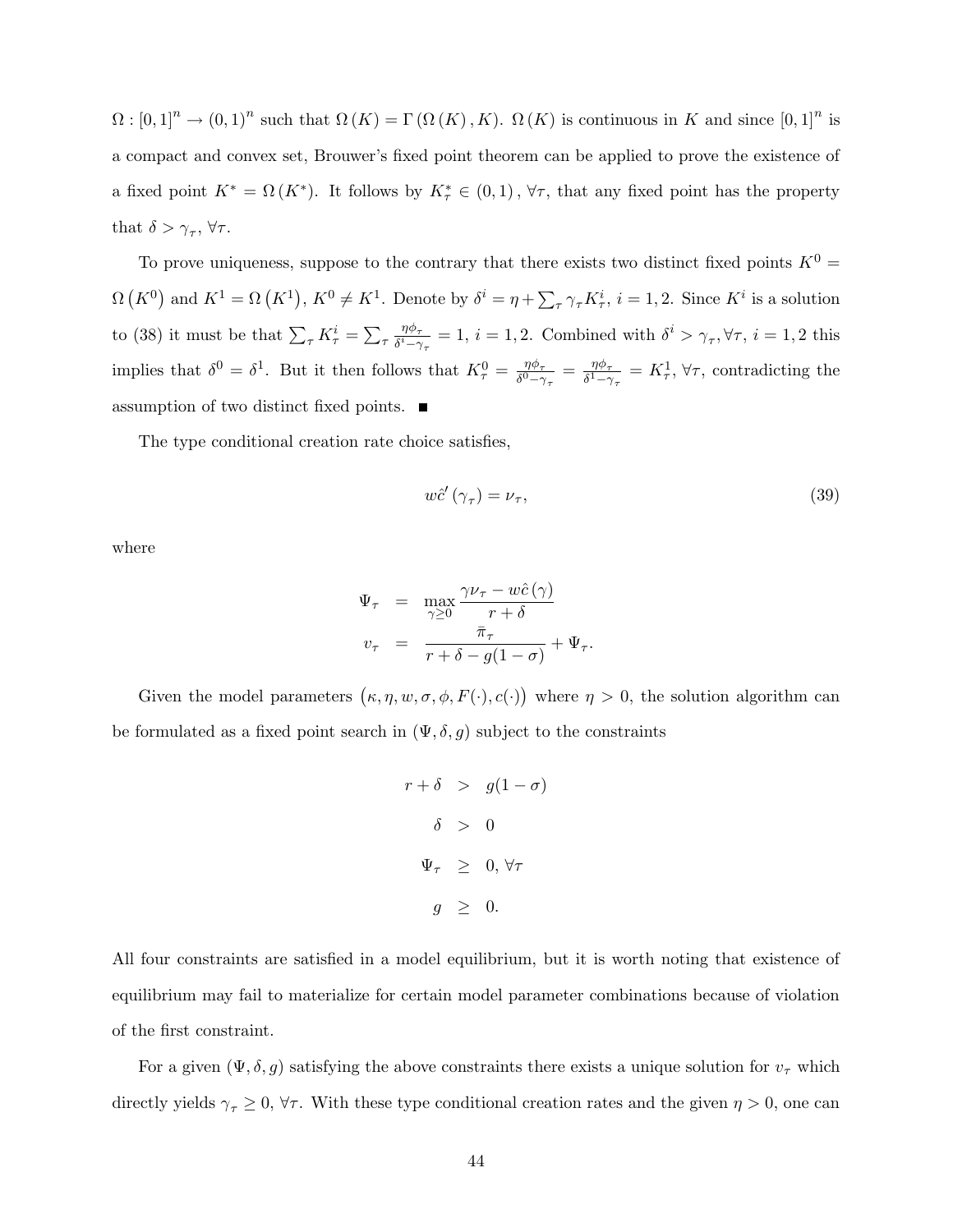then apply the insights of Proposition 1 to yield the implied steady state values for  $(\delta', g')$ . The search for the steady state reduces to solving a non-linear system of equations. Given the steady state value of the destruction rate, one obtains

$$
\Psi_{\tau}' = \frac{\gamma_{\tau}v_{\tau} - w\hat{c}(\gamma_{\tau})}{r + \delta'}, \forall \tau.
$$

Denote this mapping by,  $(\Psi', \delta', g') = \Upsilon(\Psi, \delta, g)$ . Steady state equilibrium is a fixed point,

$$
(\Psi^*,\delta^*,g^*)=\Upsilon(\Psi^*,\delta^*,g^*).
$$

The search for this fixed point can be done in a number of ways. A particularly simple method is straightforward iteration on the mapping  $\Upsilon$ . This turns out to be a robust and quick method.

## B The BHC Decomposition in Stochastic Steady State

Denote by  $I_t$  the set of firms at time t. The aggregate productivity change is written by,

$$
\Delta P = \sum_{i \in I_t} s_{it} p_{it} - \sum_{i \in I_{t-1}} s_{it-1} p_{it-1}.
$$

Define the set of continuing firms between  $t-1$  and  $t$  as the intersection of  $I_{t-1}$  and  $I_t$ ,  $C_t = I_{t-1} \cap I_t$ . Define the set of entrants at time t as complement of  $I_t$  and  $C_t$ ,  $E_t = I_t \setminus C_t$ . The set of exiting firms between  $I_{t-1}$  and  $I_t$  is similarly defined as  $X_{t-1} = I_{t-1} \setminus C_t$ . With this in hand we can write the change in aggregate productivity as,

$$
\Delta P = \sum_{i \in E_t} s_{it} p_{it} + \sum_{i \in C_t} s_{it} p_{it} - \sum_{i \in C_t} s_{it-1} p_{it-1} - \sum_{i \in X_{t-1}} s_{it-1} p_{it-1}
$$
  
= 
$$
\sum_{i \in C_t} s_{it-1} \Delta p_{it} + \sum_{i \in C_t} \Delta s_{it} p_{it-1} + \sum_{i \in C_t} \Delta s_{it} \Delta p_{it} + \sum_{i \in E_t} s_{it} p_{it} - \sum_{i \in X_{t-1}} s_{it-1} p_{it-1}.
$$

This is the Foster, Haltiwanger, and Krizan (2001) decomposition.

Now, state the summations in terms of groups of identical type firms j. Furthermore, define the resource share of the group of type j firms at time t, by  $\bar{s}_{jt} = \frac{1}{|L|}$  $\frac{1}{|I_j|}\sum_{i\in I_j} s_{it}$ . Similarly, define the average productivity of type j firms at time t, by  $\bar{p}_{jt} = \frac{1}{|I_t|}$  $\frac{1}{|I_j|}\sum_{i\in I_j} p_{it}$ . In steady state it must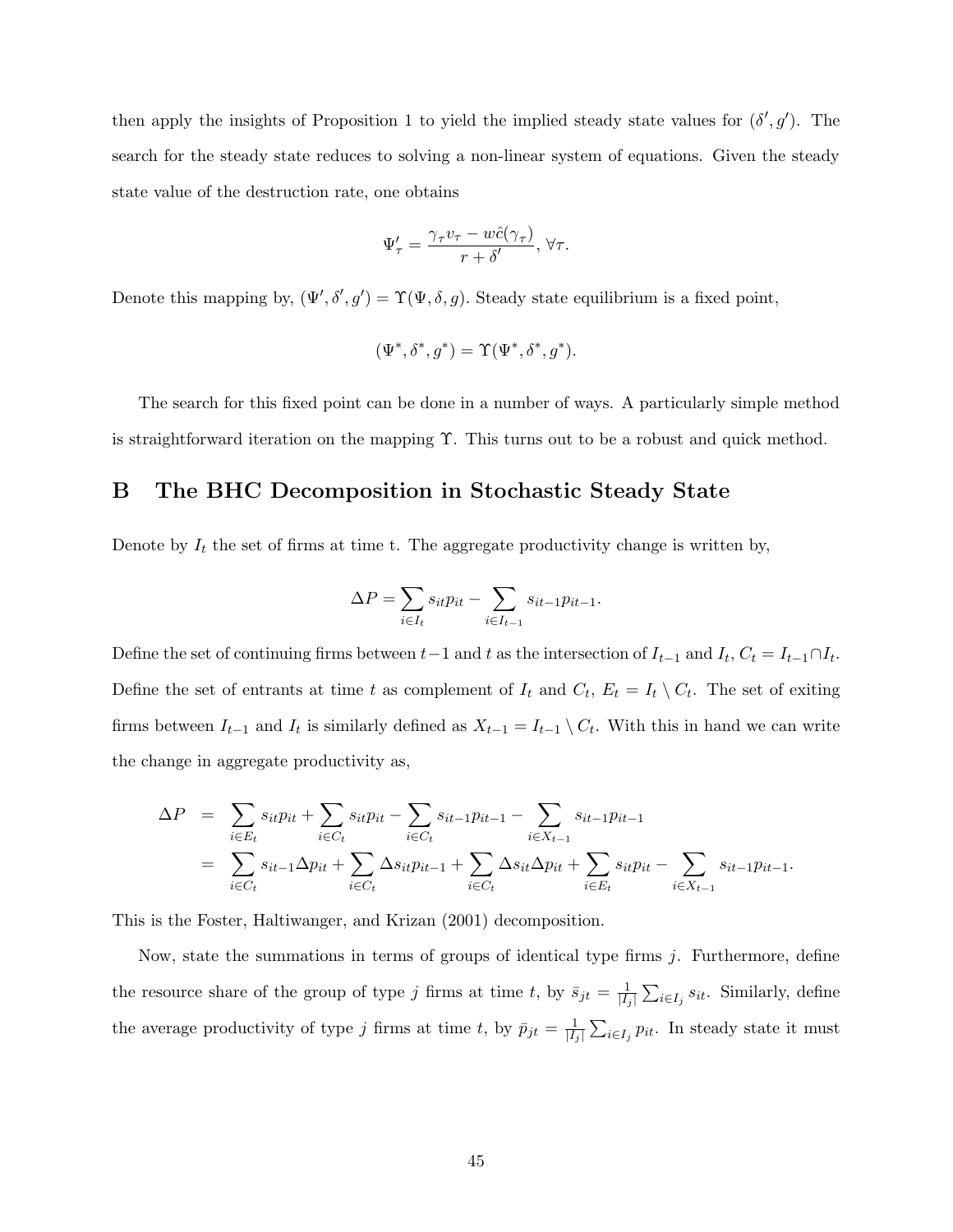be that  $\bar{s}_{jt} = \bar{s}_{jt-1} = \bar{s}_j$  implying that  $\Delta \bar{s}_{jt} = 0$ . The change in productivity can be written as,

$$
\Delta P = \sum_{j} \sum_{i \in E_t \cap I_{jt}} s_{it} p_{it} + \sum_{j} \sum_{i \in C_t \cap I_{jt}} s_{it} p_{it} - \sum_{j} \sum_{i \in C_t \cap I_{jt-1}} s_{it-1} p_{it-1} - \sum_{j} \sum_{i \in X_{t-1} \cap I_{jt-1}} s_{it-1} p_{it-1} \n= \sum_{j} \sum_{i \in C_t \cap I_{jt}} s_{it} p_{it} - \sum_{j} \sum_{i \in C_t \cap I_{jt}} s_{it} p_{it-1} + \sum_{j} \sum_{i \in C_t \cap I_{jt}} s_{it} p_{it-1} - \sum_{j} \sum_{i \in C_t \cap I_{jt}} s_{it-1} p_{it-1} \n= \sum_{j} \sum_{i \in E_t \cap I_{j}} s_{it} p_{it} - \sum_{j} \sum_{i \in X_{t-1} \cap I_{t-1}} s_{it-1} p_{it-1} + \sum_{j} \sum_{i \in E_t \cap I_{jt}} s_{it} p_{it-1} - \sum_{j} \sum_{i \in C_t \cap I_{jt}} s_{it} p_{it-1} + \sum_{j} \sum_{i \in C_t \cap I_{jt}} s_{it} p_{it-1} + \sum_{j} \sum_{i \in E_t \cap I_{jt}} s_{it} p_{it-1} + \sum_{j} \sum_{i \in X_{t-1} \cap I_{t-1}} s_{it-1} p_{it-1} + \sum_{j} \sum_{i \in E_t \cap I_{jt}} s_{it} p_{it-1} - \sum_{j} \sum_{i \in E_t \cap I_{jt}} s_{it} p_{it-1} - \sum_{j} \sum_{i \in I_{jt-1}} s_{it} p_{it-1} - \sum_{j} \sum_{i \in I_{jt-1}} s_{it-1} p_{it-1} + \sum_{j} \sum_{i \in E_t \cap I_{j}} s_{it} \Delta p_{it} \n= \sum_{j} \Delta \bar{p}_{jt} \sum_{i \in I_{jt}} s_{it} + \sum_{j} \bar{p}_{jt-1} \sum_{i \in I_{jt}} s_{it} - \sum_{j} \bar{p}_{jt-1} \sum_{i \in I_{jt-1}} s_{it-1} - \sum_{j} \sum_{i \in E_t \cap I_{j}} s_{it-1} - \sum_{j} \Delta
$$

In steady state it must be that,

$$
\Delta P_t = \sum_j |I_j| \bar{s}_j \Delta \bar{p}_{jt} + \sum_j [|I_j| \bar{s}_j - |I_j| \bar{s}_j] \bar{p}_{jt-1}
$$

$$
= \sum_j |I_j| \bar{s}_j \Delta \bar{p}_{jt}.
$$

If type were observable,  $\Delta \bar{p}_j$  would be estimated by taking the average growth in p for the set of continuing type  $j$  firms.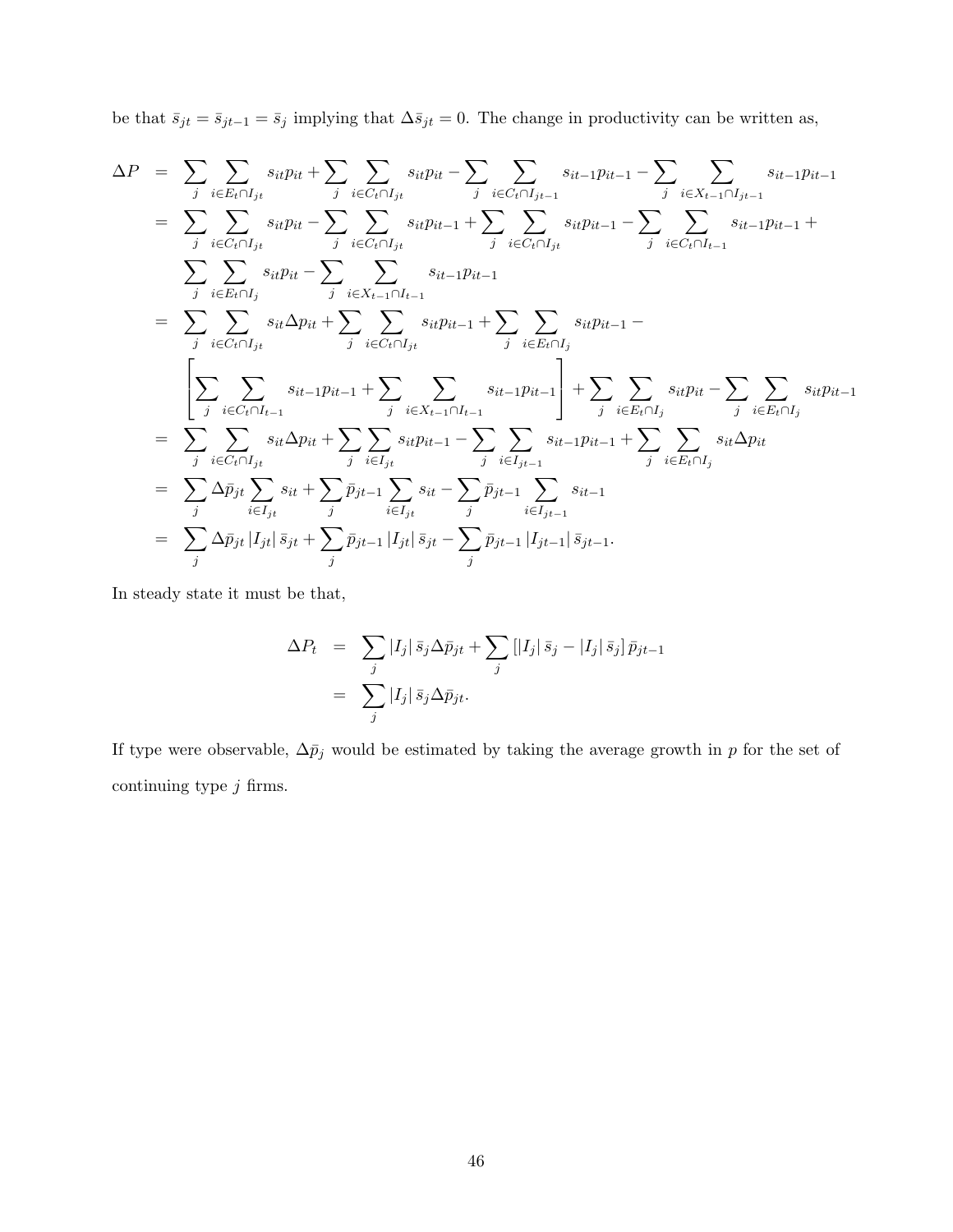# C Identification of  $\sigma$

Figure 5 plots part of the intermediate output of a global search routine over  $\sigma$ . The points in the figure are minimized values of the criteria function for given values of  $\sigma$ . The points off the minimum frontier reflect local minima that were abandoned by the search routine.



Figure 5: Criteria Function

D Estimation Results by Industry

This section contains model estimates by industry. The estimation is done subject to the  $\sigma = 1.0818$ estimate from the full data set since this is considered common to all the industries. We are showing the results for the three largest industries. The smaller industries are too small to yield statistically interesting results.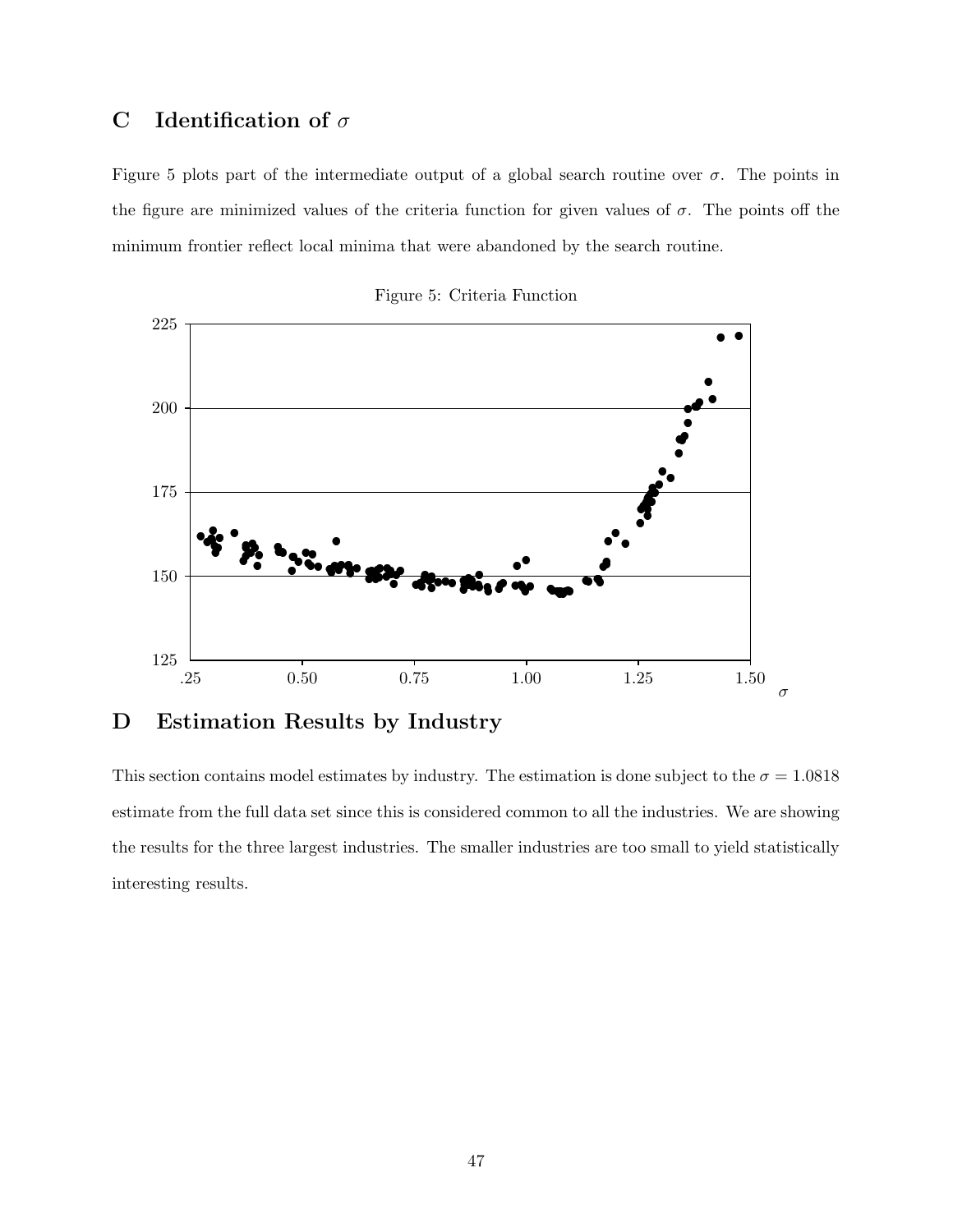|                  |                          |                                | $\tau=1$           | $\tau = 2$         | $\tau=3$           |
|------------------|--------------------------|--------------------------------|--------------------|--------------------|--------------------|
| $c_0/Z$          | 76.2759<br>(6.7627)      | $\phi_\tau$                    | 0.8342<br>(0.0191) | 0.0147<br>(0.0326) | 0.1511<br>(0.0363) |
| $c_1$            | 3.2576<br>(0.0381)       | $\phi^*_\tau$                  | 0.7314<br>(0.0221) | 0.0222<br>(0.0531) | 0.2464<br>(0.0572) |
| $\kappa$         | 146.7780<br>(2.8209)     | $\xi_\tau$                     | 0.0000<br>(0.0000) | 0.0976<br>(0.0707) | 0.5677<br>(0.0524) |
| $\boldsymbol{Z}$ | 19275.7389<br>(537.6697) | $\beta_q$                      | 0.6526<br>(0.0398) | 0.6526<br>(0.0398) | 0.6526<br>(0.0398) |
| $\beta_Z$        | 0.8230<br>(0.0267)       | $\gamma_\tau$                  | 0.0000<br>(0.0000) | 0.0471<br>(0.0039) | 0.0508<br>(0.0021) |
| $o_Z$            | 3181.3213<br>(432.9361)  | $K_{\tau}$                     | 0.5572<br>(0.0229) | 0.0327<br>(0.0898) | 0.4101<br>(0.0935) |
| $\eta$           | 0.0450<br>(0.0020)       | $v_\tau$                       | 0.0000<br>(0.0000) | 2.9391<br>(0.6506) | 3.7606<br>(0.2750) |
| $\sigma_Y^2$     | 0.0245<br>(0.0032)       | $\pi_\tau$                     | 0.0000<br>(0.0000) | 0.2412<br>(0.0482) | 0.2978<br>(0.0183) |
| $\sigma_W^2$     | 0.0181<br>(0.1586)       | $\text{Med}[\tilde{q}_{\tau}]$ | 1.0000<br>(0.0000) | 1.2178<br>(0.0717) | 1.3238<br>(0.0545) |
| $\delta$         | 0.0673<br>(0.0023)       | $E[\ln \tilde{q}_{\tau}]$      | 0.0000<br>(0.0000) | 0.3328<br>(0.0803) | 0.4394<br>(0.0384) |
| $\,m$            | 1.5472<br>(0.0815)       | $\mathbb{E}[\tilde{k}_\tau]$   | 1.0000<br>(0.0000) | 1.9342<br>(0.1751) | 2.1853<br>(0.1406) |
| $\ell$           | 51.5503<br>(1.4053)      |                                |                    |                    |                    |
| $\boldsymbol{g}$ | 0.0129<br>(0.0008)       |                                |                    |                    |                    |
| $\sigma$         | 1.0818                   |                                |                    |                    |                    |

Table 7: Manufacturing – Parameter Estimates (standard deviation in parentheses)

Note: Equilibrium wage is estimated at  $w = 190.660$ . Point estimate and standard errors are obtained subject to overall product demand specification estimate of  $\sigma = 1.0818$ .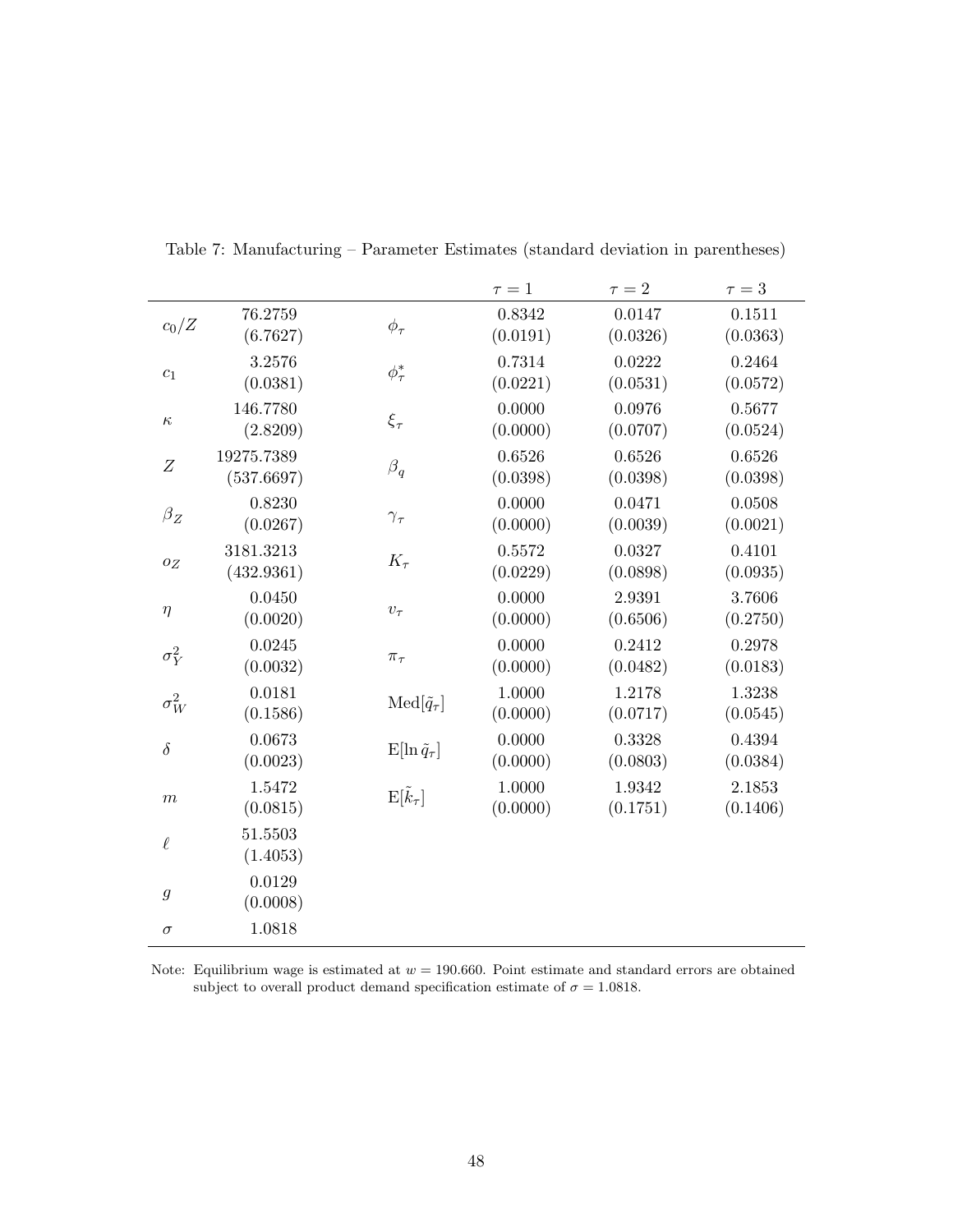|                             | 1992                   | 1997                   |                                               | 1992                 | 1996                 |
|-----------------------------|------------------------|------------------------|-----------------------------------------------|----------------------|----------------------|
| Survivors                   | 2051.000<br>2051.000   | 1536.000<br>1536.219   | $Cor[\frac{Y}{N^*}, \frac{Y_{+1}}{N^*_{+1}}]$ | 0.650<br>0.644       | 0.728<br>0.646       |
| E[Y]                        | 30149.461<br>25974.016 | 35803.473<br>29936.366 | $Cor[\frac{Y}{N^*}, \Delta \frac{Y}{N^*}]$    | $-0.024$<br>$-0.397$ | $-0.195$<br>$-0.406$ |
| Med[Y]                      | 15117.552<br>14819.859 | 18858.445<br>16758.498 | $Cor[\frac{Y}{N^*}, \frac{\Delta Y}{Y}]$      | $-0.133$<br>$-0.127$ |                      |
| Std[Y]                      | 56081.995<br>33152.398 | 69574.991<br>38562.133 | $Cor[\frac{Y}{N^*}, \frac{\Delta N^*}{N^*}]$  | 0.145<br>0.151       |                      |
| E[W]                        | 15047.636<br>13258.885 | 17318.195<br>15060.236 | $E[\frac{\Delta Y}{Y}]$                       | $-0.035$<br>0.005    |                      |
| Med[W]                      | 8031.273<br>7948.588   | 9531.066<br>8943.336   | $\text{Std}[\frac{\Delta Y}{Y}]$              | 0.474<br>0.481       |                      |
| $\mathrm{Std}[W]$           | 24667.884<br>15561.368 | 27159.439<br>17813.551 | $Cor[\frac{\Delta Y}{V}, Y]$                  | $-0.073$<br>$-0.042$ |                      |
| $E[\frac{Y}{N^*}]$          | 379.047<br>374.100     | 422.471<br>407.843     | Within                                        | 0.863<br>0.864       |                      |
| $\text{Med}[\frac{Y}{N^*}]$ | 347.100<br>347.282     | 375.300<br>377.355     | <b>Between</b>                                | 0.365<br>0.262       |                      |
| $\text{Std}[\frac{Y}{N^*}]$ | 163.174<br>140.725     | 226.860<br>154.685     | Cross                                         | $-0.297$<br>$-0.256$ |                      |
| Cor[Y, W]                   | 0.889<br>0.934         | 0.855<br>0.935         | Exit                                          | 0.068<br>0.129       |                      |
| $Cor[\frac{Y}{N^*}, N^*]$   | 0.011<br>$-0.003$      | $-0.003$<br>0.009      |                                               |                      |                      |
| $Cor[\frac{Y}{N^*}, Y]$     | 0.236<br>0.220         | 0.200<br>0.232         |                                               |                      |                      |

Table 8: Manufacturing – Model Fit (data in top row, estimated model in bottom row)

Table 9: Manufacturing – Growth Decomposition (standard deviation in parentheses)

|                  | Point Estimate | Fraction of $q$ |
|------------------|----------------|-----------------|
| g                | 0.0129         | 1.0000          |
|                  | (0.0008)       |                 |
|                  | 0.0032         | 0.2492          |
| $\rm Entry/exit$ | (0.0003)       | (0.0209)        |
| Residual         | 0.0036         | 0.2799          |
|                  | (0.0003)       | (0.0139)        |
| Selection        | 0.0061         | 0.4710          |
|                  | (0.0006)       | (0.0338)        |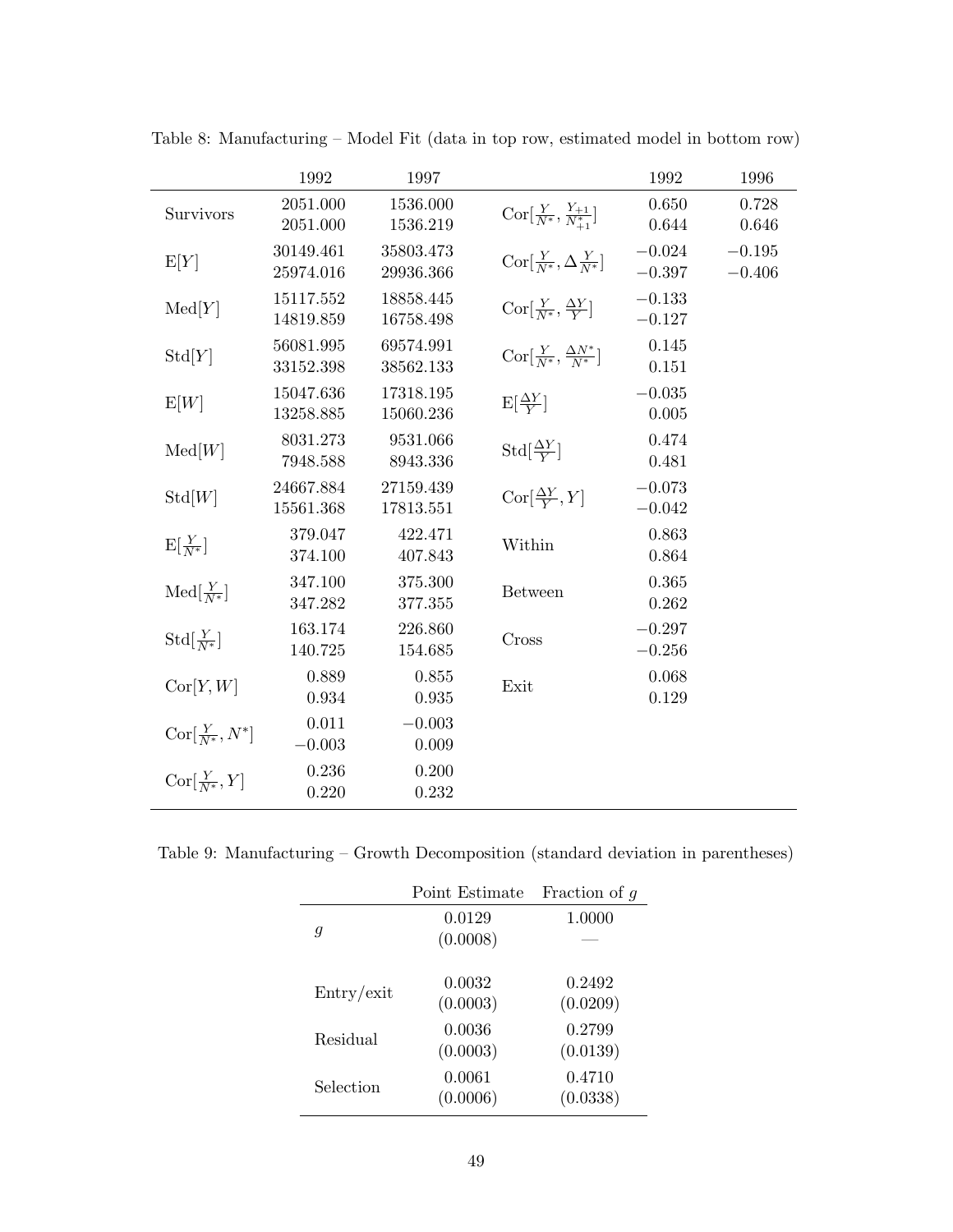|                  |                          |                              | $\tau = 1$         | $\tau = 2$         | $\tau = 3$         |
|------------------|--------------------------|------------------------------|--------------------|--------------------|--------------------|
| $c_0/Z$          | 71.9217<br>(6.2081)      | $\phi_\tau$                  | 0.9269<br>(0.0065) | 0.0012<br>(0.0083) | 0.0719<br>(0.0096) |
| $c_1$            | 2.9448<br>(0.0304)       | $\phi^*_\tau$                | 0.8705<br>(0.0084) | 0.0019<br>(0.0144) | 0.1276<br>(0.0157) |
| $\kappa$         | 177.5595<br>(2.7765)     | $\xi_{\tau}$                 | 0.0000<br>(0.0000) | 0.0168<br>(0.0232) | 2.1016<br>(0.1732) |
| $\boldsymbol{Z}$ | 16811.6212<br>(515.8550) | $\beta_q$                    | 0.8222<br>(0.0768) | 0.8222<br>(0.0768) | 0.8222<br>(0.0768) |
| $\beta_Z$        | 0.9502<br>(0.0363)       | $\gamma_\tau$                | 0.0000<br>(0.0000) | 0.0421<br>(0.0038) | 0.0477<br>(0.0017) |
| $o_Z$            | 1175.5965<br>(398.9608)  | $K_{\tau}$                   | 0.7502<br>(0.0127) | 0.0030<br>(0.0270) | 0.2468<br>(0.0294) |
| $\eta$           | 0.0505<br>(0.0017)       | $v_\tau$                     | 0.0000<br>(0.0000) | 4.7427<br>(0.9755) | 6.8165<br>(0.2813) |
| $\sigma_Y^2$     | 0.0165<br>(0.0042)       | $\pi_\tau$                   | 0.0000<br>(0.0000) | 0.3878<br>(0.0709) | 0.5289<br>(0.0207) |
| $\sigma_W^2$     | 0.0198<br>(0.3790)       | $\text{Med}[\tilde{q}_\tau]$ | 1.0000<br>(0.0000) | 1.6151<br>(0.2264) | 2.3457<br>(0.1518) |
| $\delta$         | 0.0623<br>(0.0019)       | $E[\ln \tilde{q}_{\tau}]$    | 0.0000<br>(0.0000) | 0.5912<br>(0.1439) | 0.9502<br>(0.0471) |
| $\boldsymbol{m}$ | 2.5787<br>(0.1033)       | $E[\tilde{k}_{\tau}]$        | 1.0000<br>(0.0000) | 1.8504<br>(0.1688) | 2.2439<br>(0.1173) |
| $\ell$           | 41.6051<br>(1.2684)      |                              |                    |                    |                    |
| $\boldsymbol{g}$ | 0.0147<br>(0.0008)       |                              |                    |                    |                    |
| $\sigma$         | 1.0818                   |                              |                    |                    |                    |

Table 10: Wholesale and Retail – Parameter Estimates (standard deviation in parentheses)

Note: Equilibrium wage is estimated at  $w = 187.720$ . Point estimate and standard errors are obtained subject to overall product demand specification estimate of  $\sigma = 1.0818$ .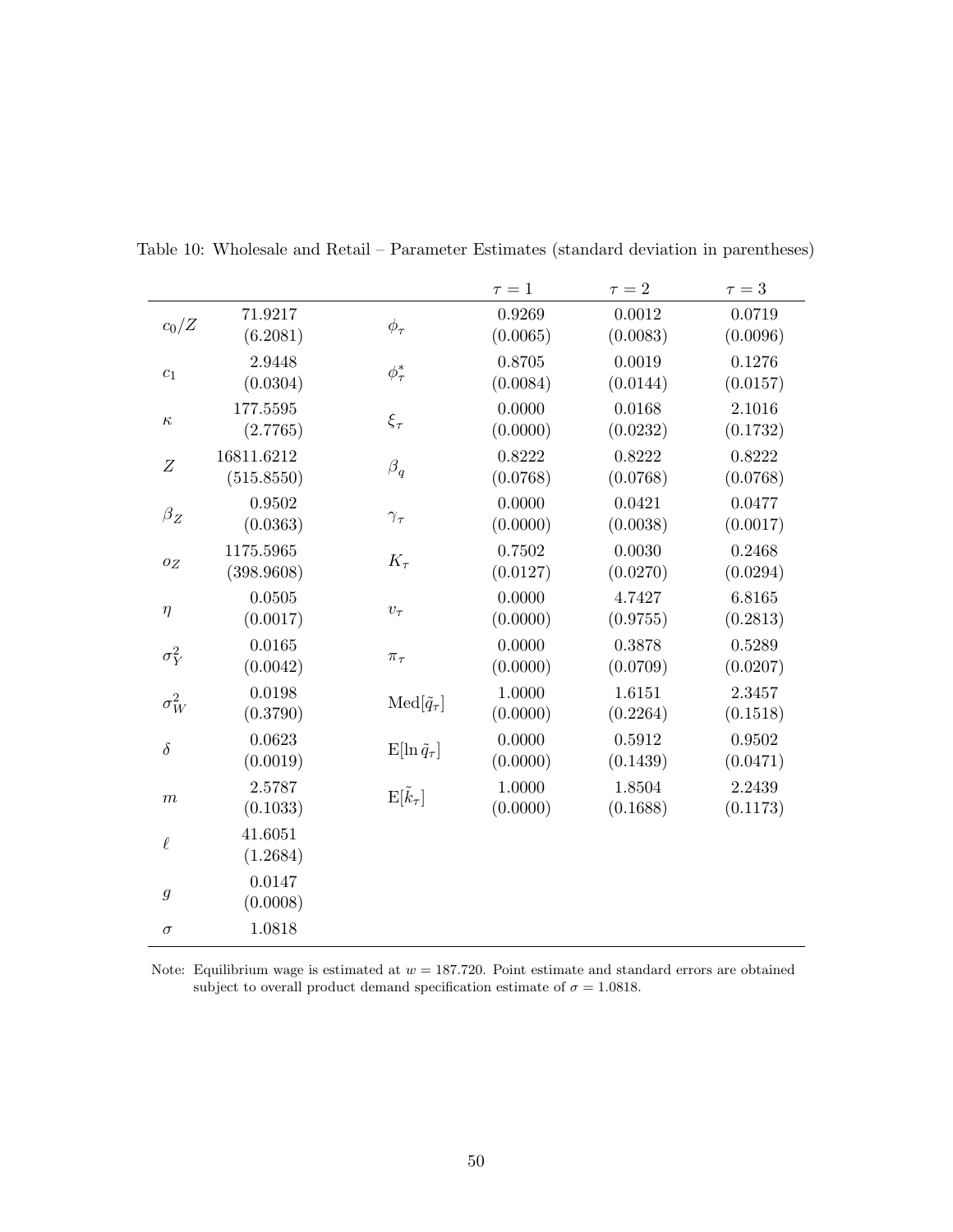|                             | 1992                   | 1997                   |                                               | 1992                 | 1996                 |
|-----------------------------|------------------------|------------------------|-----------------------------------------------|----------------------|----------------------|
| Survivors                   | 1584.000<br>1584.000   | 1189.000<br>1185.787   | $Cor[\frac{Y}{N^*}, \frac{Y_{+1}}{N^*_{+1}}]$ | 0.325<br>0.739       | 0.674<br>0.745       |
| E[Y]                        | 22952.920<br>20178.326 | 28386.719<br>22850.027 | $Cor[\frac{Y}{N^*}, \Delta \frac{Y}{N^*}]$    | $-0.195$<br>$-0.324$ | $-0.259$<br>$-0.335$ |
| Med[Y]                      | 12757.909<br>12777.856 | 15288.949<br>14215.385 | $Cor[\frac{Y}{N^*}, \frac{\Delta Y}{Y}]$      | $-0.088$<br>$-0.094$ |                      |
| Std[Y]                      | 33400.313<br>24007.935 | 41409.060<br>27848.885 | $Cor[\frac{Y}{N^*}, \frac{\Delta N^*}{N^*}]$  | 0.189<br>0.164       |                      |
| E[W]                        | 10696.683<br>9403.578  | 12712.898<br>10452.085 | $E[\frac{\Delta Y}{Y}]$                       | $-0.042$<br>$-0.005$ |                      |
| Med[W]                      | 6423.473<br>6224.264   | 7650.564<br>6894.377   | $\text{Std}[\frac{\Delta Y}{Y}]$              | 0.425<br>0.424       |                      |
| $\mathrm{Std}[W]$           | 15360.222<br>9887.575  | 16802.715<br>11089.624 | $Cor[\frac{\Delta Y}{Y}, Y]$                  | $-0.090$<br>$-0.034$ |                      |
| $E[\frac{Y}{N^*}]$          | 410.234<br>403.265     | 466.591<br>445.119     | Within                                        | 1.176<br>0.798       |                      |
| $\text{Med}[\frac{Y}{N^*}]$ | 373.928<br>372.462     | 408.244<br>408.447     | <b>Between</b>                                | 0.618<br>0.236       |                      |
| $\text{Std}[\frac{Y}{N^*}]$ | 171.661<br>166.805     | 278.495<br>188.294     | Cross                                         | $-0.826$<br>$-0.170$ |                      |
| Cor[Y, W]                   | 0.922<br>0.903         | 0.914<br>0.900         | Exit                                          | 0.032<br>0.135       |                      |
| $Cor[\frac{Y}{N^*}, N^*]$   | $-0.028$<br>$-0.002$   | $-0.039$<br>0.017      |                                               |                      |                      |
| $Cor[\frac{Y}{N^*}, Y]$     | 0.252<br>0.288         | 0.188<br>0.311         |                                               |                      |                      |

Table 11: Wholesale and Retail – Model Fit (data in top row, estimated model in bottom row)

Table 12: Wholesale and Retail – Growth Decomposition (standard deviation in parentheses)

|            | Point Estimate | Fraction of $q$ |
|------------|----------------|-----------------|
| g          | 0.0147         | 1.0000          |
|            | (0.0008)       |                 |
|            | 0.0035         | 0.2364          |
| Entry/exit | (0.0003)       | (0.0199)        |
| Residual   | 0.0033         | 0.2229          |
|            | (0.0002)       | (0.0110)        |
| Selection  | 0.0080         | 0.5407          |
|            | (0.0007)       | (0.0306)        |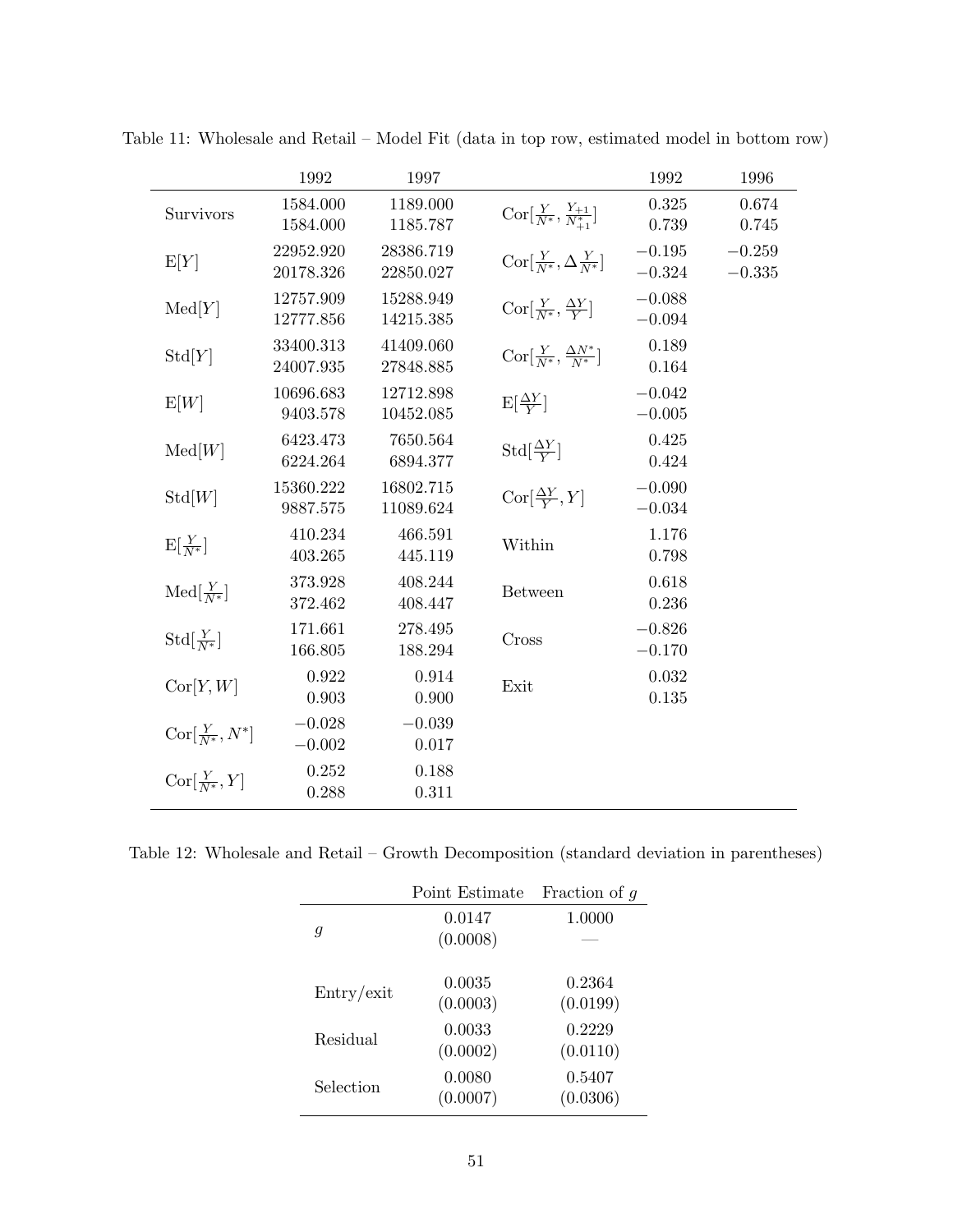|                  |                          |                              | $\tau=1$           | $\tau=2$           | $\tau=3$           |
|------------------|--------------------------|------------------------------|--------------------|--------------------|--------------------|
| $c_0/Z$          | 66.6745<br>(8.0458)      | $\phi_\tau$                  | 0.5522<br>(0.0441) | 0.1969<br>(0.0150) | 0.2509<br>(0.0425) |
| $c_1$            | 3.6104<br>(0.0640)       | $\phi^*_\tau$                | 0.4373<br>(0.0393) | 0.2291<br>(0.0170) | 0.3336<br>(0.0431) |
| $\kappa$         | 81.0334<br>(2.3698)      | $\xi_\tau$                   | 0.0000<br>(0.0000) | 0.0902<br>(0.0153) | 1.2743<br>(0.2217) |
| $\boldsymbol{Z}$ | 8433.0564<br>(172.4217)  | $\beta_q$                    | 0.6568<br>(0.0308) | 0.6568<br>(0.0308) | 0.6568<br>(0.0308) |
| $\beta_Z$        | 1.3145<br>(0.1323)       | $\gamma_\tau$                | 0.0000<br>(0.0000) | 0.0468<br>(0.0038) | 0.0567<br>(0.0041) |
| $o_Z$            | 3619.6641<br>(1079.7041) | $K_{\tau}$                   | 0.3085<br>(0.0302) | 0.2514<br>(0.0226) | 0.4401<br>(0.0410) |
| $\eta$           | 0.0465<br>(0.0024)       | $v_\tau$                     | 0.0000<br>(0.0000) | 0.9345<br>(0.1450) | 1.8701<br>(0.1661) |
| $\sigma_Y^2$     | 0.0347<br>(0.0041)       | $\pi_\tau$                   | 0.0000<br>(0.0000) | 0.0908<br>(0.0133) | 0.1671<br>(0.0118) |
| $\sigma_W^2$     | 0.0205<br>(0.0229)       | $\text{Med}[\tilde{q}_\tau]$ | 1.0000<br>(0.0000) | 1.0516<br>(0.0091) | 1.1202<br>(0.0139) |
| $\delta$         | 0.0833<br>(0.0044)       | $E[\ln \tilde{q}_{\tau}]$    | 0.0000<br>(0.0000) | 0.1039<br>(0.0161) | 0.2106<br>(0.0182) |
| $\,m$            | 1.0970<br>(0.0820)       | $E[\tilde{k}_{\tau}]$        | 1.0000<br>(0.0000) | 1.5551<br>(0.0592) | 1.8703<br>(0.1128) |
| $\ell$           | 28.4961<br>(0.6216)      |                              |                    |                    |                    |
| $\boldsymbol{g}$ | 0.0099<br>(0.0010)       |                              |                    |                    |                    |
| $\sigma$         | 1.0818                   |                              |                    |                    |                    |

Table 13: Construction – Parameter Estimates (standard deviation in parentheses)

Note: Equilibrium wage is estimated at  $w = 191.849$ . Point estimate and standard errors are obtained subject to overall product demand specification estimate of  $\sigma = 1.0818$ .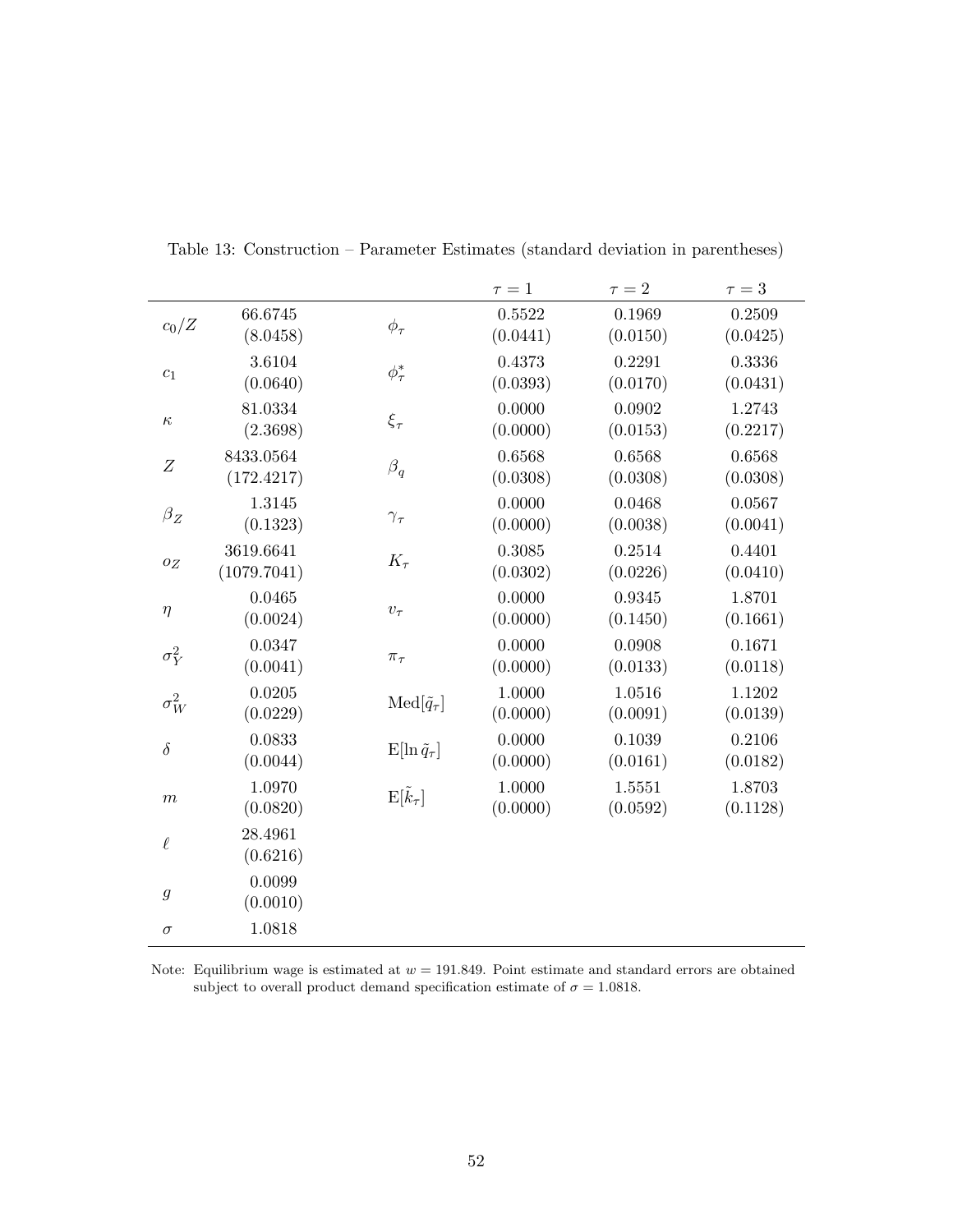|                             | 1992                   | 1997                   |                                               | 1992                 | 1996                 |
|-----------------------------|------------------------|------------------------|-----------------------------------------------|----------------------|----------------------|
| Survivors                   | 651.000<br>651.000     | 480.000<br>474.231     | $Cor[\frac{Y}{N^*}, \frac{Y_{+1}}{N^*_{+1}}]$ | 0.428<br>0.386       | 0.345<br>0.379       |
| E[Y]                        | 15191.354<br>12116.030 | 16869.551<br>14011.735 | $Cor[\frac{Y}{N^*}, \Delta \frac{Y}{N^*}]$    | $-0.327$<br>$-0.540$ | $-0.560$<br>$-0.550$ |
| Med[Y]                      | 8688.501<br>8844.399   | 10711.648<br>9943.091  | $Cor[\frac{Y}{N^*}, \frac{\Delta Y}{Y}]$      | $-0.187$<br>$-0.231$ |                      |
| $\mathrm{Std}[Y]$           | 31287.564<br>10759.536 | 22454.655<br>12657.142 | $Cor[\frac{Y}{N^*}, \frac{\Delta N^*}{N^*}]$  | 0.089<br>0.192       |                      |
| E[W]                        | 9973.166<br>7847.026   | 10594.737<br>9012.535  | $E[\frac{\Delta Y}{Y}]$                       | $-0.025$<br>0.004    |                      |
| Med[W]                      | 5785.053<br>5907.388   | 6838.405<br>6607.510   | $\operatorname{Std}[\frac{\Delta Y}{Y}]$      | 0.448<br>0.447       |                      |
| $\mathrm{Std}[W]$           | 24526.438<br>6560.671  | 14181.147<br>7712.691  | $Cor[\frac{\Delta Y}{V}, Y]$                  | $-0.122$<br>$-0.079$ |                      |
| $E[\frac{Y}{N^*}]$          | 305.075<br>303.475     | 342.273<br>323.656     | Within                                        | 0.986<br>1.035       |                      |
| $\text{Med}[\frac{Y}{N^*}]$ | 286.749<br>287.092     | 311.509<br>306.474     | <b>Between</b>                                | 0.635<br>0.421       |                      |
| $\text{Std}[\frac{Y}{N^*}]$ | 133.111<br>95.424      | 173.871<br>100.840     | Cross                                         | $-0.870$<br>$-0.555$ |                      |
| Cor[Y, W]                   | 0.967<br>0.924         | 0.922<br>0.926         | Exit                                          | 0.249<br>0.098       |                      |
| $Cor[\frac{Y}{N^*}, N^*]$   | $-0.040$<br>$-0.091$   | $-0.093$<br>$-0.082$   |                                               |                      |                      |
| $Cor[\frac{Y}{N^*}, Y]$     | 0.131<br>0.193         | 0.174<br>0.195         |                                               |                      |                      |

Table 14: Construction – Model Fit (data in top row, estimated model in bottom row)

Table 15: Construction – Growth Decomposition (standard deviation in parentheses)

|            | Point Estimate | Fraction of $q$ |  |  |
|------------|----------------|-----------------|--|--|
|            | 0.0099         | 1.0000          |  |  |
| g          | (0.0010)       |                 |  |  |
|            |                |                 |  |  |
| Entry/exit | 0.0034         | 0.3446          |  |  |
|            | (0.0004)       | (0.0302)        |  |  |
| Residual   | 0.0040         | 0.3999          |  |  |
|            | (0.0005)       | (0.0191)        |  |  |
|            | 0.0025         | 0.2554          |  |  |
| Selection  | (0.0005)       | (0.0435)        |  |  |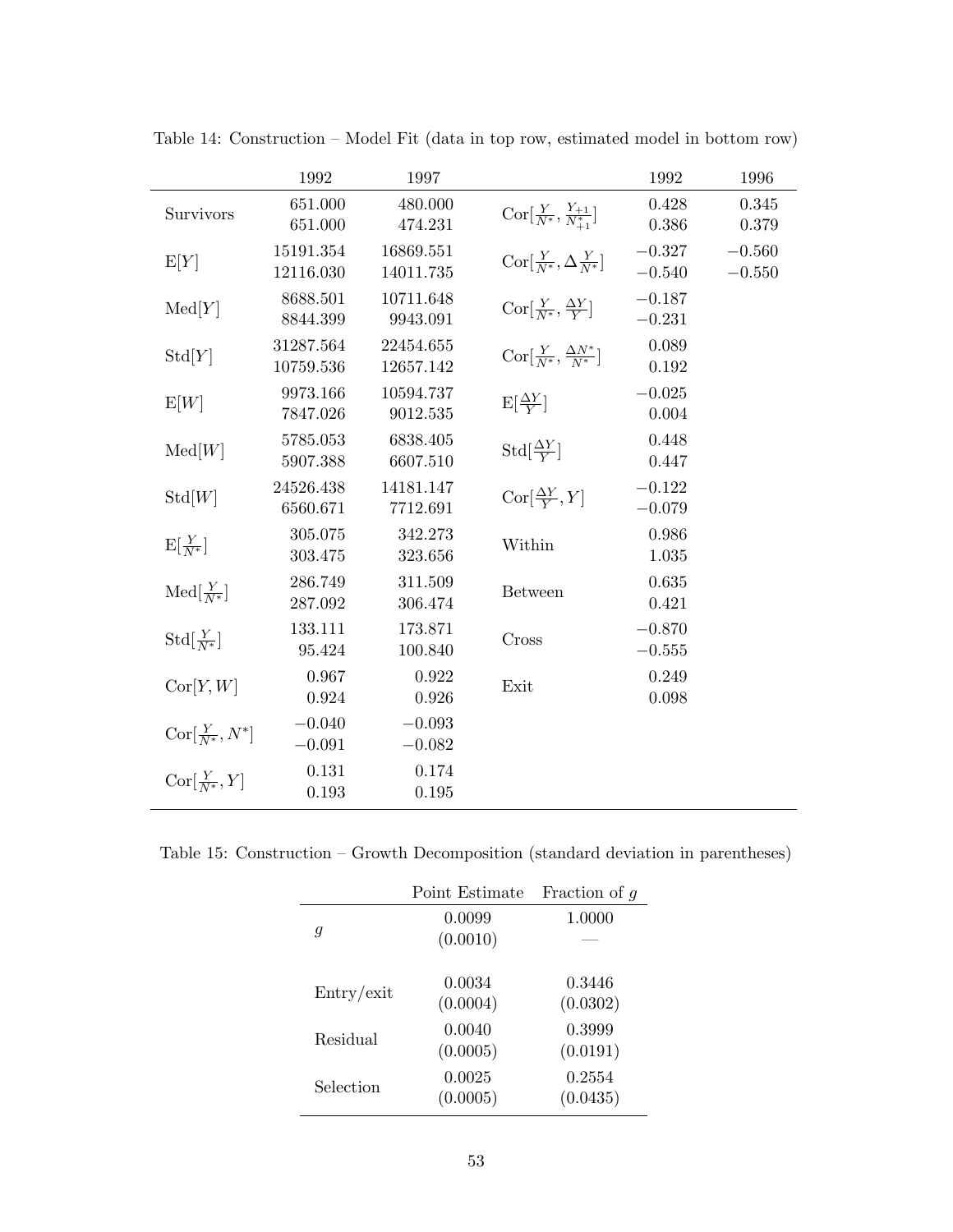# References

- Alvarez, Javier, Martin Browning, and Mette Ejrnæs (2001). Modelling income processes with lots of heterogeneity. Working Paper .
- Aw, Bee Yan, Xiaomin Chen, and Mark J. Roberts (1997). Firm-level evidence on productivity differentials, turnover, and exports in taiwanese manufacturing. National Bureau of Economic Research, Inc, NBER Working Papers, no. 6235.
- Baily, M., C. Hulten, and D. Campbell (1992). Productivity dynamics in manufacturing plants. Brookings Papers on Economic Activity, Microeconomics: 187–249.
- Baily, Martin Neil, Eric J. Bartelsman, and John Haltiwanger (1996). Downsizing and productivity growth: Myth or reality? Small Business Economics 8, no. 4: 259–78.
- Bartelsman, Eric J. and Phoebus J. Dhrymes (1994). Productivity dynamics: U.s. manufacturing plants, 1972-1986. Board of Governors of the Federal Reserve System (U.S.), Finance and Economics Discussion Series 94, no. 1.
- Bartelsman, Eric J. and Mark Doms (2000). Understanding productivity: Lessons from longitudinal microdata. Journal of Economic Literature 38, no. 3: 569–594.
- Foster, Lucia, John Haltiwanger, and C.J. Krizan (2001). Aggregate productivity growth: Lessons from microeconomic evidence. In Charles R. Hulten, Edwin R. Dean, and Michael J. Harper (Eds.), New Developments in Productivity Analysis. Chicago: University of Chicago Press.
- Gibrat, Robert (1931). Les Inégalités Économiques; Applications: Aux Inégalités Des Richesses, A` la Concentration Des Entreprises, Aux Populations Des Villes, Aux Statistiques Des Familles, Etc., D'une Loi Nouvelle, la Loi de L'effet Proportionnel. Paris: Librairie du Recueil Sirey.
- Gourieroux, Christian, Alain Monfort, and Eric Renault (1993). Indirect inference. *Journal of* Applied Econometrics 8, no. 0: S85–S118.
- Griliches, Zvi and Haim Regev (1995). Firm productivity in israeli industry: 1979-1988. Journal of Econometrics 65, no. 1: 175–203.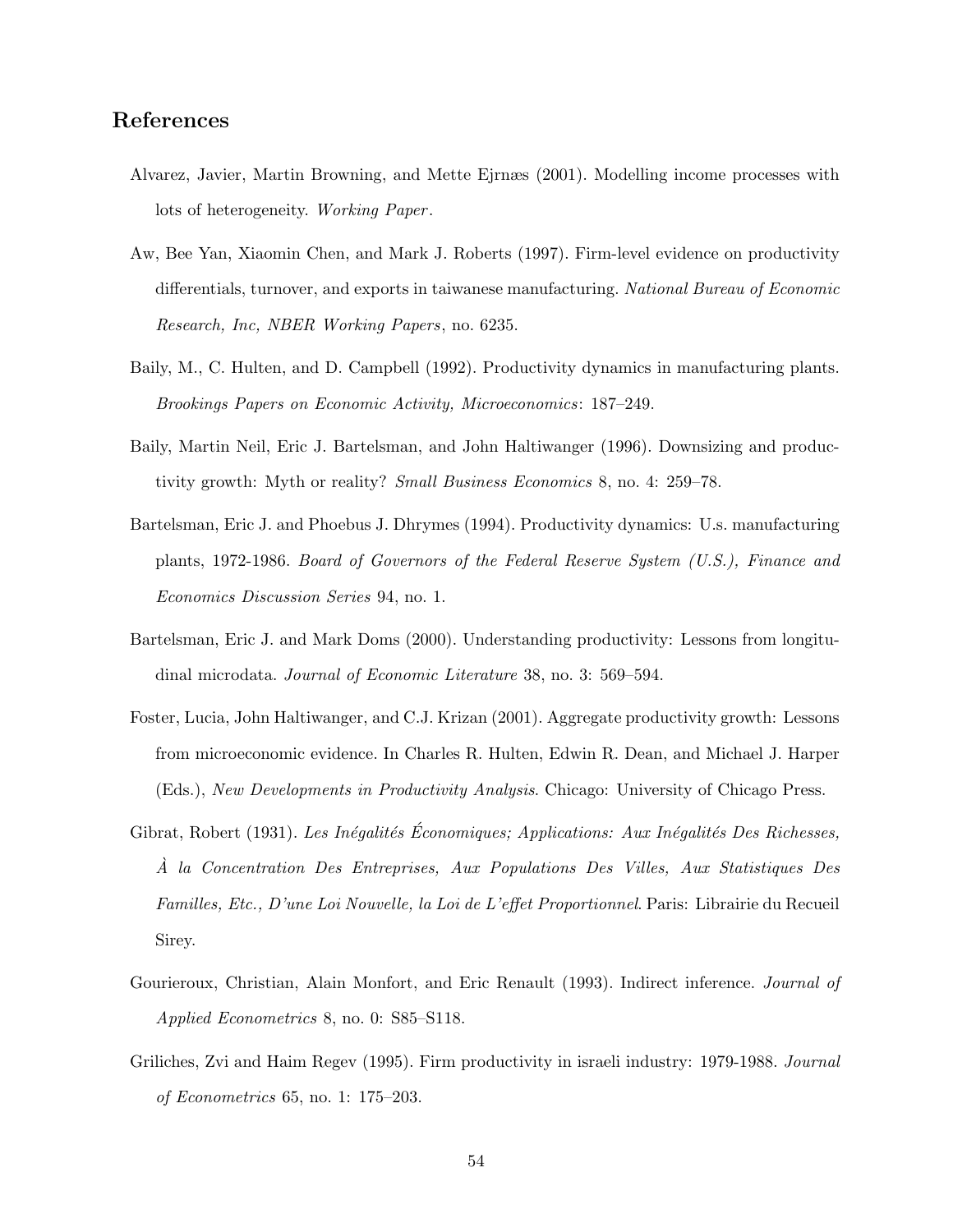- Grossman, Gene M. and Elhanan Helpman (1991). Innovation and Growth in the Global Economy. Cambridge, Massachusetts and London, England: MIT Press.
- Hall, George and John Rust (2003). Simulated minimum distance estimation of a model of optimal commodity price speculation with endogenously sampled prices. Working Paper .
- Horowitz, Joel L. (1998). Bootstrap methods for covariance structures. Journal of Human Resources 33: 39–61.
- Klette, Tor Jakob and Samuel Kortum (2004). Innovating firms and aggregate innovation. Journal of Political Economy 112, no. 5: 986–1018.
- Lentz, Rasmus and Dale T. Mortensen (2005). Productivity growth and worker reallocation. International Economic Review 46, no. 3: 731–751.
- Liu, Lili and James R. Tybout (1996). Productivity growth in chile and colombia: The role of entry, exit, and learning. In Mark J. Roberts and James R. Tybout (Eds.), Industrial Evolution in Developing Countries: Micro Patterns of Turnover, Productivity, and Market Structure, pp. 73–103. Oxford and New York: Oxford University Press for the World Bank.
- Olley, Steven G. and Ariel Pakes (1996). The dynamics of productivity in the telecommunications equipment industry. Econometrica 64, no. 6: 1263–97.
- Petrin, Amil and James Levinsohn (2005). Measuring aggregate productivity growth using plantlevel data. Working paper .
- Rosholm, Michael and Michael Svarer (2000). Wage, training, and job turnover in a searchmatching model. IZA Discussion Papers 223.
- Rossi-Hansberg, Esteban and Mark L.J. Wright (2005). Firm size dynamics in the aggregate economy. NBER Working Paper Series 11261.
- Scarpetta, Stefano, Philip Hemmings, Thierry Tressel, and Jaejoon Woo (2002). The role of policy and institutions for productivity and firm dynamics: Evidence from micro and industry data. OECD Economics Department Working Paper 329.

Sutton, John (1997). Gibrat's legacy. Journal of Economic Literature 35, no. 1: 40–59.